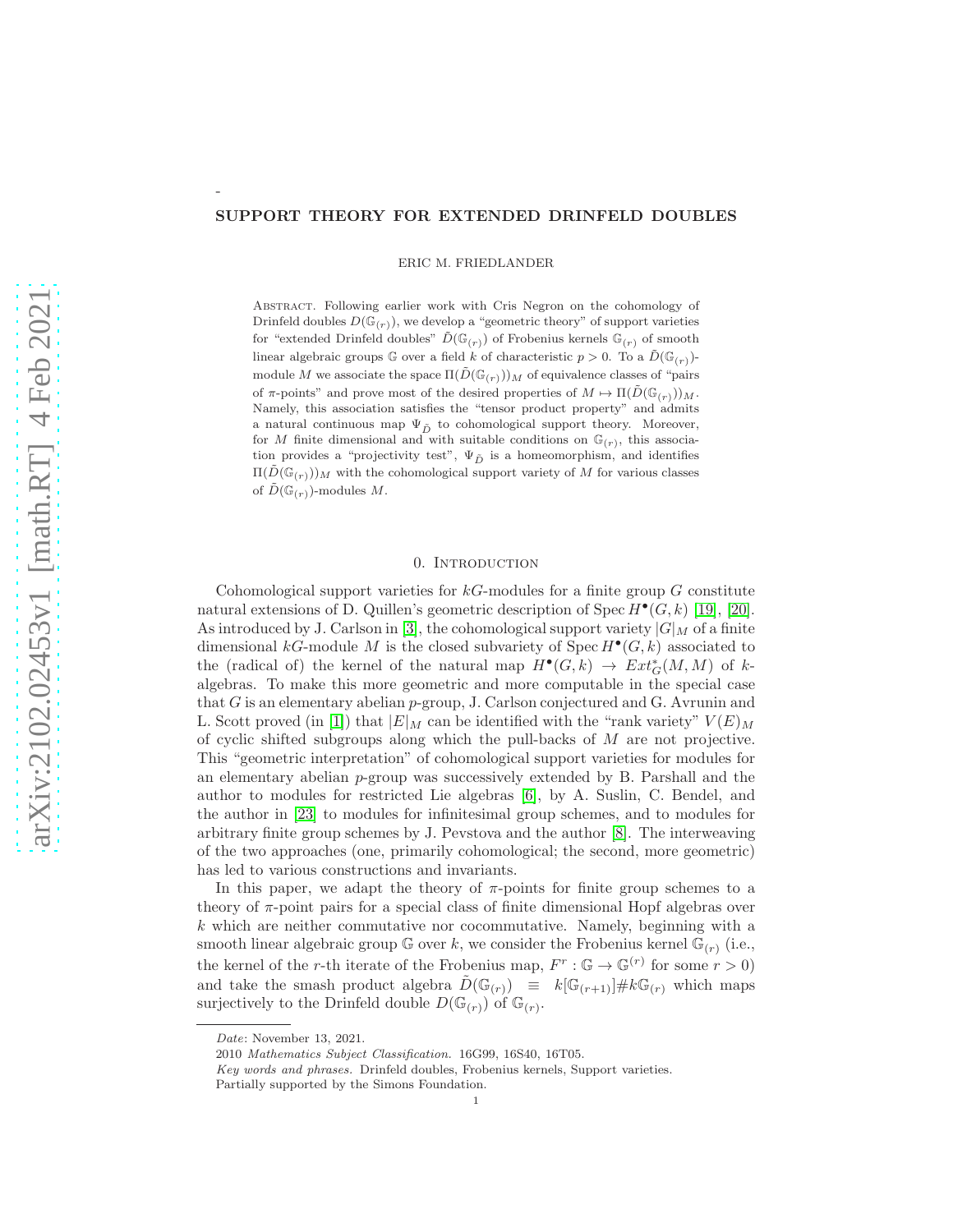What enables our approach for  $D(\mathbb{G}_{(r)})$ -modules (and does not work for modules for the Drinfeld double  $D(\mathbb{G}_{(r)})$  is the existence of a sub Hopf algebra  $O(\mathbb{G}_{(r)}) \subset$  $D(\mathbb{G}_{(r)})$  which essentially detects the cohomology of  $D(\mathbb{G}_{(r)})$  and which is isomorphic as an algebra to the "group algebra" for a finite group scheme. Indeed, almost by definition, the π-point pair space  $\Pi(D(\mathbb{G}_{(r)}))$  maps bijectively to the  $\pi$ -point pair space  $\Pi(O(\mathbb{G}_{(r)}))$  which is homeomorphic to the π-point space of the associated finite group scheme. To establish the desired tensor product property  $\Pi(D(\mathbb{G}_{(r)}))_{M\otimes M'} = \Pi(D(\mathbb{G}_{(r)}))_M \cap \Pi(D(\mathbb{G}_{(r)}))_N$  in Theorem [3.4,](#page-10-0) we utilize this tensor product property for finite group schemes. The key step requires the verification that this property remains valid upon changing coproduct structure on this group algebra to the coproduct structure on  $O(\mathbb{G}_{(r)})$ . This invariance of coproduct of supports of a tensor product is the content of Proposition [3.2.](#page-9-0) The tensor product property enables a natural topology on  $\Pi(D(\mathbb{G}_{(r)})).$ 

In Section [4,](#page-11-0) we extend the arguments of C. Negron and the author in [\[5\]](#page-24-5) for the cohomology of Drinfeld doubles to the cohomology of the extended doubles  $\tilde{D}(\mathbb{G}_{(r)})$ which allows a comparison in Corollary [4.3](#page-13-0) of the cohomology of  $\tilde{D}(\mathbb{G}_{(r)})$  with that of the simpler subalgebra  $O(\mathbb{G}_{(r)})$ . In Proposition [4.6,](#page-14-0) we establish a commutative square of continuous maps relating  $\pi$ -point pair spaces for  $O(\mathbb{G}_{(r)})$  and  $D(\mathbb{G}_{(r)})$ with (projectivized) prime ideal spectra of their cohomology.

In order to proceed further, we require the determination of the cohomology alge- $\mathrm{bra}\, H^\bullet(\tilde D(\mathbb G_{(r)}),k),$  the commutative subalgebra of the Ext-algebra  $Ext^*_{\tilde D(\mathbb G_{(r)})}(k,k)$ of classes of even degree for  $p > 2$  (and the full Ext-algebra if  $p = 2$ ). This is achieved in Theorem [5.4](#page-16-0) provided that G admits a quasilogarithm (see Example [5.2\)](#page-15-0) and that  $p^{r+1} > 2dim(\mathbb{G})$ , again using techniques of [\[5\]](#page-24-5). This computation allows us to show that  $\Psi_{\tilde{D}} : \Pi(\tilde{D}(\mathbb{G}_{(r)})) \to \mathbb{P}(H^{\bullet}(\tilde{D}(\mathbb{G}_{(r)}), k))$  is a homeomorphism. As a consequence, we conclude in Theorem [5.6](#page-17-0) that a finite dimensional  $D(\mathbb{G}_{(r)})$ -module is projective if and only if  $\Pi(D(\mathbb{G}_{(r)}))_M$  is empty.

The fact that  $\Psi_{\tilde{D}}$  is a homeomorphism mapping  $\Pi(\tilde{D}(\mathbb{G}_{(r)}))_M$  to  $\mathbb{P}(H^{\bullet}(\tilde{D}(\mathbb{G}_{(r)}), k))_M$ does not a priori identify  $\Pi(\tilde{D}(\mathbb{G}_{(r)}))_M$  with  $\mathbb{P}(H^{\bullet}(\tilde{D}(\mathbb{G}_{(r)}), k))_M$ . In Section [6,](#page-17-1) we achieve this identification for various special classes of  $\hat{D}(\mathbb{G}_{(r)})$ -modules, including Carlson's  $L_{\zeta}$ -modules, modules whose action factors through the quotient  $D(\mathbb{G}_{(r)}) \to k\mathbb{G}_{(r)}$  and modules whose restriction to  $k[\mathbb{G}_{(r+1)}]$  are projective.

In Section [7,](#page-21-0) we observe that the same techniques we use to investigate  $D(\mathbb{G}_{(r)})$ modules apply to modules for closely related Hopf algebras. We also mention a couple of questions worthy of further investigation.

We thank both Cris Negron and Julia Pevtsova for their contributions to the foundations of this work, and the Institute for Advanced Study for its (virtual) hospitality.

1.  $D(\mathbb{G}_{(r)}), \tilde{D}(\mathbb{G}_{(r)}), O(\mathbb{G}_{(r)}), \mathbb{G}_{(r)} \times (\underline{\mathfrak{g}}^{(r)})_{(1)}$ 

Throughout this work, G will denote a connected linear algebraic group smooth over k. If A is a k-algebra and  $K/k$  is a field extension, then we denote by  $A_K$  the base change  $K \otimes A$ ; for an A-module M, we use the notation  $M_K$  for the  $A_K$ -module  $K \otimes M$ . For a finite dimensional k-algebra A, we denote by  $H^{\bullet}(A, k) \subset Ext^*_A(k, k)$ the commutative subalgebra of even dimensional classes if  $p > 2$  and the full algebra  $Ext^*_{A}(k, k)$  if  $p = 2$ .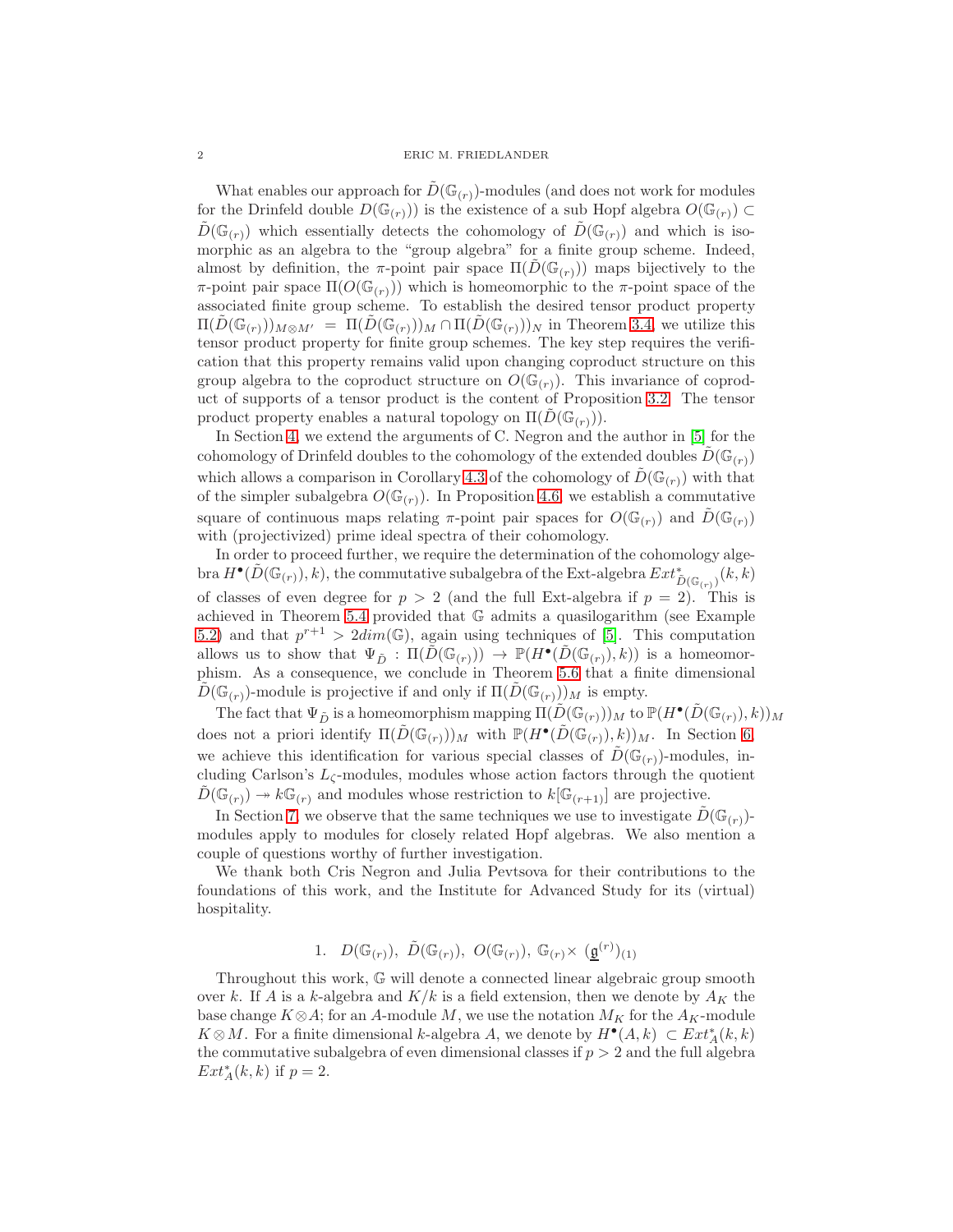For any  $r > 0$ , we denote by  $F^r : \mathbb{G} \to \mathbb{G}^{(r)}$  the r-th iterate of the Frobenius map  $F: \mathbb{G} \to \mathbb{G}^{(1)}$  given by the k-linear map

$$
F^*: k[\mathbb{G}^{(1)}] \equiv k \otimes_{\phi} k[\mathbb{G}] \to k[\mathbb{G}], \quad \lambda \otimes f \mapsto \lambda f^p
$$

of coordinate algebras (where  $k \otimes_{\phi}$  – denotes the base change along the p-th power map  $\phi : k \to k$ ). The *r*-th Frobenius kernel of G is the finite group scheme

(1.0.1) 
$$
\mathbb{G}_{(r)} \equiv \ker \{ F^r : \mathbb{G} \to \mathbb{G}^{(r)} \} \hookrightarrow \mathbb{G},
$$

whose coordinate algebra  $k[\mathbb{G}_{(r)}]$  is the local commutative algebra defined as the quotient of the localization  $(k[\mathbb{G}])_{(e)}$  of  $k[\mathbb{G}]$  at the identity  $e \in \mathbb{G}$  modulo the ideal generated by elements  $x^{p^r}, x \in \mathfrak{m}_e$ . For example,  $k[GL_{n(r)}] = k[x_{i,j}]/(x_{i,j}^{p^r} - \delta_{i,j}).$ 

The coordinate algebra  $k[\mathbb{G}]$  of  $\mathbb G$  is a Hopf algebra with comultiplication determined by the multiplication of  $\mathbb{G}$ . For a finite group scheme G such as  $\mathbb{G}_{(r)}$ , we consider the k-linear dual kG of  $k[G]$  which is a finite dimensional, co-commutative Hopf algebra (over k); we refer to  $kG$  as the group algebra of G. For such a finite group scheme  $G$ , a (rational) G-module is a k-vector space equipped with a k-linear module structure,  $k \in \times M \to M$ . We shall frequently refer to this structure as the "action of  $G$  on  $M$ ".

We recall that the Drinfeld double of a Hopf algebra  $H$  is the double crossed product of  $H^{*cop}$  and H, where  $H^{*cop}$  has the same algebra structure as  $H^*$  and coproduct given by the opposite of the coproduct of  $H^*$ . If H is finite dimensional and cocommutative, then  $D(H)$  is isomorphic to the smash product  $H^{*op} \# H$  (see  $[18, 10.3.10]$  $[18, 10.3.10]$ .

In Hopf algebra standard notation, the coadjoint action of an element  $h \in H$  on an element  $f \in H^*$  is given by  $\sum f(h_1 \to f \to s^{-1}(h_2))$  where s is the antipode of H,  $\Delta$  is the coproduct of H<sup>\*</sup> and  $\Delta(h)$  is written as  $\sum h_1 \otimes h_2$ . By a result of D. Radford [\[21,](#page-24-7) 10.3.5], the product structure of  $D(H)$  is given for finite dimensional H by

$$
(f\#h)(f'\#h') = \sum f(h_1 \to f' \leftharpoonup s^{-1}(h_2)) \#h_3h'.
$$

If H is both finite dimensional and cocommutative, this multiplication is that of the smash product algebra  $H^* \# H$ :

$$
(f\#h)(f'\#h') = \sum fh_1(f)\#h_2h';
$$

the coproduct of  $D(H)$  is the tensor product of the opposite coproduct of  $H^*$  and the coproduct of H.

Definition 1.1. As discussed above, the Drinfeld double of the finite dimensional cocommutative Hopf algebra  $k\mathbb{G}_{(r)}$  has algebra structure given by the smash product

$$
(1.1.1) \tD(\mathbb{G}_{(r)}) \equiv k[\mathbb{G}_{(r)}] \# k \mathbb{G}_{(r)}.
$$

with respect to the right coadjoint action of  $\mathbb{G}_{(r)}$  on  $k[\mathbb{G}_{(r)}]$  and coalgebra structure given by the tensor product of the co-opposite cooproduct on  $k[\mathbb{G}_{(r)}]$  (i.e., the opposite product structure of  $k\mathbb{G}_{(r)}$  and the coproduct of  $k\mathbb{G}_{(r)}$ .

The extended Drinfeld double  $\hat{D}(\mathbb{G}_{(r)})$  is the analogous smash product with respect to the restriction to  $\mathbb{G}_{(r)}$  of the coadjoint action of  $\mathbb{G}_{(r+1)}$  on  $k[\mathbb{G}_{(r+1)}]$ :

<span id="page-2-0"></span>
$$
(1.1.2) \qquad \qquad \tilde{D}(\mathbb{G}_{(r)}) \equiv k[\mathbb{G}_{(r+1)}] \# k \mathbb{G}_{(r)} \hookrightarrow D(\mathbb{G}_{(r+1)}).
$$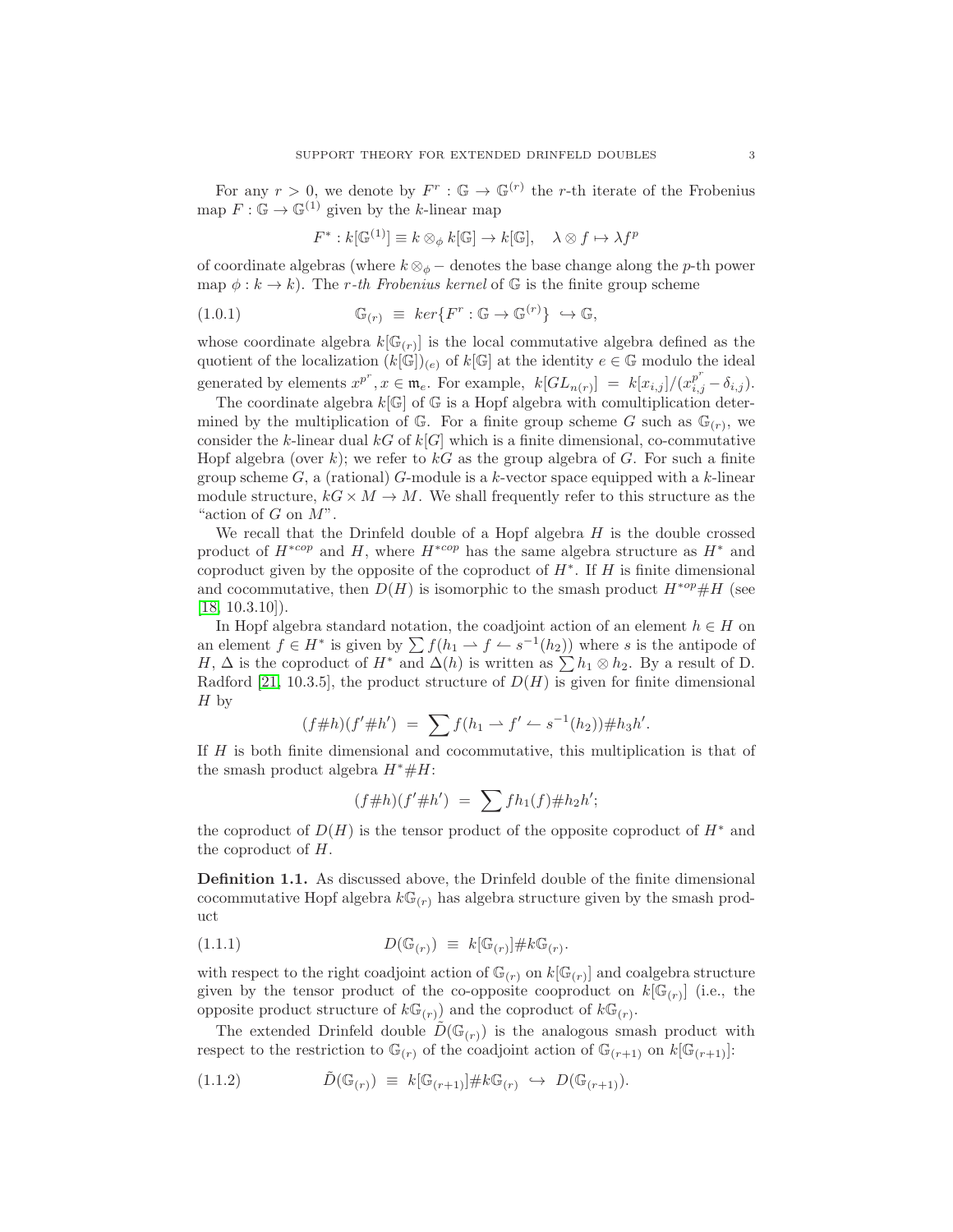To verify that [\(1.1.2\)](#page-2-0) is a well defined inclusion of Hopf algebras, we observe that the restriction of the coadjoint action of  $\mathbb{G}_{(r+1)}$  on  $k[\mathbb{G}_{(r+1)}]$  along  $\mathbb{G}_{(r)} \hookrightarrow \mathbb{G}_{(r+1)}$ is the action used to define  $\tilde{D}(\mathbb{G}_{(r)})$ , then check directly that the multiplication and comultiplication of  $D(\mathbb{G}_{(r+1)})$  restricts via the evident inclusion of k-vector spaces  $k[\mathbb{G}_{(r+1)}] \otimes k\mathbb{G}_{(r)} \subset k[\mathbb{G}_{(r+1)}] \otimes k\mathbb{G}_{(r+1)}$  to the multiplication and comultiplication of  $\tilde{D}(\mathbb{G}_{(r)}).$ 

We shall be interested in (left) modules for the extended Drinfeld double  $\hat{D}(\mathbb{G}_{(r)})$ which can be viewed as k-vector spaces N with an action  $\tilde{D}(\mathbb{G}_{(r)}) \times N \to N$ . The condition on such a pairing to be a left module structure can be expressed as the restriction to elements in  $D(\mathbb{G}_{(r)}) \subset D(\mathbb{G}_{(r+1)})$  of the condition that a pairing  $D(\mathbb{G}_{(r+1)}) \times N \to N$  be a  $D(\mathbb{G}_{(r+1)})$  -module structure. This latter condition is made explicit in the following proposition (with  $H = k\mathbb{G}_{(r+1)}$ ).

We first observe that for any Hopf algebra  $H$  there are natural algebra embeddings of  $H, H^*$  in  $D(H)$ :  $h \in H \mapsto 1 \# h$ ;  $f \in H^* \mapsto f \# 1$ .

Proposition 1.2. [\[18,](#page-24-6) 10.6.16]*,* [\[16\]](#page-24-8) *Let* H *be a finite dimensional Hopf Algebra. The data of a* D(H)*-module structure on a vector space* N *consists of module structures on* N *for both* H<sup>∗</sup> *and* H *such that*

$$
h \cdot (f \cdot n) = \sum (h_1 \rightarrow f_2) \cdot ((h_2 \leftarrow f_1) \cdot n) \in N.
$$

*This is equivalent to a left/right Yetter-Drinfeld module structure on* N *which* consists of the data of a  $k\mathbb{G}_{(r)}$ -module structure and a right  $k\mathbb{G}_{(r)}$ -comodule struc*ture on* N *satisfying the Yetter-Drinfeld condition:*

$$
\sum h_1 \cdot n_o \otimes h_2 n_1 = \sum (h_1 n)_0 \otimes (h_2 \cdot n)_1 h_1 \in N \otimes k \mathbb{G}_{(r)}.
$$

*Here, we have written the coaction*  $N \to N \otimes H$  *as*  $n \mapsto \sum n_0 \otimes h_1$ .

We relate the extended Drinfeld double  $\tilde{D}(\mathbb{G}_{(r)})$  to various other structures.

Definition 1.3. We define

(1.3.1) 
$$
O(\mathbb{G}_{(r)}) \equiv k[(\mathbb{G}^{(r)})_{(1)}] \otimes k \mathbb{G}_{(r)}.
$$

Using the natural identification of  $(\mathbb{G}^{(r)})_{(1)}$  with  $\mathbb{G}_{(r+1)}/\mathbb{G}_{(r)}$ , we obtain the natural embedding

<span id="page-3-0"></span>(1.3.2) 
$$
i_O: O(\mathbb{G}_{(r)}) \hookrightarrow \tilde{D}(\mathbb{G}_{(r)}).
$$

<span id="page-3-1"></span>**Proposition 1.4.** *The embedding*  $\mathbb{G}_{(r)} \subset \mathbb{G}_{(r+1)}$  *determines a*  $\mathbb{G}_{(r)}$ -equivariant quotient map  $k[\mathbb{G}_{(r+1)}] \to k[\mathbb{G}_{(r)}]$  of Hopf algebras and thus a quotient map of Hopf *algebras*

<span id="page-3-2"></span>(1.4.1) 
$$
q : \tilde{D}(\mathbb{G}_{(r)}) \rightarrow D(\mathbb{G}_{(r)}).
$$

*Similarly, the quotient map*  $\mathbb{G}_{(r+1)} \to (\mathbb{G}^{(r)})_{(1)}$  *determining* i<sub>O</sub> of [\(1.3.2\)](#page-3-0) is an *embedding of Hopf algebras*

The coproduct structure inherited by  $O(\mathbb{G}_{(r)})$  is the tensor product of the co*opposite of the coproduct on*  $k[\mathbb{G}^{(r)}]_{(1)}$  *(in other words the dual of the opposite* multiplication of  $k(\mathbb{G}^{(r)})_{(1)}$  and the coproduct of  $k\mathbb{G}_{(r)}$  (the dual of the multipli*cation of*  $k[\mathbb{G}_{(r)}]$ . Thus,  $O(\mathbb{G}_{(r)})$  *is co-commutative* if and only if  $\mathfrak{g} = Lie(\mathbb{G})$  *is commutative.*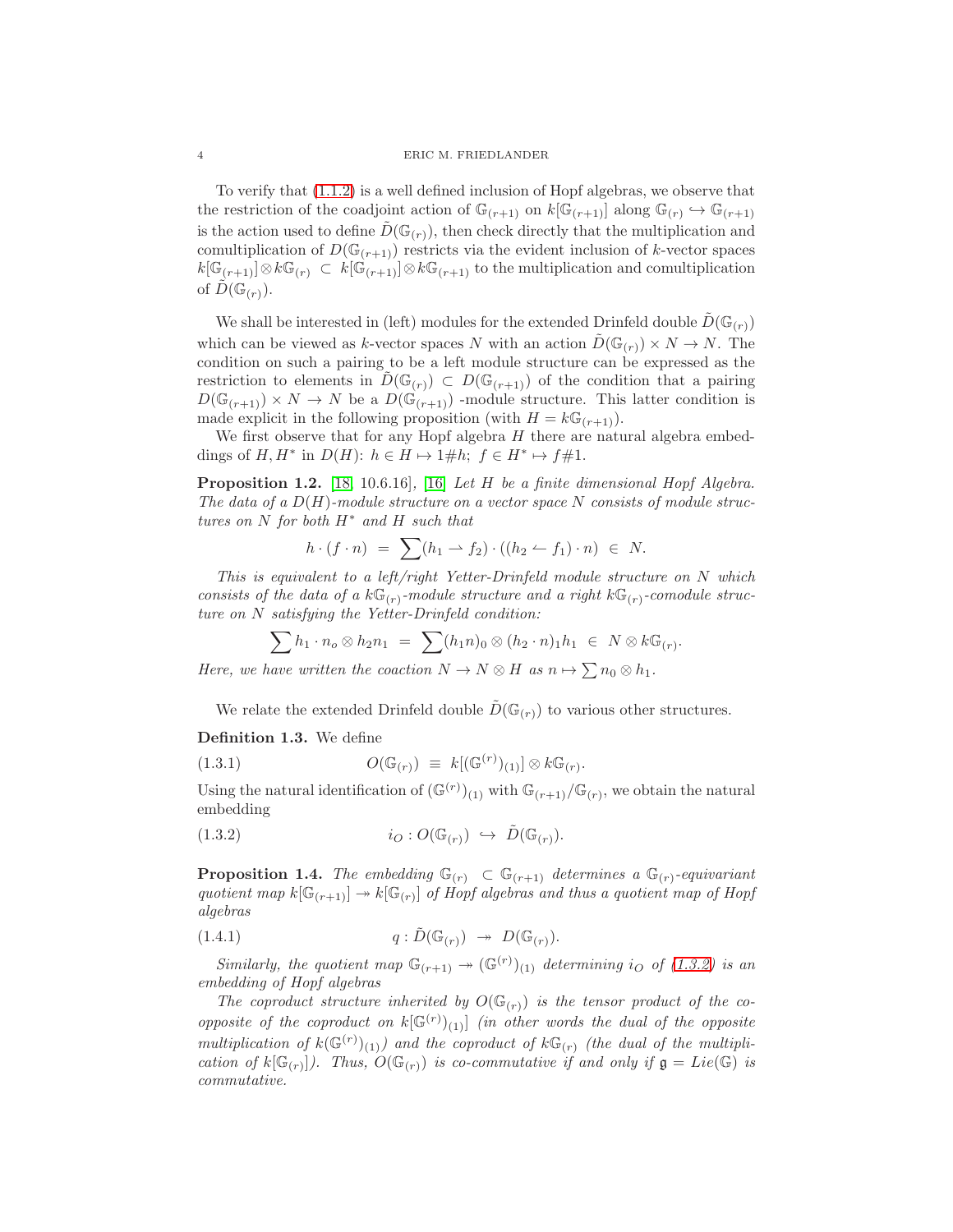*Proof.* Since each  $\mathbb{G}_{(r)}$  is normal in  $\mathbb{G}$ , the embedding  $\mathbb{G}_{(r)} \subset \mathbb{G}_{(r+1)}$  is  $\mathbb{G}$ equivariant so that  $k[\mathbb{G}_{(r+1)}] \to k[\mathbb{G}_{(r+1)}/\mathbb{G}_{(r)}]$  is a G-equivariant quotient map of Hopf algebras; thus, this  $\mathbb{G}_{(r)}$ -equivariant quotient determines the map of Hopf algebras  $q: D(\mathbb{G}_{(r)}) \rightarrow D(\mathbb{G}_{(r)})$ .

Similarly, the quotient  $\mathbb{G}_{(r+1)} \twoheadrightarrow \mathbb{G}^{(r)}(1)$  is also G-equivariant, determining the G-equivariant embedding  $k[\mathbb{G}^{(r)}]_{(1)}] \hookrightarrow k[\mathbb{G}_{(r+1)}]$  of Hopf algebras. Observe that  $\mathbb{G}_{(r)} \subset \mathbb{G}$  acts trivially on  $k[\mathbb{G}^{(r)})(1)]$ , so that we obtain the embedding (as algebras) of the tensor product  $k[\mathbb{G}^{(r)}]_{(1)}] \otimes k\mathbb{G}_{(r)} \hookrightarrow \tilde{D}(\mathbb{G}_{(r)})$ .

<span id="page-4-0"></span>**Proposition 1.5.** *The subalgebra*  $k[\mathbb{G}^{(r)})(1)] \simeq k[\mathbb{G}_{(r+1)}/\mathbb{G}_{(r)}]$  of the commutative *algebra*  $k[\mathbb{G}_{(r+1)}]$  *gives*  $k[\mathbb{G}_{(r+1)}]$  *the structure of a free*  $k[\mathbb{G}^{(r)})(1]$ *-module with basis*  $\{\tilde{f}_i\}$  given by lifting along  $k[\mathbb{G}_{(r+1)}] \to k[\mathbb{G}_{(r)}]$  a k-basis  $\{f_i\}$  for  $k[\mathbb{G}_{(r)}]$ .

*This structure determines a free (right)*  $O(\mathbb{G}_{(r)})$ *-module structure on*  $\tilde{D}(\mathbb{G}_{(r)})$ *with basis*  $\{\tilde{f}_i \# 1\}$ .

*Proof.* We choose a k-linear section  $\sigma : k[\mathbb{G}(r)] \to k[\mathbb{G}(r+1)]$  of the quotient map  $k[\mathbb{G}_{(r+1)}] \to k[\mathbb{G}_{(r)}]$  and consider the  $k[\mathbb{G}_{(r+1)}/\mathbb{G}_{(r)}]$ -bilinear map

<span id="page-4-2"></span>
$$
(1.5.1) \t k[\mathbb{G}_{(r)}] \otimes k[\mathbb{G}_{(r+1)}/\mathbb{G}_{(r)}] \rightarrow k[\mathbb{G}_{(r+1)}], \quad f_i \otimes h \mapsto \sigma(f_i) \cdot h.
$$

We readily check that this induces a  $k$ -linear isomorphism, for example by showing that tensors of elements of k-bases for  $k[\mathbb{G}(r)]$  and  $k[\mathbb{G}(r+1)/\mathbb{G}(r)]$  determine a klinearly independent set in  $k[\mathbb{G}_{(r+1)}].$ 

Using the fact that  $k[\mathbb{G}_{(r+1)}/\mathbb{G}_{(r)}] \otimes 1 \subset \tilde{D}(\mathbb{G}_{(r)})$  is central, we readily check that

$$
k[\mathbb{G}_{(r)}] \otimes O(\mathbb{G}_{(r)}) \to \tilde{D}(\mathbb{G}_{(r)}), \quad f \otimes (f' \otimes h) \mapsto (\sigma(f)\#1) \cdot (f'\#h)
$$
  
is an  $O(\mathbb{G}_{(r)})$ -linear isomorphism

The following observation about  $O(\mathbb{G}_{(r)})$  will prove central in our investigation of  $\tilde{D}(\mathbb{G}_{(r)})$ -modules. The reader should not confuse the finite group scheme  $(\underline{\mathfrak{g}}^{(r)})_{(1)}$ occurring in the proposition below with  $(\mathbb{G}^{(r)})_{(1)}$ .

<span id="page-4-1"></span>**Proposition 1.6.** Let  $\mathfrak g$  denote the vector group scheme  $\text{Spec } S^{\bullet}(\mathfrak g^*)$  (ignoring the *Lie algebra structure on* g*). Then the group algebra of the finite group scheme*  $(\underline{\mathfrak{g}}^{(r)})_{(1)} \times \mathbb{G}_{(r)}$  *is isomorphic as an algebra to*  $\mathcal{O}(\mathbb{G}_{(r)})$ *.* 

*On the other hand, the dual of the Hopf algebra*  $O(\mathbb{G}_{(r)})$  *is not commutative* (*unlike the coordinate algebra of*  $(\underline{\mathfrak{g}}^{(r)})_{(1)} \times \mathbb{G}_{(r)}$ *)*.

*Proof.* Essentially by definition, elements  $X^{(r)} \in Lie(\mathbb{G}^{(r)})$  are distributions at the identity of  $\mathbb{G}^{(r)}$  of  $k[\mathbb{G}^{(r)}]$  of order 1 (see [\[13,](#page-24-9) I.7.10]), This identification determines an embedding of  $\mathfrak{g}^{(r)*}$  into the maximal ideal of  $k[\mathbb{G}_{(r+1)}/\mathbb{G}_{(r)}]$  which necessarily sends each  $(X^{(r)})^p \in S^p(\mathfrak{g}^{(r)*})$  to 0. The resulting map

$$
\nu: S^{\bullet}(\mathfrak{g}^{(r)*})/((X^{(r)})^p, X \in \mathfrak{g}^*) \rightarrow k[\mathbb{G}_{(r+1)}/\mathbb{G}_{(r)}]
$$

is injective, and thus surjective by dimension reasons. The proof is completed by observing that the group algebra of  $(\underline{\mathfrak{g}}^{(r)})_{(1)}$  equals  $S^{\bullet}(\mathfrak{g}^{(r)*})/((X^{(r)})^p, X \in \mathfrak{g}^*). \square$ 

We conclude this section with some remarks about  $\pi$ -point spaces  $\Pi(G_1 \times G_2)$  of a product of finite group schemes which we shall use for  $G_1 \times G_2 = (\underline{\mathfrak{g}}^{(r)})_{(1)} \times \mathbb{G}_{(r)}$ . Recall that a  $\pi$ -point  $\alpha_K : K[t]/t^p \to kG$  of a finite group scheme G over k is a flat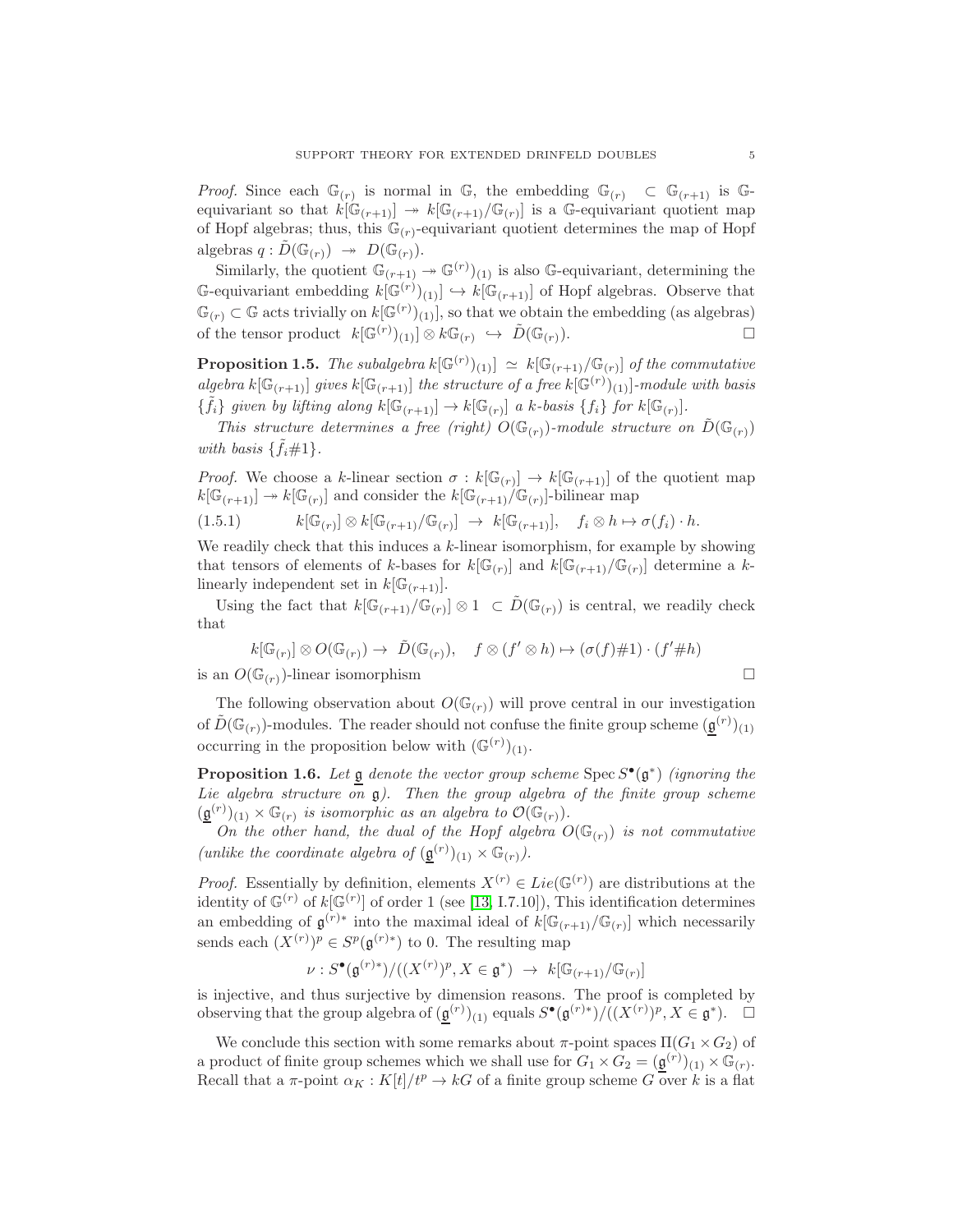map of algebras which factors through the group algebra of some unipotent abelian subgroup scheme  $C_K \subset G_K$ , where K is some field extension of k. Thus, a  $\pi$ -point of  $G_1 \times G_2$  is a pair of  $\pi$ -points  $\alpha_{K,1} : K[t]/t^p \to KG_1$ ,  $\alpha_{K,2} : K[t]/t^p \to KG_2$ corresponding to a flat map

$$
\alpha_{K,1} + \alpha_2 : K[t]/t^p \to KC_1 \otimes KC_2, \quad t \mapsto \alpha_{K,1}(t) \otimes 1 + 1 \otimes \alpha_{K,1}(t)
$$

with  $C_{K,i} \subset G_{K,i}$  unipotent abelian subgroup schemes for  $i = 1, 2$ .

It is important here for  $\alpha_{K,1}(t)$ ,  $\alpha_{K,1}(t)$  to commute in order that  $\alpha_{K,1} + \alpha_{K,2}$ is well defined.

By [\[8,](#page-24-4) Thm 3.6], two  $\pi$ -points  $\alpha_K : K[t]/t^p \to KG, \beta_L : L[t]/t^p \to LG$  are equivalent if and only if the two ideals of  $H^{\bullet}(G,k)$ 

$$
ker\{\alpha_K^*: H^{\bullet}(G,K) \to H^*(K[t]/t^p, K)\} \cap H^{\bullet}(G,k),
$$

<span id="page-5-1"></span>
$$
ker\{\beta^*_L: H^\bullet(G,L)\rightarrow H^*(L[t]/t^p,L)\}\ \cap\ H^\bullet(G,k)
$$

are equal. In other words, this gives a natural bijection of sets (which is sharpened to an isomorphism of schemes in [\[8\]](#page-24-4))

(1.6.1) 
$$
\Pi_G: \Pi(G) \stackrel{\sim}{\to} \mathbb{P}H^{\bullet}(G,k).
$$

Observe that the flat map  $(\alpha_{K,1}, \alpha_{K,2}): K[t]/t^p \to KG_1 \times KG_2$  induces the map

$$
(\alpha_{K,1}^* \otimes 1) + (1 \otimes \alpha_{K,2})^* : H^*(C_1,K) \otimes_K H^{\bullet}(C_2,K) \to H^*(K[t]/t^p,K).
$$

We denote the composition of this map with the restriction map

$$
(\alpha_{K,1} + \alpha_{K,2})^* : H^*(G_1 \times G_2, K) \to H^*(K[t]/t^p, K).
$$

Thus, we have proved the following proposition.

<span id="page-5-0"></span>**Proposition 1.7.** *Two*  $\pi$ -points  $(\alpha_{K,1}, \alpha_{K,2})$  and  $(\beta_{L,1}, \beta_{L,2})$  of the finite group *scheme*  $G_1 \times G_2$  *are equivalent if and only if the two ideals of*  $H^{\bullet}(G_1 \times G_2, k)$ 

$$
ker\{(\alpha_{K,1} + \alpha_{K,2})^* : H^{\bullet}(G_1 \times G_2, K) \to H^*(K[t]/t^p, K)\} \cap H^{\bullet}(G_1 \times G_2, k),
$$

 $ker\{(\beta_{L,1} + \beta_{L,2})^* : H^{\bullet}(G_1 \times G_2, L) \to H^*(L[t]/t^p, L)\} \cap H^{\bullet}(G_1 \times G_2, k)$ *are equal.*

*In particular, if*  $\alpha_{K_i}$  *is equivalent to*  $\beta_{L,i}$  *for*  $i = 1, 2$ *, then*  $(\alpha_{K,1}, \alpha_{K,2})$  *and*  $(\beta_{L,1}, \beta_{L,2})$  *are equivalent.* 

# 2. THE SPACE  $\Pi(\tilde{D}(\mathbb{G}_{(r)}))$  of  $\pi$ -POINT pairs

<span id="page-5-3"></span>In this section we introduce an extension of "rank varieties" which applies to  $D(\mathbb{G}_{(r)})$ -modules. Our construction is a modification of the "π-point construction" of [\[8\]](#page-24-4). The strategy we follow is relatively straight-forward. In view of the homo-logical computations of [\[5\]](#page-24-5), it seems natural to use pairs of  $\pi$ -points  $(\alpha_K, \beta_K)$  with  $\alpha_K: K[t]/t^p \to K[\mathbb{G}_{r+1}]$  and  $\beta_K: K[T]/t^p \to K\mathbb{G}_{(r)}$ . Yet the most natural way to do this (which would also apply to  $D(\mathbb{G}_{(r)}))$  appears to fail because  $\alpha_K(t), \beta_K(t)$ need not commute. We work around this difficulty by restricting  $D(\mathbb{G}_{(r)})$ -modules to  $O(\mathbb{G}_{r})$ .

<span id="page-5-2"></span>**Definition 2.1.** A  $\pi$ -point pair  $(\alpha_K, \beta_K)$  of  $\tilde{D}(\mathbb{G}_{(r)})$  is a pair of maps of K-algebras for some field extension  $K/k$ ,

$$
\alpha_K: K[t]/t^p \to K[\mathbb{G}_{(r+1)}/\mathbb{G}_{(r)}] \hookrightarrow K[\mathbb{G}_{(r+1)}], \quad \beta_K: K[t]/t^p \to K\mathbb{G}_{(r)},
$$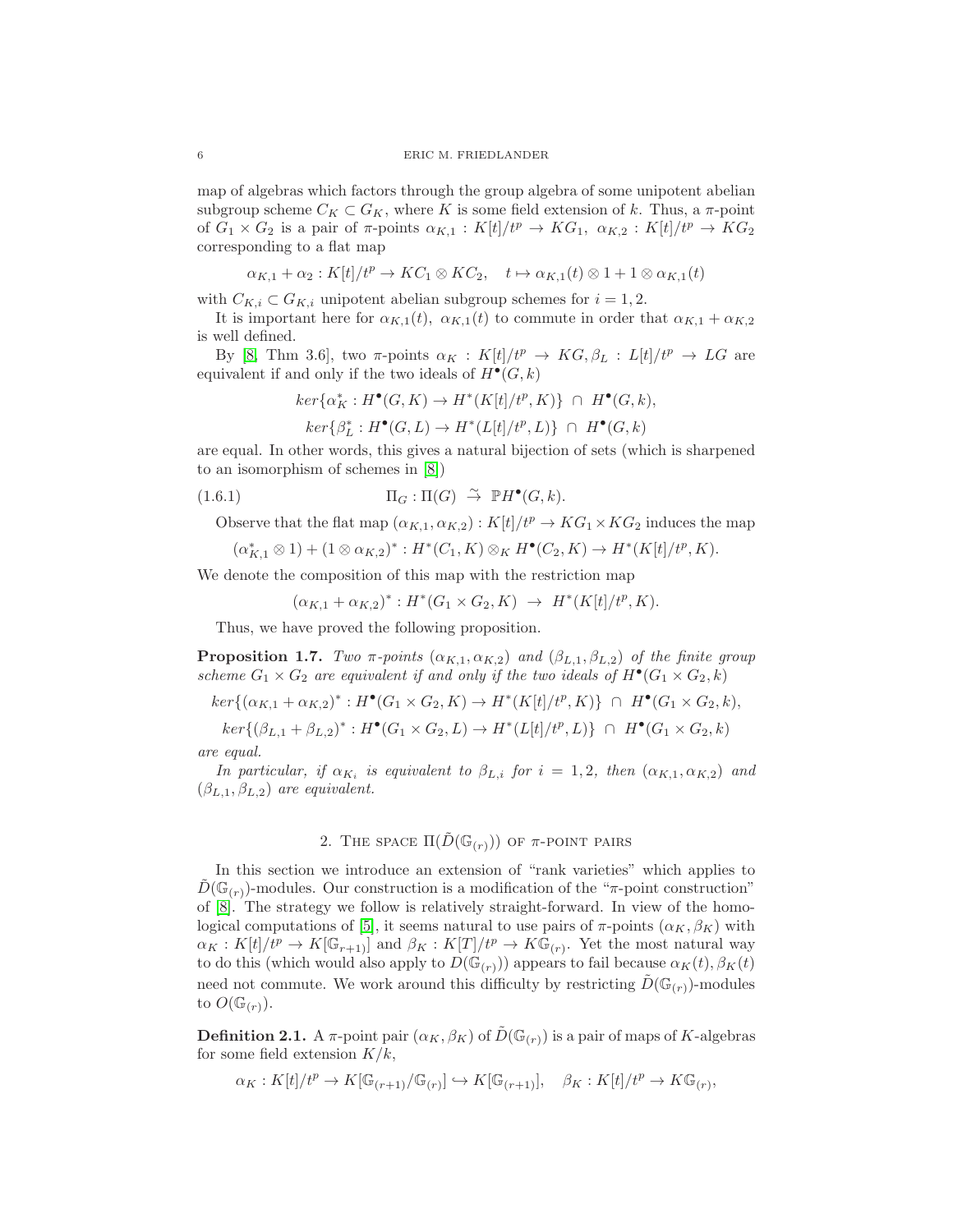such that  $\beta_K$  either sends t to 0 or is a  $\pi$ -point of  $\mathbb{G}_r$ ,  $\alpha_K$  either sends t to 0 or is flat, and at least one of  $\alpha_K, \beta_K$  is flat.

The following lemma provides an essential property of a  $\pi$ -point pair  $(\alpha_K, \beta_K)$ .

<span id="page-6-2"></span>**Lemma 2.2.** *A*  $\pi$ -point pair  $(\alpha_K, \beta_K)$  of  $\tilde{D}(\mathbb{G}_{(r)})$  determines a flat map

$$
\alpha_K + \beta_K : K[t]/t^p \to O(\mathbb{G}_{(r)})_K, \quad t \mapsto \alpha_K(t) \# 1 + 1 \# \beta_K(t)
$$

*whose composition with*  $i_Q: O(\mathbb{G}_{(r),K}) \hookrightarrow \tilde{D}(\mathbb{G}_{(r),K})$  *is also flat.* 

*Proof.* We consider the composition

 $K[t] \stackrel{\Delta}{\to} K[t]/p^{\otimes 2} \stackrel{\alpha_K \boxtimes \beta_K}{\to} K[\mathbb{G}_{(r+1)}/\mathbb{G}_{(r)}] \otimes K\mathbb{G}_{(r)} = O(\mathbb{G}_{(r)})_K, \quad t \mapsto \alpha_K(t) \otimes \beta_K(t).$ 

Since  $\alpha_K(t), \beta_K(t)$  commute in  $O(\mathbb{G}_{(r)})_K$ , this composition factors through  $\alpha_K +$  $\beta_K: K[t]/t^p \to O(\mathbb{G}_{(r)})_K$ . Since  $\Delta: K[t]/t^p \stackrel{\Delta}{\to} K[t]/p \otimes K[t]/t^p$  is flat, since both  $\alpha_K$  and  $\beta_K$  are either flat or "trivial", since  $O(\mathbb{G}_{(r)})$  is flat over each of its tensor factors, and since  $\alpha_K \boxtimes \beta_K$  is flat if  $\alpha_K(t) \neq 0 \neq \beta_K(t)$ , we conclude that  $\alpha_K + \beta_K : K[t]/t^p \rightarrow O(\mathbb{G}_{(r)})$  is flat. By Proposition [1.5,](#page-4-0) this implies the composition  $i_Q \circ (\alpha_K + \beta_K) : K[t]/t^p \to \tilde{D}(\mathbb{G}_{(r)})$  is also flat.

The following definition of equivalence for  $\pi$ -point pairs  $(\alpha_K, \beta_K), (\alpha'_L, \beta'_L)$  is motivated by Proposition [1.7.](#page-5-0)

<span id="page-6-0"></span>**Definition 2.3.** Two  $\pi$ -point pairs  $(\alpha_K, \beta_K), (\alpha'_L, \beta'_L)$  of  $\tilde{D}(\mathbb{G}_{(r)})$  are said to be equivalent (respectively,  $O(\mathbb{G}_{(r)})$ -equivalent) if there exists some common field extension  $\Omega$  of both K and L such that for all finite dimensional  $\tilde{D}(\mathbb{G}_{(r)})$ -modules M (resp., all finite dimensional  $O(\mathbb{G}_{(r)})$ -modules M)  $(\alpha_{\Omega} + \beta_{\Omega})^*(M_{\Omega})$  is projective as an  $\Omega[t]/t^p$ -module if and only if  $(\alpha'_\Omega + \beta'_\Omega)^*(M_\Omega)$  is projective.

We denote by  $\Pi(D(\mathbb{G}_{(r)}))$  the set of equivalence classes of  $\pi$ -point pairs of  $\tilde{D}(\mathbb{G}_{(r)})$ , and we denote by  $\Pi(O(\mathbb{G}_{(r)}))$  the set of  $O(\mathbb{G}_{(r)})$ -equivalence classes of  $\pi$ -point pairs of  $\tilde{D}(\mathbb{G}_{(r)})$ . For any  $\tilde{D}(\mathbb{G}_{(r)})$ -module M, we define the  $\Pi$ -*pair set* 

$$
\Pi(\tilde{D}(\mathbb{G}_{(r)}))_M \quad \subset \quad \Pi(\tilde{D}(\mathbb{G}_{(r)}))
$$

to be the subset of equivalence classes of  $\pi$ -point pairs of  $D(\mathbb{G}_{(r)})$  such that  $(\alpha_K +$  $(\beta_K)^*(M)$  is not projective. Similarly, for any  $O(\mathbb{G}_{(r)})$ -module M', we define  $\Pi(O(\mathbb{G}_{(r)}))_{M'} \subset \Pi(O(\mathbb{G}_{(r)}))$  to be the subset of equivalence classes of  $\pi$ -point pairs of  $\tilde{D}(\mathbb{G}_{(r)})$  such that  $(\alpha_K + \beta_K)^*(M')$  is not projective.

<span id="page-6-1"></span>**Proposition 2.4.** *The natural surjection*  $\Pi_{\tilde{D}} : \Pi(O(\mathbb{G}_{(r)})) \rightarrow \Pi(\tilde{D}(\mathbb{G}_{(r)}))$  *is a bijection.*

*Moreover, for any finite dimensional*  $\tilde{D}(\mathbb{G}_{(r)})$ -module M,  $\Pi_{\tilde{D}}$  restricts to a bi*jection*

$$
\Pi_{\tilde{D},M}:\Pi(O(\mathbb G_{(r)}))_M\;\stackrel{\sim}{\to}\; \Pi(\tilde{D}(\mathbb G_{(r)}))_M.
$$

*Proof.* If  $(\alpha_K, \beta_K)$ ,  $(\alpha'_L, \beta'_L)$  are  $O(\mathbb{G}_{(r)})$ -equivalent, then they are necessarily equivalent since equivalence involves the same condition as  $O(\mathbb{G}_{(r)})$ -equivalence except that it only requires consideration of finite dimensional  $\tilde{D}(\mathbb{G}_{(r)})$ -modules. Thus, we have well defined, surjective map  $\Pi(O(\mathbb{G}_{(r)})) \rightarrow \Pi(D(\mathbb{G}_{(r)})).$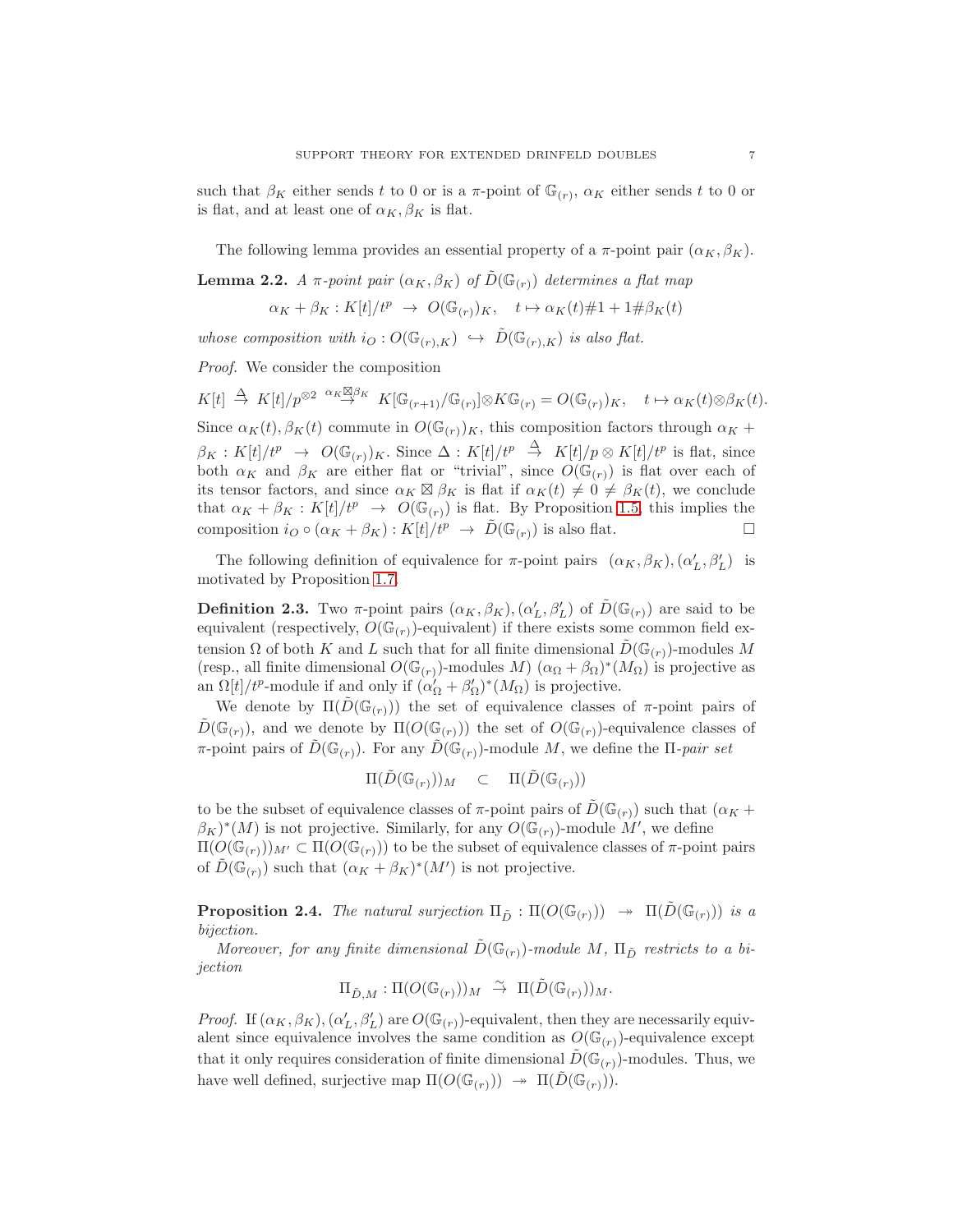#### 8 ERIC M. FRIEDLANDER

To prove injectivity, let  $(\alpha_K, \beta_K), (\alpha_L', \beta_L')$  represent distinct points in  $\Pi(\tilde{D}(\mathbb{G}_{(r)}))$ and choose some finite dimensional  $O(\bar{\mathbb{G}}_{(r)})$ -module N such that  $(\alpha_{\Omega} + \beta_{\Omega})^*(N_{\Omega})$  is projective whereas  $(\alpha'_\Omega + \beta'_\Omega)^*(N_\Omega)$  is not projective for some some common field extension  $\Omega$  of both K and L. Consider the  $D(\mathbb{G}_{(r)})$ -module  $M \equiv D(\mathbb{G}_{(r)})\otimes_{O(\mathbb{G}_{(r)})}N$ and set  $N' \equiv i_O^*(M)$ . By Proposition [1.5,](#page-4-0) N' is isomorphic to a direct sum of copies of N (indexed by a k-basis of  $k[\mathbb{G}_{(r)}]$ ). Thus,  $(\alpha_{\Omega} + \beta_{\Omega})^*(N'_{\Omega})$  is projective whereas  $(\alpha'_\Omega + \beta'_\Omega)^*(N'_\Omega)$  is not projective. Since N' is the restriction of the  $D(\mathbb{G}_{(r)})$ -module M, we conclude that the images of  $(\alpha_K, \beta_K), (\alpha'_L, \beta'_L)$  in  $\Pi(\tilde{D}(\mathbb{G}_{(r)}))$  are distinct.

Finally, the bijectivity of  $\Pi_{\tilde{D},M}$  follows immediately from the definitions and the bijectivity of  $\Pi_{\tilde{D}}$ .

We next observe that the condition of equivalence of  $\pi$ -point pairs is equivalent to the seemingly stronger equivalence relation obtained by dropping the finite dimensionality condition on M in Definition [2.3.](#page-6-0)

**Proposition 2.5.** *Two*  $\pi$ -point pairs  $(\alpha_K, \beta_K), (\alpha'_L, \beta'_L)$  of  $\tilde{D}(\mathbb{G}_{(r)})$  (respectively  $O(\mathbb{G}_{(r)})$  are equivalent if and only if there exists some common field extension  $\Omega$  of *both* K and L such that for all  $\hat{D}(\mathbb{G}_{(r)})$ -modules M (resp., all  $O(\mathbb{G}_{(r)})$ -modules M)  $(\alpha_{\Omega} + \beta_{\Omega})^*(M_{\Omega})$  *is projective as an*  $\Omega[t]/t^p$ -module *if and only if*  $(\alpha'_{\Omega} + \beta'_{\Omega})^*(M_{\Omega})$ *is projective.*

*Proof.* Denote by  $\tilde{\Pi}(\tilde{D}(\mathbb{G}_{(r)}))$  (respectively,  $\tilde{\Pi}(O(\mathbb{G}_{(r)}))$ ) the set of equivalence classes of  $\pi$ -point pairs of  $D(\mathbb{G}_{(r)})$  (resp.,  $O(\mathbb{G}_{(r)})$ ) using the equivalence relations of the statement of this proposition. We readily verify that we have a commutative square of sets

(2.5.1)  
\n
$$
\tilde{\Pi}(O(\mathbb{G}_{(r)})) \xrightarrow{\Pi_{\tilde{D}}} \tilde{\Pi}(\tilde{D}(\mathbb{G}_{(r)}))
$$
\n
$$
\tilde{\Pi}_{O} \downarrow \qquad \qquad \downarrow \tilde{\Pi}_{D}
$$
\n
$$
\Pi(O(\mathbb{G}_{(r)})) \xrightarrow{\Pi_{D}} \Pi(\tilde{D}(\mathbb{G}_{(r)})).
$$

The map  $\Pi_D$  is a bijection as seen in Proposition [2.4;](#page-6-1) the proof of that proposition also proves that  $\Pi_{\tilde{D}}$  is a bijection. The fact that  $\Pi_{O}$  is a bijection follows from [\[8,](#page-24-4) Thm 4.6] applied to the finite group scheme  $(\underline{\mathfrak{g}}^{(r)})_{(1)} \times \mathbb{G}_{(r)}$  (see Proposition [2.7](#page-8-0)) below). Thus, the fact that  $\tilde{\Pi}_D$  is a bijection follows from the surjectivity of  $\Pi_{\tilde{D}}$  and a simple diagram chase. and a simple diagram chase.

The following properties of  $M \mapsto \Pi(D(\mathbb{G}_{(r)}))_M$  are each verified by restricting along flat maps  $(\alpha_{\Omega} + \beta_{\Omega})^*$  associated to  $\pi$ -point pairs  $(\alpha_K, \beta_K)$ , thereby reducing each assertion to the corresponding assertion about  $K[t]/t^p$ -modules.

<span id="page-7-0"></span>**Proposition 2.6.** *Let*  $M_1$ ,  $M_2$ ,  $M_3$  *be*  $\tilde{D}(\mathbb{G}_{(r)})$ *-modules.* 

- (1)  $\Pi(\tilde{D}(\mathbb{G}_{(r)}))_k = \Pi(\tilde{D}(\mathbb{G}_{(r)})).$
- (2) If  $M_1$  is a projective  $\tilde{D}(\mathbb{G}_{(r)})$ -module, then  $\Pi(\tilde{D}(\mathbb{G}_{(r)}))_{M_1} = \emptyset$ .
- (3) *If*  $0 \to M_1 \to M \to M_2 \to i$ *s* exact and *if*  $\sigma$  *is a permutation of*  $\{1,2,3\}$ *, then*

 $\Pi(\tilde{D}(\mathbb{G}_{(r)}))_{M_{\sigma(1)}} \subset \Pi(\tilde{D}(\mathbb{G}_{(r)}))_{M_{\sigma(2)}} \cup \Pi(\tilde{D}(\mathbb{G}_{(r)}))_{M_{\sigma(3)}}.$ 

$$
(4)
$$

$$
\Pi(\tilde{D}(\mathbb G_{(r)}))_{M_1\oplus M_3} \;=\; \Pi(\tilde{D}(\mathbb G_{(r)}))_{M_1} \cup \Pi(\tilde{D}(\mathbb G_{(r)}))_{M_3}.
$$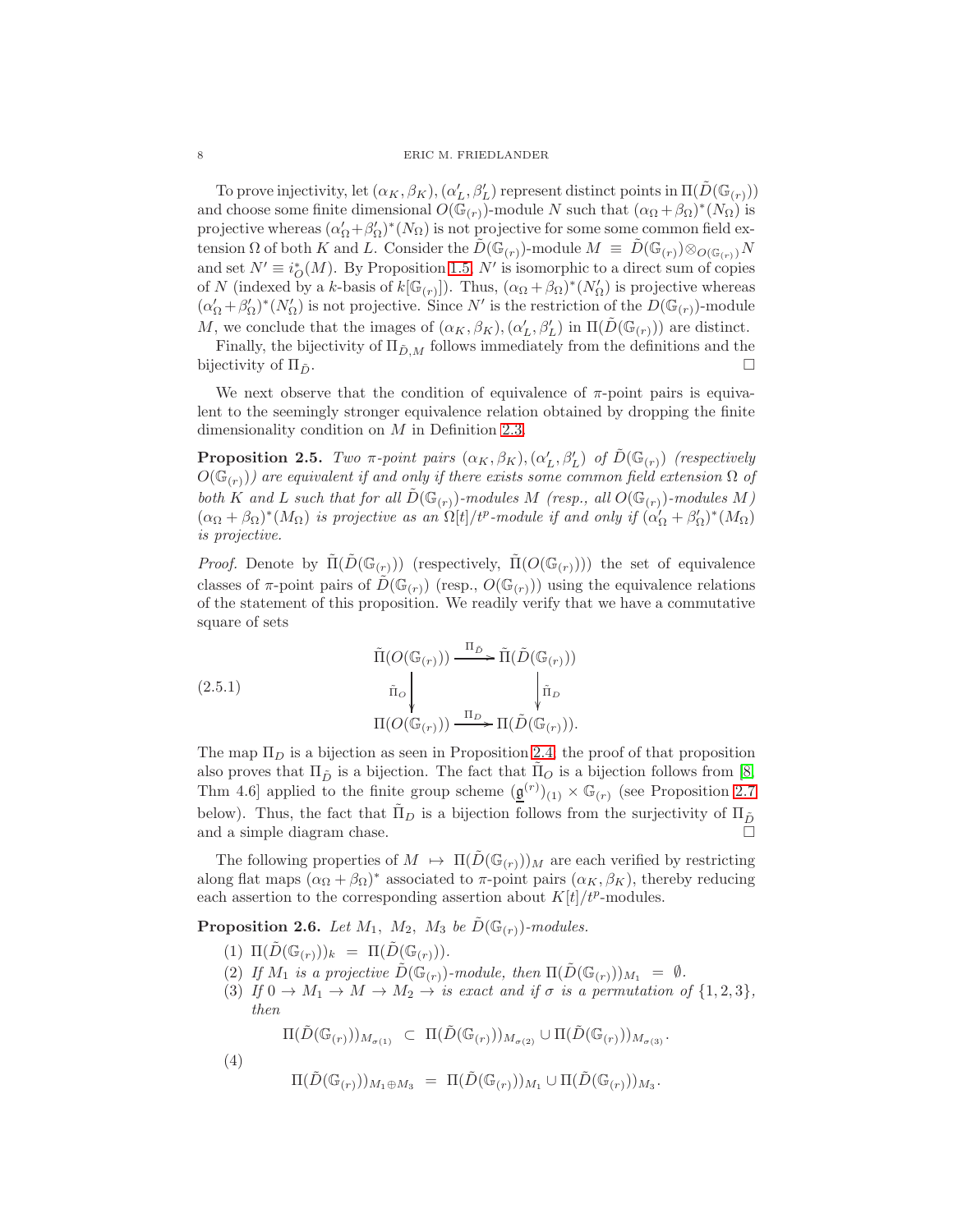We proceed to show that  $\Pi(O(\mathbb{G}_{(r)}))$  can be "identified" with the set of Zariski points of the  $\pi$ -point scheme of the finite group scheme  $(\underline{\mathfrak{g}}^{(r)})_{(1)} \times \mathbb{G}_{(r)}$  introduced below.

<span id="page-8-0"></span>**Proposition 2.7.** Let  $\mathfrak{g} \simeq (\mathbb{G}_a)^{\times dim(\mathfrak{g})}$  denote the vector group scheme associated *to the underlying vector space of*  $\mathfrak{g} = Lie(\mathbb{G})$ *. As an algebra*  $O(\mathbb{G}_{(r)})$  *is isomorphic to the group algebra of the infinitesimal group scheme*  $(\underline{\mathfrak{g}}^{(r)})_{(1)} \times \mathbb{G}_r$ .

*Choose an isomorphism of*  $k$ -algebras  $O(\mathbb{G}_{(r)}) \stackrel{\sim}{\to} k((\mathfrak{g}^{(r)})_{(1)} \times \mathbb{G}_{(r)})$ . Then send*ing a*  $\pi$ *-point pair*  $(\alpha_K, \beta_K)$  *of*  $\tilde{D}(\mathbb{G}_{(r)})$  *to* 

<span id="page-8-1"></span>
$$
\alpha_K + \beta_K : K[t]/t^p \ \to \ O(\mathbb G_{(r),K}) \ \stackrel{\sim}{\to} \ K((\underline{\mathfrak{g}}^{(r)})_{(1)} \times \mathbb G_{(r)})
$$

*determines a bijection*

(2.7.1) 
$$
\Pi_O: \Pi(O(\mathbb{G}_{(r)})) \stackrel{\sim}{\to} \Pi((\underline{\mathfrak{g}}^{(r)})_{(1)} \times \mathbb{G}_{(r)}),
$$

*where we abuse notation by interpreting the right hand side as the set of (Zariski) points of the indicated* Π*-point scheme.*

*Moreover, for every*  $O(\mathbb{G}_{(r)})$ -module M,  $\Pi_{\mathcal{O}}$  restricts to a bijection

$$
(2.7.2) \t \Pi_{O,M} : \Pi(O(\mathbb{G}_{(r)}))_M \simeq \Pi((\underline{\mathfrak{g}}^{(r)})_{(1)} \times \mathbb{G}_{(r)})_M.
$$

*Proof.* Since  $(\underline{\mathfrak{g}}^{(r)})_{(1)}$  is an abelian unipotent finite group scheme, since  $\beta_K$  is a  $\pi$ point of  $\mathbb{G}_{(r)}$  and thus factors through an abelian unipotent subgroup scheme, and since  $\alpha_K + \beta_K : K[t]/t^p \to KG$  is flat by Lemma [2.2,](#page-6-2) we conclude that  $\alpha_K + \beta_K$ is a  $\pi$ -point of the finite group scheme  $(\underline{\mathfrak{g}}^{(r)})_{(1)} \times \mathbb{G}_{(r)}$ . Moreover, the discussion preceding shows that every point of  $\Pi((\underline{\mathfrak{g}}^{(r)})_{(1)} \times \mathbb{G}_{(r)})$  (i.e., every equivalence class of  $\pi$ -points of  $\underline{\mathfrak{g}}^{(r)}(1) \times \mathbb{G}_{(r)}$  is represented by such a flat map  $\alpha_K + \beta_K$  associated to a  $\pi$ -point pair of  $D(\mathbb{G}_{(r)})$ .

Thus, to prove that  $\Pi_{\mathcal{O}}$  of [\(2.7.1\)](#page-8-1) is well defined and injective (as well as surjective), it suffices to show that two  $\pi$ -point pairs  $(\alpha_K, \beta_K)$ ,  $(\alpha'_K, \beta'_K)$  of  $\tilde{D}(\mathbb{G}_{(r)})$ are  $O(\mathbb{G}_{(r)})$ -equivalent if and only if  $\alpha_K + \beta_K$ ,  $\alpha'_K + \beta'_K$  are equivalent  $\pi$ -points of  $(\underline{\mathfrak{g}}^{(r)})_{(1)} \times \mathbb{G}_{(r)}$ . This follows immediately from Definition [2.3,](#page-6-0) Proposition [1.7,](#page-5-0) and the bijection  $\Psi_{\underline{\mathfrak{g}}^{(r)}(1)} \times \mathbb{G}_{(r)}$  of  $(1.6.1)$ .

The fact that [\(2.7.1\)](#page-8-1) restricts to a bijection  $\Pi(O(\mathbb{G}_{(r)}))_M \cong \Pi((\mathfrak{g}^{(r)})_{(1)} \times$  $(\mathbb{G}_{(r)})_M$  follows immediately from the definitions (i.e., from Definition [2.3](#page-6-0) plus Proposition [2.4](#page-6-1) and [\[7,](#page-24-10) Defn 3.2]).

## 3. THE TENSOR PRODUCT PROPERTY FOR  $\tilde{D}(\mathbb{G}_{(r)})$ -MODULES

Propositions [2.4](#page-6-1) and [2.7](#page-8-0) identify  $M \mapsto \Pi(\tilde{D}(\mathbb{G}_{(r)}))_M$  with  $M \mapsto \Pi((\mathfrak{g}^{(r)})_{(1)} \times$  $(\mathbb{G}_{(r)})_M$ . This immediately tells us that  $M \mapsto \Pi(\tilde{D}(\mathbb{G}_{(r)})_M$  satisfies most of the properties required for a good theory of support varieties of  $\tilde{D}(\mathbb{G}_{(r)})$ -modules. However, this identification does not imply that  $M \mapsto \Pi(D(\mathbb{G}_{(r)})_M$  satisfies the "tensor product property" (namely, that  $\Pi(\tilde{D}(\mathbb{G}_{(r)})_{M\otimes M'} = \Pi(\tilde{D}(\mathbb{G}_{(r)})_{M} \cap \Pi(\tilde{D}(\mathbb{G}_{(r)})_{M'})$ because  $O(\mathbb{G}_{(r),K}) \stackrel{\sim}{\to} K((\underline{\mathfrak{g}}^{(r)})_{(1)} \times \mathbb{G}_{(r)})$  is not a map of Hopf algebras. In this section, we prove this tensor product property.

The following proposition of [\[7\]](#page-24-10) is the key to our proof of Theorem [3.4](#page-10-0) establishing the tensor product property for  $M \mapsto \Pi(D(\mathbb{G}_{(r)}))_M$ .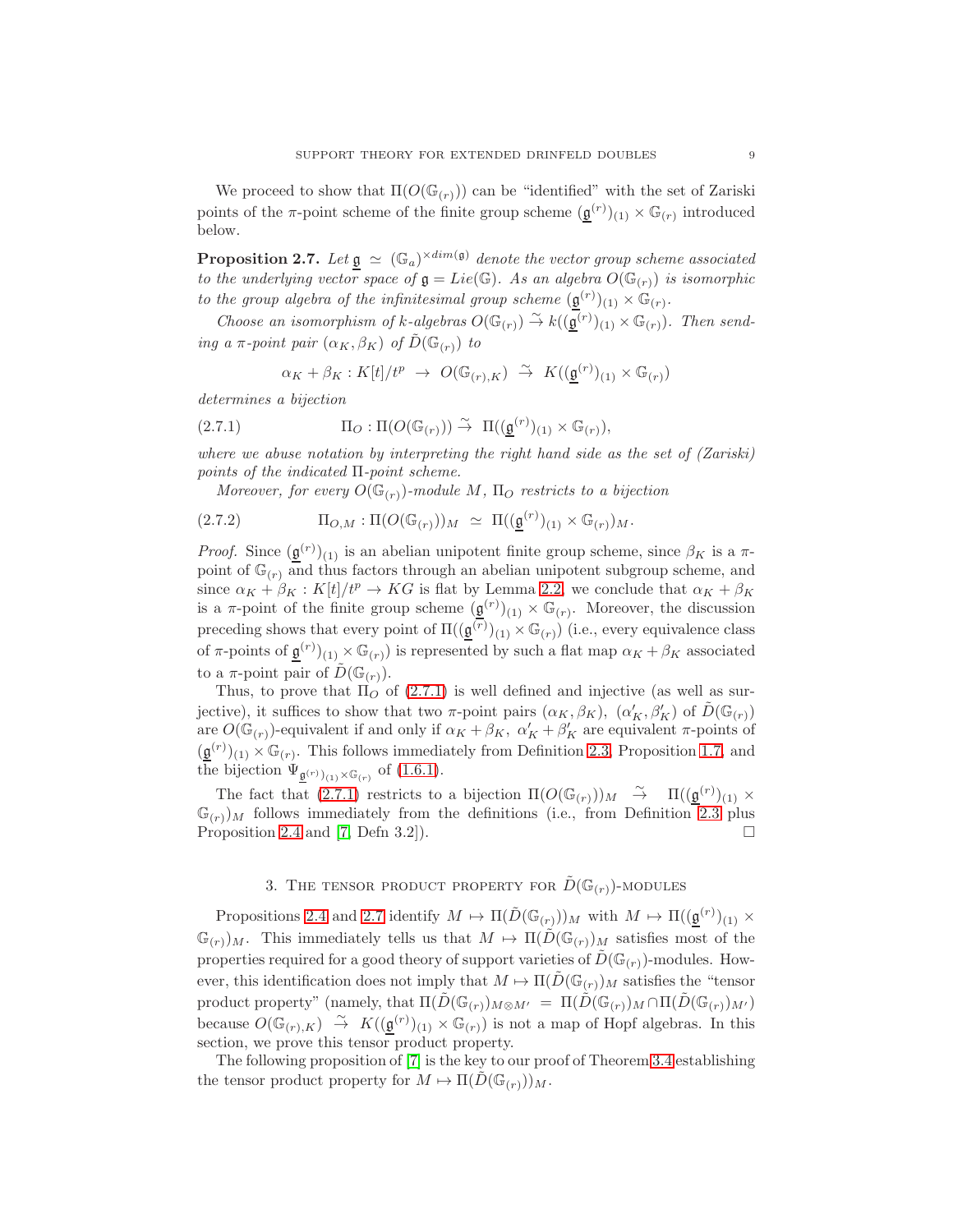<span id="page-9-1"></span>**Proposition 3.1.** [\[7,](#page-24-10) Prop 2.2] *Let* V *be a k-vector space and*  $\alpha, \beta, \gamma$  *be pairwise commuting* V-endomorphisms. Assume further  $\alpha, \beta$  are p-nilpotent and  $\gamma$  is p<sup>r</sup>*nilpotent in*  $End_k(V)$  *for some*  $\geq 1$ *. Then V is projective as a*  $k[u]/u^p$ *-module where the action of* u *is given by*  $\alpha$  *if and only if it is projective as a*  $k[v]/v^p$  module *where the action of v is given by*  $\alpha + \beta \gamma$ *.* 

We apply Proposition [3.1](#page-9-1) to prove the following comparison of pull-backs along a given  $\pi$ -point of tensor products of A-modules with two different A-module structures determined by different coproducts on A.

<span id="page-9-0"></span>Proposition 3.2. *Let* A *be a finite dimensional, local, commutative* k*-algebra with maximal ideal* **m** *satisfying the property that*  $a^p = 0$  *for all*  $a \in \mathfrak{m}$ *. Assume that* A *is equipped with two A-linear coproducts*  $\Delta$ ,  $\Delta'$  :  $A \rightarrow A \otimes A$  *with the property that* 

<span id="page-9-2"></span> $(3.2.1)$   $(\Delta(a) - a \otimes 1 - 1 \otimes a), (\Delta'(a) - a \otimes 1 - 1 \otimes a) \in \mathfrak{m} \otimes \mathfrak{m}, \quad \forall a \in \mathfrak{m}.$ 

*Let* M, M′ *be* A*-modules and let* M ⊠M′ *be the* A⊗A *module given as the external tensor product. Then for any flat map*  $\alpha$  :  $k[t]/t^p \rightarrow A$ , the pull-back of  $M \boxtimes M'$ *via*  $\Delta \circ \alpha$  *is a projective*  $k[t]/t^p$ -module *if and only if the pull-back of*  $M \boxtimes M'$  *via*  $\Delta' \circ \alpha$  *is a projective*  $k[t]/t^p$ -module.

*More generally, let* H *be finite dimensional, local, commutative Hopf algebra with maximal ideal*  $\mathfrak{m}_H$  *such that*  $c^p = 0$  *for all*  $c \in \mathfrak{m}_H$  *and equip*  $A \otimes H$  *with the*  $coproducts \Delta \otimes \Delta_H$ ,  $\Delta' \otimes \Delta_H$ . Consider  $(A \otimes H)$ -modules M, M', and let  $M \boxtimes M'$ *denote the*  $(A \otimes H) \otimes (A \otimes H)$  *module given as the external tensor product. Then for any flat map*  $\alpha : k[t]/t^{\mathfrak{p}} \to A \otimes H$ *, the pull-back of*  $M \boxtimes M'$  *via*  $(\Delta \otimes \Delta_H) \circ \alpha$  *is a projective*  $k[t]/t^p$  *module if and only if the pull-back of*  $M \boxtimes M'$  *via*  $(\Delta' \otimes \Delta_H) \circ \alpha$ *is a projective*  $k[t]/t^p$ -module.

*Proof.* We apply Proposition [3.1](#page-9-1) to the k-vector space  $V = M \otimes M'$  and consider triples of p-nilpotent elements in the image of  $A \otimes A \rightarrow End_k(V)$  given by viewing V as the external tensor product  $M \boxtimes M'$  (and thus an  $A \otimes A$  module for the commutative k-algebra  $A \otimes A$ ).

Consider an element  $a \in \mathfrak{m} \subset A$  and write  $\Delta(a) - \Delta'(a) = \sum_{i=1}^t b_i \otimes b'_i \in \mathfrak{m} \otimes \mathfrak{m}$ . Observe that  $\Delta(a) - \Delta'(a) \in A \otimes A$  acts on  $V = M \boxtimes M'$  as the sum of the actions commuting elements  $(b_i \otimes 1) \cdot (1 \otimes b'_i), 1 \leq i \leq t$  each of which is *p*-nilpotent.. We apply Proposition [3.1](#page-9-1) with  $V = M \boxtimes M'$  successively to the triples

$$
\alpha = ((\Delta'(a) + \sum_{s=1}^{\ell} b_s \otimes b'_s), \quad \beta = (b_{i+1} \otimes 1), \quad \gamma = (1 \otimes b'_{i+1})
$$

i

with  $i + 1 \leq t$  to conclude that V is projective for  $k[u]/u^p$  with u acting as  $\Delta'(a)$  +  $\sum_{s=1}^i b_s \otimes b'_s$  if and only if V is projective for  $k[v]/t^p$  with v acting as  $\Delta'(a)$  +  $\sum_{s=1}^{i+1} b_s \otimes b'_s$ . This establishes the first assertion.

We extend this argument to  $A \otimes H$ , a commutative algebra with coproducts  $\Delta \otimes \Delta_H$ ,  $\Delta' \otimes \Delta_H$ . We denote by  $\mathfrak{n} \subset A \otimes H$  the maximal ideal of  $A \otimes H$  generated by  $\mathfrak{m} \otimes 1$ ,  $1 \otimes \mathfrak{m}_H$ , and observe that every element in  $\mathfrak{n}$  has p-th power 0. Moreover,  $(\Delta \otimes \Delta_H) - (\Delta' \otimes \Delta_H) = (\Delta - \Delta') \otimes \Delta_H$  applied to  $a \otimes 1 \in \mathfrak{n}$  lies in  $\mathfrak{n} \otimes \mathfrak{n}$  whereas  $(\Delta - \Delta') \otimes \Delta_H$  applied to  $1 \otimes h \in 1 \otimes \mathfrak{m}_H$  is 0. Consequently,

$$
((\Delta \otimes \Delta_H) - (\Delta' \otimes \Delta_H))(b) \in \mathfrak{n} \otimes \mathfrak{n}, \quad \forall b \in \mathfrak{n}.
$$

Thus we may repeat the preceding argument with  $(A, \mathfrak{m})$  replaced by  $(A \otimes H, \mathfrak{n})$  to complete the proof.  $\Box$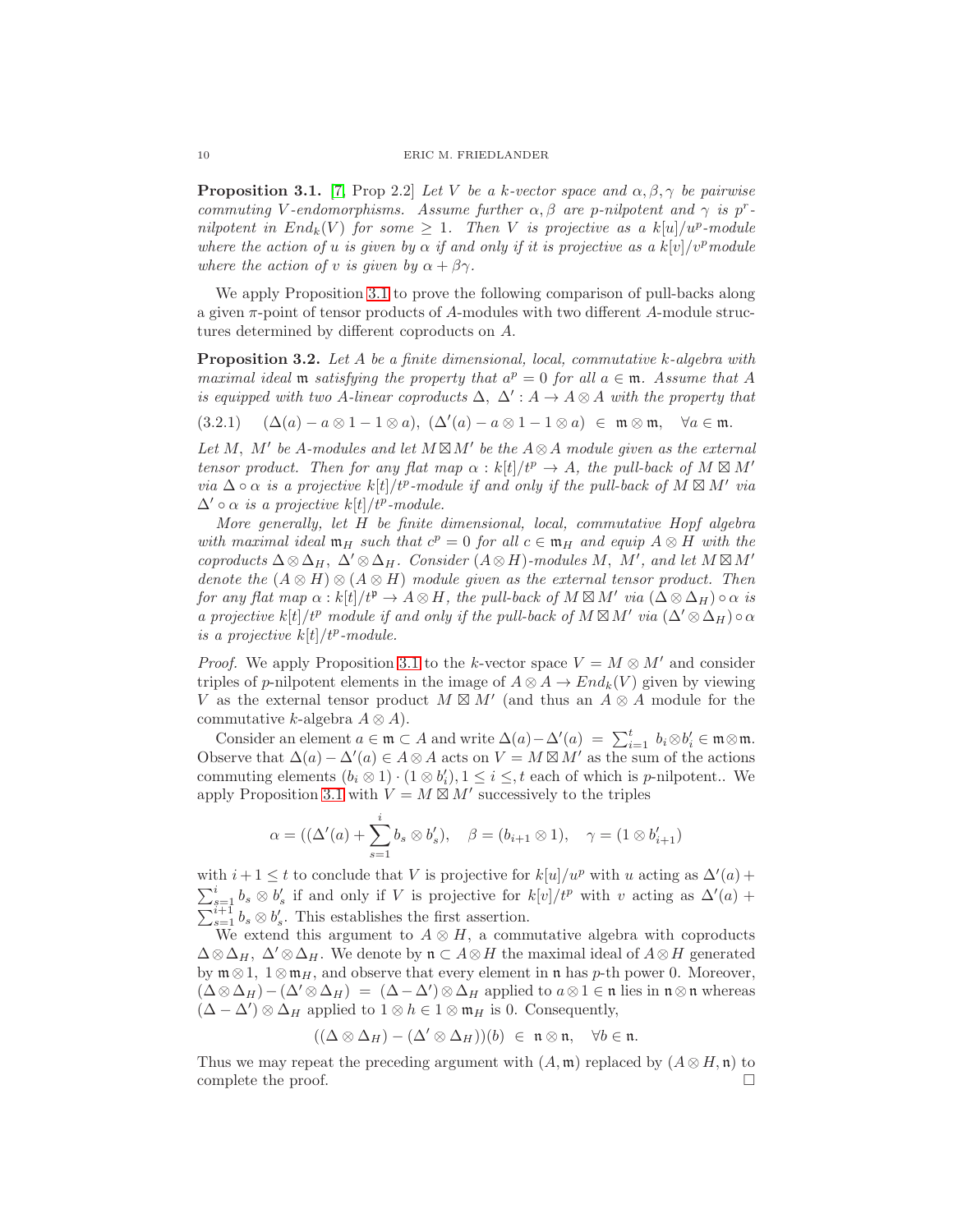<span id="page-10-1"></span>**Definition 3.3.** Consider  $O(\mathbb{G}_{(r)})$ -modules M, M'.

We denote by  $M \otimes M'$  the  $O(\mathbb{G}_{(r)})$ -module determined by the coproduct of  $O(\mathbb{G}_{(r)})$  defined as by restriction of the coproduct of  $D(\mathbb{G}_{(r)})$  (see Proposition [1.4\)](#page-3-1).

We denote by  $M \otimes_G M'$  the k-vector space  $M \otimes M'$  equipped with the  $O(\mathbb{G}_{(r)}) \simeq$  $(k(\underline{\mathfrak{g}}^{(r)})_{(1)}) \times \mathbb{G}_{(r)}$ -module structure determined by the coproduct for the group algebra  $k((\underline{\mathfrak{g}}^{(r)})_{(1)}) \times \mathbb{G}_{(r)}$  of the finite group scheme  $(\underline{\mathfrak{g}}^{(r)})_{(1)}) \times \mathbb{G}_{(r)}$ .

In the following theorem, we prove the "tensor product property" for  $\tilde{D}(\mathbb{G}_{(r)})$ modules; namely,  $M \mapsto \Pi(D(\mathbb{G}_{(r)}))_M$  sends tensor product of modules to intersection of the supports of its tensor factors.

<span id="page-10-0"></span>**Theorem 3.4.** Let  $(\alpha_K, \beta_K)$  be a  $\pi$ -point pair of  $\tilde{D}(\mathbb{G}_{(r)})$  as in Definition [2.1](#page-5-2) and *let* M, M' be  $O(\mathbb{G}_{(r)})$ -modules. Then  $(\alpha_K + \beta_K)^*(M_K \otimes M_K')$  is a free K[t]/t<sup>p</sup>*module if and only if*  $(\alpha_K + \beta_K)^*(M_K \otimes_G M'_K)$  *is a free*  $K[t]/t^p$ -module. Thus,

<span id="page-10-2"></span>
$$
(3.4.1) \t\Pi(\tilde{D}(\mathbb{G}_{(r)}))_{M\otimes M'} = \Pi(\tilde{D}(\mathbb{G}_{(r)}))_{M} \cap \Pi(\tilde{D}(\mathbb{G}_{(r)}))_{M'}.
$$

*Proof.* We recall that any  $\beta_K : K[t]/t^p \to K\mathbb{G}_{(r)}$  is equivalent to a map which factors through a map of group algebras induced by a map of finite group schemes  $\mathbb{G}_{a(r),L} \to \mathbb{G}_{(r),L}$  [\[7,](#page-24-10) Prop 4.2]. By replacing K if necessary by a field extension  $K'/K$ , we may assume  $K = L$ . Thus when comparing restrictions along a given  $\pi$ -point pair, we may restrict to  $K[\mathbb{G}_{(r+1)}/\mathbb{G}_{(r)}] \otimes K\mathbb{G}_{a(r)} \hookrightarrow O(\mathbb{G}_{(r)}) \otimes K$  and replace M, M' by their restrictions to  $K[\mathbb{G}_{(r+1)}/\mathbb{G}_{(r)}] \otimes \widetilde{K} \mathbb{G}_{a(r)}$ .

We apply Proposition [3.2](#page-9-0) with A equal to  $K[\mathbb{G}$ <sub>(r+1)</sub>/ $\mathbb{G}_{(r)}$  and  $H = K\mathbb{G}_{a(r)}$ , and equip  $A \otimes K\mathbb{G}_{a(r)}$  with the two coproduct structures obtained by restriction of the two coproduct structures on  $O(\mathbb{G}_{(r)})$  discussed in Definition [3.3.](#page-10-1) As shown in [\[13,](#page-24-9) I.2.4],  $\Delta$ ,  $\Delta'$  satisfy condition [\(3.2.1\)](#page-9-2) of Proposition [3.2.](#page-9-0) In our application of Proposition [3.2,](#page-9-0) we take  $\alpha: K[t]/t^p \to K[\mathbb{G}_{(r+1)}/\mathbb{G}_{(r)}] \otimes K\mathbb{G}_{a(r)}$  to be the composition of the coproduct  $K[t]/t^p \to K[t]/t^p \otimes K[t]/t^p$ ,  $t \mapsto t \otimes 1 + 1 \otimes t$  and the external tensor product  $\alpha_K \otimes \beta_K : K[t]/t^p \to K[t]/t^p \otimes K[t]/t^p \to K[\mathbb{G}_{(r+1)}/\mathbb{G}_{(r)}] \otimes$  $K\mathbb{G}_{a(r)}$ .

By applying Proposition [3.2](#page-9-0) with these values for  $A, H, \alpha$ , we conclude that it suffices to prove the equality [\(3.4.1\)](#page-10-2) after replacing the tensor product for  $K[\mathbb{G}_{(r+1)}/\mathbb{G}_{(r)}] \otimes K\mathbb{G}_{a(r)}$ -modules (given by the restriction of the coproduct of  $O(\mathbb{G}_{(r)})$  by the tensor product given by the restriction of the tensor product of  $(\mathfrak{g}^{(r)})_{(1)} \times \mathbb{G}_{(r)}$ -modules. To conclude the proof of equality [\(3.4.1\)](#page-10-2), we apply the tensor product property for modules for the (infinitesimal) group scheme  $G =$  $(\mathfrak{g}^{(r)})_{(1)} \times \mathbb{G}_{(r)}$  [\[8,](#page-24-4) Prop 3.2]; in other words, for  $M \otimes_G M'$  in the notation of Definition [3.3.](#page-10-1)  $\Box$ 

Theorem [3.4](#page-10-0) enables topological structures on the sets  $\Pi(\tilde{D}(\mathbb{G}_{(r)}))$  and  $\Pi(O(\mathbb{G}_{(r)})).$ 

**Corollary 3.5.** *Defining a subset of*  $\Pi(\tilde{D}(\mathbb{G}_{(r)}))$  *to be closed if and only if it is of the form*  $\Pi(D(\mathbb{G}_{(r)}))_M \subset \Pi(D(\mathbb{G}_{(r)}))$  *for some finite dimensional*  $D(\mathbb{G}_{(r)})$ *-module* M defines a topology on  $\Pi(D(\mathbb{G}_{(r)}))$ *. Similarly, defining a subset of*  $\Pi(O(\mathbb{G}_{(r)}))$  *to be closed if and only if it is of the form*  $\Pi(O(\mathbb{G}_{(r)}))_M \subset \Pi(O(\mathbb{G}_{(r)}))$  *for some finite dimensional*  $O(\mathbb{G}_{(r)})$ *-module* M *defines* a topology on  $\Pi(O(\mathbb{G}_{(r)}))$ .

With these topologies, the bijection  $\Pi_{\tilde{D}} : \Pi(D(\mathbb{G}_{(r)})) \to \Pi(O(\mathbb{G}_{(r)}))$  of Propo*sition [2.4](#page-6-1) is a homeomorphism.*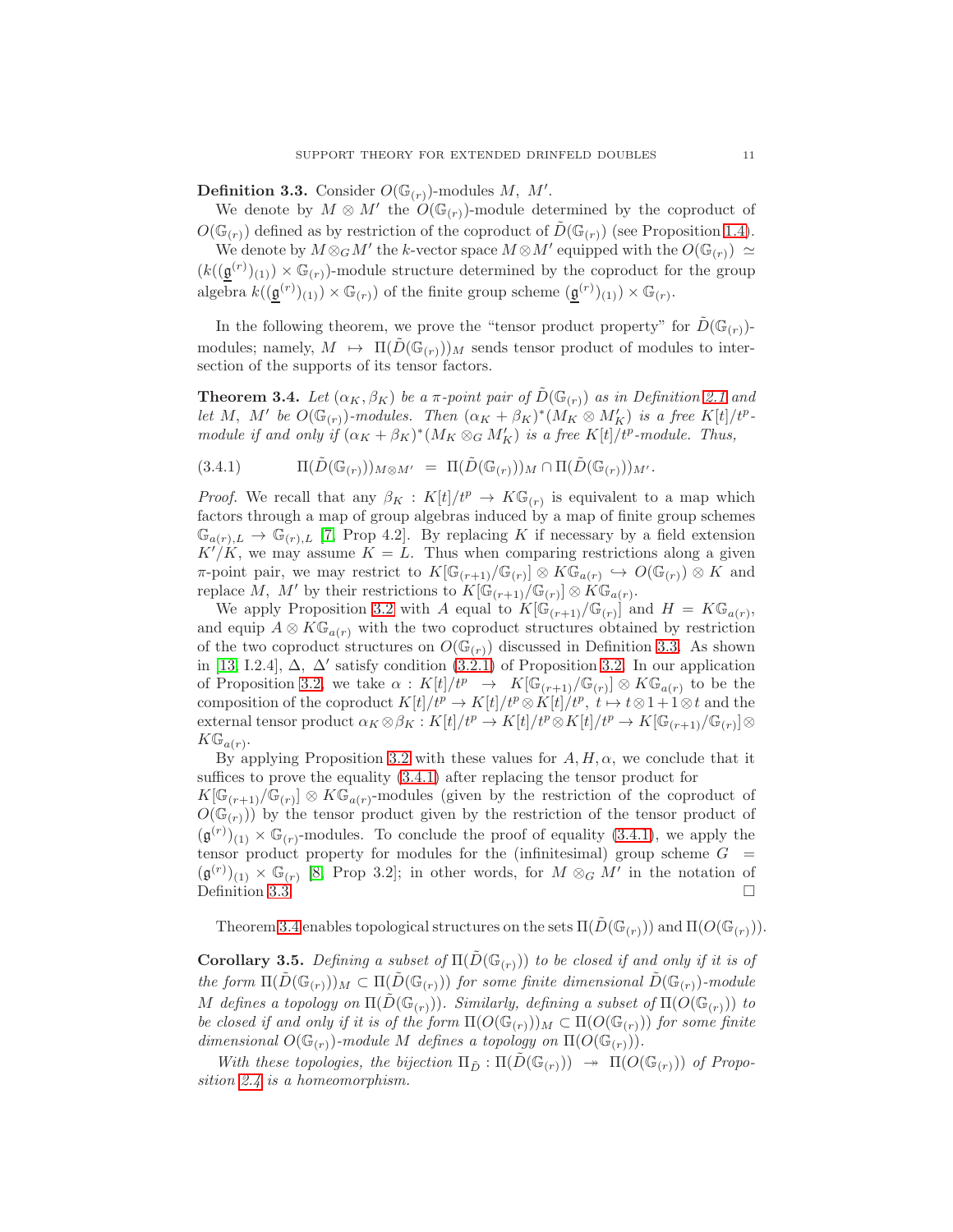#### 12 ERIC M. FRIEDLANDER

*Proof.* The asserted formulation of a topology on  $\Pi(D(\mathbb{G}_{(r)}))$  is justified by Proposition [2.6\(](#page-7-0)4) and Theorem [3.4.](#page-10-0) This applies as well to justifiy the topology on  $\Pi(O(\mathbb{G}_{(r)}))$ , since  $i_O: O(\mathbb{G}_{(r)}) \to D(\mathbb{G}_{(r)})$  is a map of Hopf algebras.

# 4.  $\Psi_{\tilde{D}} : \Pi(\tilde{D}(\mathbb{G}_{(r)})) \to \mathbb{P}(H^{\bullet}(\tilde{D}(\mathbb{G}_{(r)}), k))$

<span id="page-11-0"></span>Cohomological support varieties can be readily defined for any finite dimension Hopf algebra H whose cohomology is finitely generated (i.e., such that  $H^*(H, k)$ is a finitely generated k-algebra and that  $H^*(H, M)$  is a finite  $H^*(H, k)$ -module for any finite dimensional H-module). In this section, we exhibit in Proposition [4.6](#page-14-0) a continuous map  $\Psi_{\tilde{D}}$  from the π-point pair space  $\Pi(D(\mathbb{G}_{(r)}))$  introduced in Section [2](#page-5-3) to the (projectivized) cohomology support variety  $\mathbb{P}(H^{\bullet}(\tilde{D}(\mathbb{G}_{(r)}), k)).$ To do this, we utilize the subalgebra  $O(\mathbb{G}_{(r)}) \subset \tilde{D}(\mathbb{G}_{(r)})$  and the related finite group scheme  $\mathbb{G}_{(r)} \times (\underline{\mathfrak{g}}^{(r)})_{(1)}$ , relying upon the isomorphism  $\Pi(\mathbb{G}_{(r)} \times (\underline{\mathfrak{g}}^{(r)})_{(1)}) \stackrel{\sim}{\rightarrow}$  $\mathbb{P}(H^{\bullet}(\mathbb{G}_{(r)} \times (\underline{\mathfrak{g}}^{(r)})_{(1)}, k).$ 

Associated to a finite dimensional  $\tilde{D}(\mathbb{G}_{(r)})$ -module M, we consider the annihilator ideal  $I_M \subset H^{\bullet}(\tilde{D}(\mathbb{G}_{(r)}), k)$  of the  $H^{\bullet}(\tilde{D}(\mathbb{G}_{(r)}), k)$ -module  $Ext^*_{\tilde{D}(\mathbb{G}_{(r)})}(M, M)$ which equals the annihilator of  $1 \in Ext^*_{\tilde{D}(\mathbb{G}_{(r)})}(M,M)$  which in turn equals the kernel of the graded map of k-algebras  $H^{\bullet}(\tilde{D}(\mathbb{G}_{(r)}), k) \to Ext^*_{\tilde{D}(\mathbb{G}_{(r)})}(M, M)$ . We shall consider the projective scheme  $\mathbb{P}(H^{\bullet}(\tilde{D}(\mathbb{G}_{(r)}), k))$  whose (Zariski) points are (non-trivial) homogenous prime ideals of  $H^{\bullet}(\tilde{D}(\mathbb{G}_{(r)}), k)$  and the reduced projective scheme  $\mathbb{P}(H^{\bullet}(\tilde{D}(\mathbb{G}_{(r)}), k))_M$  whose points are (non-trivial) homogenous prime ideals of  $H^{\bullet}(\tilde{D}(\mathbb{G}_{(r)}), k)$  containing  $I_M$ .

Consider the quotient map  $\mathbb{G}_{(r+2)} \to (\mathbb{G}^{(r+1)})_{(1)}$ , the image of  $F^{r+1} : \mathbb{G}_{(r+2)} \to$  $(\mathbb{G}^{(r+1)})_{(r+2)}$  whose kernel is  $\mathbb{G}_{(r+1)}$ . This quotient map determines the flat map of k-algebras

<span id="page-11-1"></span>
$$
k[(\mathbb{G}^{(r+1)})(1)] \simeq k[\mathbb{G}_{(r+2)}/\mathbb{G}_{(r+1)}] \to k[\mathbb{G}_{(r+2)}]
$$

with the property that  $k[\mathbb{G}_{(r+1)}] \simeq k[\mathbb{G}_{(r+2)}] \otimes_{k[\mathbb{G}_{(r+2)}/\mathbb{G}_{(r+1)}]} k$ . The following proposition is a summary of a central technique of [\[5\]](#page-24-5).

<span id="page-11-3"></span>**Proposition 4.1.** *The deformation*  $k[\mathbb{G}_{(r+2)}/\mathbb{G}_{(r+1)}] \rightarrow k[\mathbb{G}_{(r+2)}]$  *of*  $k[\mathbb{G}_{(r+1)}]$  $(parametrized by k[\mathbb{G}_{(r+2})/\mathbb{G}_{(r+1)}] \simeq k[(\mathbb{G}^{(r+1)})(1)]$ *) determines a*  $\mathbb{G}$ -equivariant *map*

(4.1.1) 
$$
\mathfrak{g}^{(r+1)} \to H^2(k[\mathbb{G}_{(r+1)}], k).
$$

*The deformation*  $k[\mathbb{G}_{(r+2)}/\mathbb{G}_{(r+1)}] \# k\mathbb{G}_{(r)} \rightarrow k[\mathbb{G}_{(r+2)}] \# k\mathbb{G}_{(r)}$  *(also parametrized by*  $k[\mathbb{G}_{(r+2)}/\mathbb{G}_{(r+1)}]$ *)* provides a  $\mathbb{G}_{(r)}$ -equivariant lifting of [\(4.1.1\)](#page-11-1)

(4.1.2) 
$$
\sigma_{\tilde{D}} : \mathfrak{g}^{(r+1)} \to H^2(\tilde{D}(\mathbb{G}_{(r)}), k).
$$

<span id="page-11-4"></span><span id="page-11-2"></span>*Consequently, we obtain a map of* k*-algebras*

*.*

(4.1.3) 
$$
\tilde{\theta}_r: H^*(\mathbb{G}_{(r)}, k) \otimes S^{\bullet}(\mathfrak{g}^{(r+1)}[2]) \rightarrow H^*(\tilde{D}(\mathbb{G}_{(r)}), k)
$$

*defined as the product of the inflation map on*  $H^*(\mathbb{G}_{(r)}, k)$  *and the algebra extension of*  $\sigma_{\tilde{D}}$  *on*  $S^{\bullet}(\mathfrak{g}^{(r+1)}[2]).$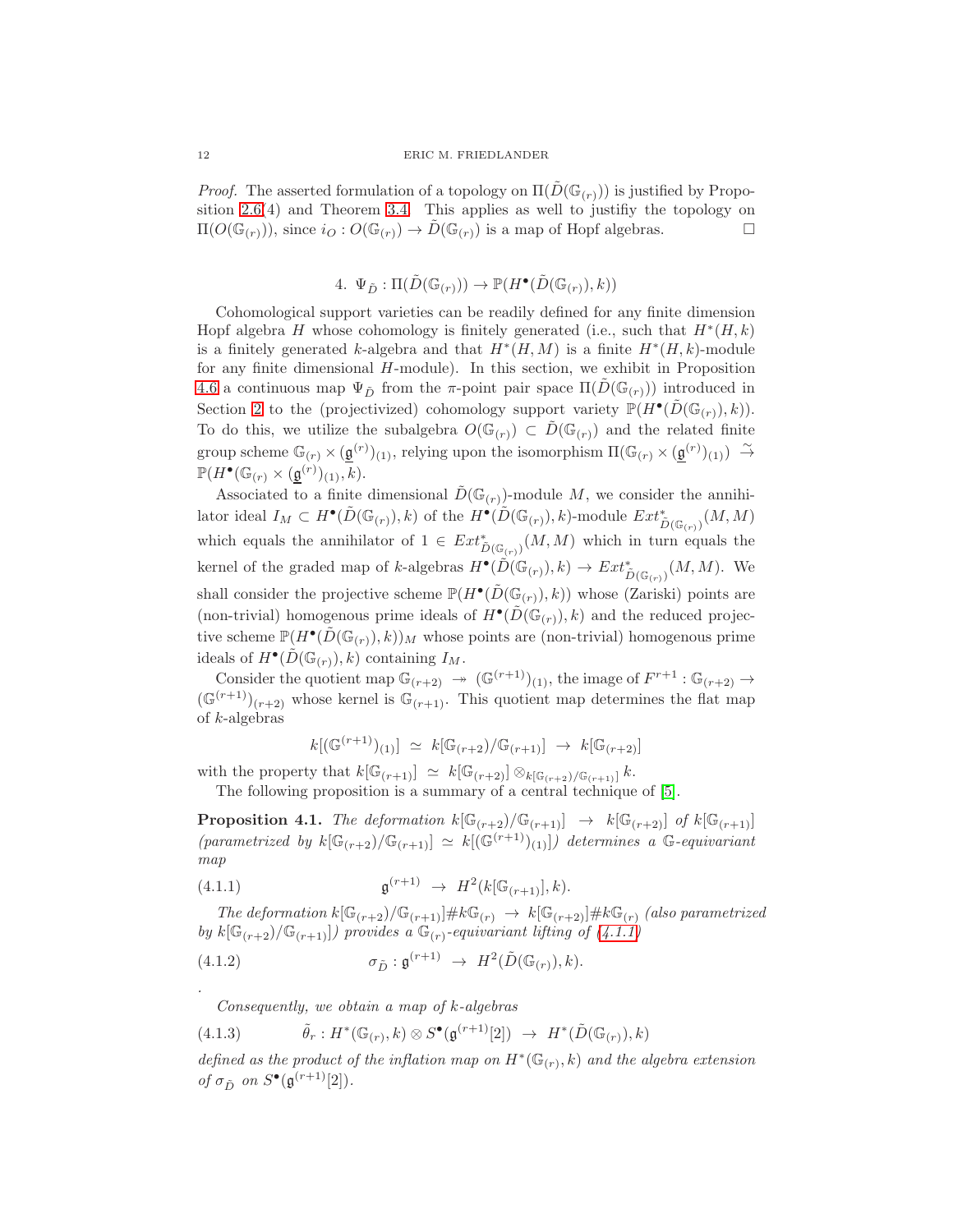*Proof.* Each element of the tangent space at the identity of  $(\mathbb{G}^{(r+1)})_{(1)}$  (naturally identified with  $\mathfrak{g}^{(r+1)}$  corresponds to a map  $k[(\mathbb{G}^{(r+1)})_{(1)}] \to k[\epsilon]/\epsilon^2$  of kalgebras. Extending the deformation  $k[\mathbb{G}_{(r+2)}/\mathbb{G}_{(r+1)}] \rightarrow k[\mathbb{G}_{(r+2)}]$  along such a map determines a deformation of  $k[\mathbb{G}_{(r+1)}]$  parametrized by  $k[\epsilon]/\epsilon^2$ . Thus, the map [\(4.1.1\)](#page-11-1) is a consequence of the naturality of Gerstenhaber's bijection [\[12\]](#page-24-11) between deformations of  $k[\mathbb{G}_{(r+1)}]$  parametrized by  $k[\epsilon]/\epsilon^2$  and the second Hochschild cohomology group  $HH^2(k[\mathbb{G}^{(r+1)}])$  of  $k[\mathbb{G}^{(r+1)}]$  together with the natural map  $HH^2(k[\mathbb{G}_{(r+1)}]) \to H^2(k[\mathbb{G}_{(r+1)}], k)$  (see [\[5,](#page-24-5) Prop 3.4]). The map  $\sigma_{\tilde{D}}$  of [\(4.1.2\)](#page-11-2) follows exactly the same way. Moreover, the naturality of Gerstenhaber's bijection implies that  $\sigma_{\tilde{D}}$  lifts [\(4.1.1\)](#page-11-1).

The construction of  $\tilde{\theta}_r : H^*(\mathbb{G}_{(r)}, k) \otimes S^{\bullet}(\mathfrak{g}^{(r+1)}[2]) \rightarrow H^*(\tilde{D}(\mathbb{G}_{(r)}), k)$  is implicit in the last statement of this proposition.

Finite generation of the cohomology algebra  $H^*(D(\mathbb{G}_{(r)}), k)$  and the finiteness of  $H^*(D(\mathbb{G}_{(r)}), M)$  as an  $H^*(D(\mathbb{G}_{(r)}), k)$ -module (for a finite dimensional  $D(\mathbb{G}_{(r)})$ module  $M$ ) was established in [\[5,](#page-24-5) Thm 5.3]. Using Proposition [4.1,](#page-11-3) we extend this finite generation property to  $D(\mathbb{G}_{(r)})$  and  $O(\mathbb{G}_{(r)})$  as stated below; the proof is a straight-forward adaptation of that of [\[5,](#page-24-5) Thm 5.3] which in turn is an adaptation of [\[11,](#page-24-12) Thm 1.1].

<span id="page-12-1"></span>Theorem 4.2. *Consider the map*  $\tilde{\theta}_r$ :  $H^*(\mathbb{G}_{(r)}, k) \otimes S^{\bullet}(\mathfrak{g}^{(r+1)}[2]) \rightarrow H^*(\tilde{D}(\mathbb{G}_{(r)}), k)$ *of [\(4.1.3\)](#page-11-4).*

(1) *The composition*

$$
(4.2.1) \qquad i_O^* \circ \tilde{\theta}_r : H^*(\mathbb{G}_{(r)}, k) \otimes S^{\bullet}(\mathfrak{g}^{(r+1)}[2]) \rightarrow H^*(\tilde{D}(\mathbb{G}_{(r)}), k)
$$

 $\rightarrow H^*(O(\mathbb{G}_{(r)}), k) \simeq H^{\bullet}(\mathbb{G}_{(r)}, k) \otimes H^*(k[(\mathbb{G}^{(r)})_{(1)}], k)$ 

*is a split injection with*  $H^*(\mathbb{G}_{(r)}, k) \otimes S^{\bullet}(\mathfrak{g}^{(r+1)}[2])$ *-module complement* 

$$
H^*(\mathbb{G}_{(r)}, k) \otimes \Lambda^{>0}(\mathfrak{g}[1]) \otimes S^{\bullet}(\mathfrak{g}^{(r+1)}[2])
$$

*which consists entirely of nilpotent elements*

- (2) For any finite dimensional  $\tilde{D}(\mathbb{G}_{(r)})$ -module M,  $H^*(\tilde{D}(\mathbb{G}_{(r)}), M)$  is a finitely  $generated H<sup>•</sup>(\mathbb{G}_{(r)}, k) \otimes S<sup>•</sup>(\mathfrak{g}^{(r+1)}[2])$ *-module (with action given by the re-* $\tilde{f}$  *striction along*  $\tilde{\theta}_r$  *of the natural action of .H*\* $(\tilde{D}(\mathbb{G}_{(r)}), k)$  *on*  $H^*(\tilde{D}(\mathbb{G}_{(r)}), M)$ *)*.
- (3) For any finite dimensional  $O(\mathbb{G}_{(r)})$ -module M,  $\check{H}^*(O(\mathbb{G}_{(r)}), M)$  is also a  $\emph{finitely generated } H^{\bullet}(\mathbb{G}_{(r)}, k) \otimes S^{\bullet}(\mathfrak{g}^{(r+1)}[2])\textrm{-}module.$

*Proof.* We utilize the spectral sequence

<span id="page-12-0"></span>
$$
(4.2.2) \tE_2^{s,t} = H^s(\mathbb{G}_{(r)}, H^t(k[G_{(r+1)}], k)) \Rightarrow H^{s+t}(\tilde{D}(\mathbb{G}_{(r)}), k),
$$

which can be derived as a special case of Grothendieck's spectral sequence for the derived functors of a composition of left exact functors exactly as in [\[5,](#page-24-5) Prop 5.2].

The composition  $i_O^* \circ \tilde{\theta}_r$  restricts to the identity on the tensor factor  $H^*(\mathbb{G}_{(r)}, k)$ by the definition of  $\tilde{\theta}_r$  and the fact that the composition  $k\mathbb{G}_{(r)} \to O(\mathbb{G}_{(r)}) \to$  $D(\mathbb{G}_{(r)})$  is the evident inclusion. The deformation construction leading to the definition of  $\tilde{\theta}_r$  is designed to insure that the composition  $S^{\bullet}(\mathfrak{g}^{(r+1)}[2]) \to H^*(\tilde{D}(\mathbb{G}_{(r)}), k) \to$  $H^*(k[\mathbb{G}_{(r+1)}/\mathbb{G}_{(r)}], k)$  sends elements of  $\mathfrak{g}^{(r+1)}[2]$  to elements of  $H^2(k[\mathbb{G}_{(r+1)}/\mathbb{G}_{(r)}], k)$ which generate  $H^*(k[\mathbb{G}_{(r+1)}/\mathbb{G}_{(r)}], k)$  modulo nilpotent elements. The identification of the restriction of the map  $i_{\mathcal{O}}^* \circ \tilde{\theta}_r$  to  $1 \otimes S^{\bullet}(\mathfrak{g}^{(r+1)}[2])$  and the computation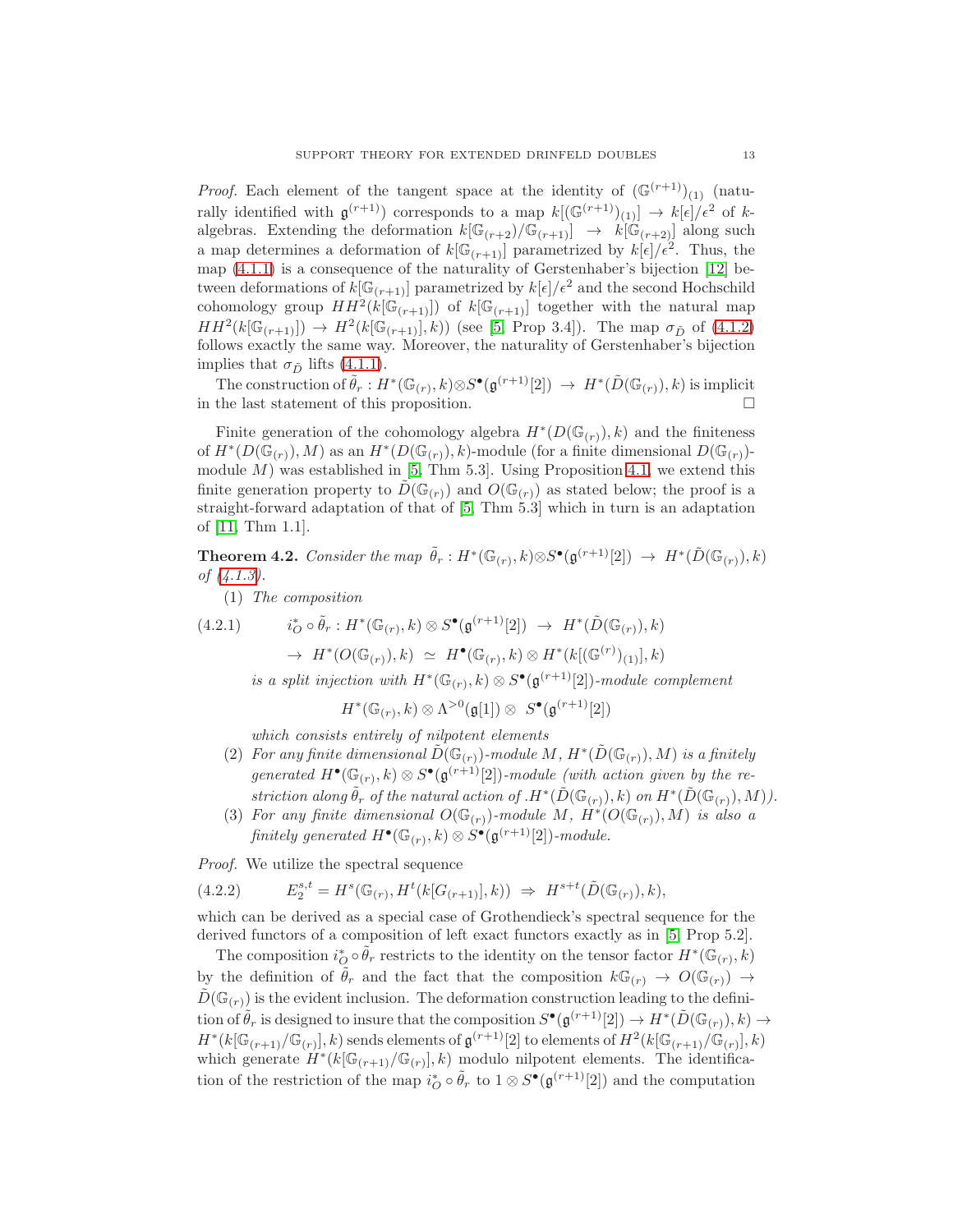of  $H^*(k[(\mathbb{G}^{(r)})_{(1)}], k)$  are given in [\[5,](#page-24-5) §4], thereby establishing the asserted split surjection.

The fact that  $H^*(\tilde{D}(\mathbb{G}_{(r)}), M)$  is a finitely generated  $H^{\bullet}(\mathbb{G}_{(r)}, k) \otimes S^{\bullet}(\mathfrak{g}^{(r+1)}[2])$ module for any finite dimensional  $\tilde{D}(\mathbb{G}_{(r)})$ -module M arises from the natural pairing of [\(4.2.2\)](#page-12-0) with the corresponding spectral sequence

<span id="page-13-1"></span>
$$
(4.2.3) \tE_2^{s,t}(M) = H^s(\mathbb{G}_{(r)}, H^t(k[G_{(r+1)}], M)) \Rightarrow H^{s+t}(\tilde{D}(\mathbb{G}_{(r)}), M)
$$

with M coefficients (as in the proof of  $[5, Prop 5.2]$ ). The same argument with  $\tilde{D}(\mathbb{G}_{(r)})$  replaced by  $O(\mathbb{G}_{(r)})$  implies that  $H^*(O(\mathbb{G}_{(r)}), M)$  is a finitely generated  $H^{\bullet}(\mathbb{G}_{(r)},k) \otimes S^{\bullet}(\mathfrak{g}^{(r+1)}[2])$ -module.

<span id="page-13-0"></span>Corollary 4.3. *The map of commutative* k-algebras  $\hat{\theta}_r$  *induces a finite, surjective map*

$$
\tilde{\Theta}_r : \operatorname{Spec} H^{\bullet}(\tilde{D}(\mathbb{G}_{(r)}), k) \to \operatorname{Spec} H^{\bullet}(\mathbb{G}_{(r)}, k) \times \underline{\mathfrak{g}}^{*(r+1)}.
$$

*Consequently,*

$$
dim(\operatorname{Spec} H^{\bullet}(\tilde{D}(\mathbb{G}_{(r)}), k)) = dim(\operatorname{Spec} H^{\bullet}(\mathbb{G}_{(r)}, k) + dim(\mathfrak{g}).
$$

*Proof.* By Theorem [4.2,](#page-12-1) the composition  $i^* \circ \tilde{\theta}_r$  is injective, so that  $\tilde{\theta}_r$  is injective; this theorem also tells us that  $\tilde{\theta}_r$  is a finite map. Consequently,  $\tilde{\theta}_r$  is an integral extension which implies that  $\Theta_r$  is finite and surjective (see [\[17,](#page-24-13) Thm 9.3]).

The determination of  $dim(\operatorname{Spec} H^{\bullet}(\tilde{D}(\mathbb{G}_{(r)}), k))$  follows from the observation that  $dim(\operatorname{Spec} H^{\bullet}(\mathbb{G}_{(r)}, k) \times \underline{\mathfrak{g}}^{*(r+1)}) = dim(\operatorname{Spec} H^{\bullet}(\mathbb{G}_{(r)}, k)) + dim(\mathfrak{g}).$ 

We establish the following notation.

**Notation 4.4.** We denote by  $\mathbb{P}(H^{\bullet}(\tilde{D}(\mathbb{G}_{(r)}), k))$  (respectively,  $\mathbb{P}(H^{\bullet}(O(\mathbb{G}_{(r)}), k));$ respectively,  $\mathbb{P}(H^{\bullet}(\mathbb{G}_{(r)},k))$  the projective scheme associated to the commutative graded k-algebra  $H^{\bullet}(\tilde{D}(\mathbb{G}_{(r)}), k)$  (resp.,  $H^{\bullet}(O(\mathbb{G}_{(r)}), k)$ ; resp.,  $H^{\bullet}(\mathbb{G}_{(r)}, k)$ )). Thus, the points of  $\mathbb{P}(H^{\bullet}(\tilde{D}(\mathbb{G}_{(r)}), k))$  (resp.,  $\mathbb{P}(H^{\bullet}(O(\mathbb{G}_{(r)}), k)$ ; resp.,  $\mathbb{P}(H^{\bullet}(\mathbb{G}_{(r)}, k))$ ) are the non-trivial homogeneous prime ideals of  $H^{\bullet}(\tilde{D}(\mathbb{G}_{(r)}), k)$  (resp.,  $H^{\bullet}(O(\mathbb{G}_{(r)}), k)$ ; resp.,  $H^{\bullet}(\mathbb{G}_{(r)}, k))$ ). For any finite dimensional  $\tilde{D}(\mathbb{G}_{(r)})$ -module M, we denote by

$$
\mathbb{P}(H^{\bullet}(\tilde{D}(\mathbb{G}_{(r)}), k))_M \subset \mathbb{P}(H^{\bullet}(\tilde{D}(\mathbb{G}_{(r)}), k)),
$$
  

$$
\mathbb{P}(H^{\bullet}(O(\mathbb{G}_{(r)})), k))_M \subset \mathbb{P}(H^{\bullet}(O(\mathbb{G}_{(r)})), k)),
$$
  

$$
\mathbb{P}(H^{\bullet}(\mathbb{G}_{(r)}, k))_M \subset \mathbb{P}(H^{\bullet}(\mathbb{G}_{(r)}, k))
$$

the reduced closed subscheme given by the radicals of the ideals

$$
ker\{H^{\bullet}(\tilde{D}(\mathbb{G}_{(r)}),k)\to Ext_{\tilde{D}(\mathbb{G}_{(r)})}^*(M,M)\},
$$
  

$$
ker\{H^{\bullet}(O(\mathbb{G}_{(r)}),k)\to Ext_{O(\mathbb{G}_{(r)}))}^*(M,M)\},
$$
  

$$
ker\{H^{\bullet}(\mathbb{G}_{(r)},k)\to Ext_{\mathbb{G}_{(r)}}^*(M,M)\}
$$

respectively.

The equivalence relation on  $\pi$ -point pairs  $(\alpha_K, \beta_K)$  of  $\tilde{D}(\mathbb{G}_{(r)})$  (and thus on  $O(\mathbb{G}_{(r)})$  has been designed to enable the validity of the following proposition.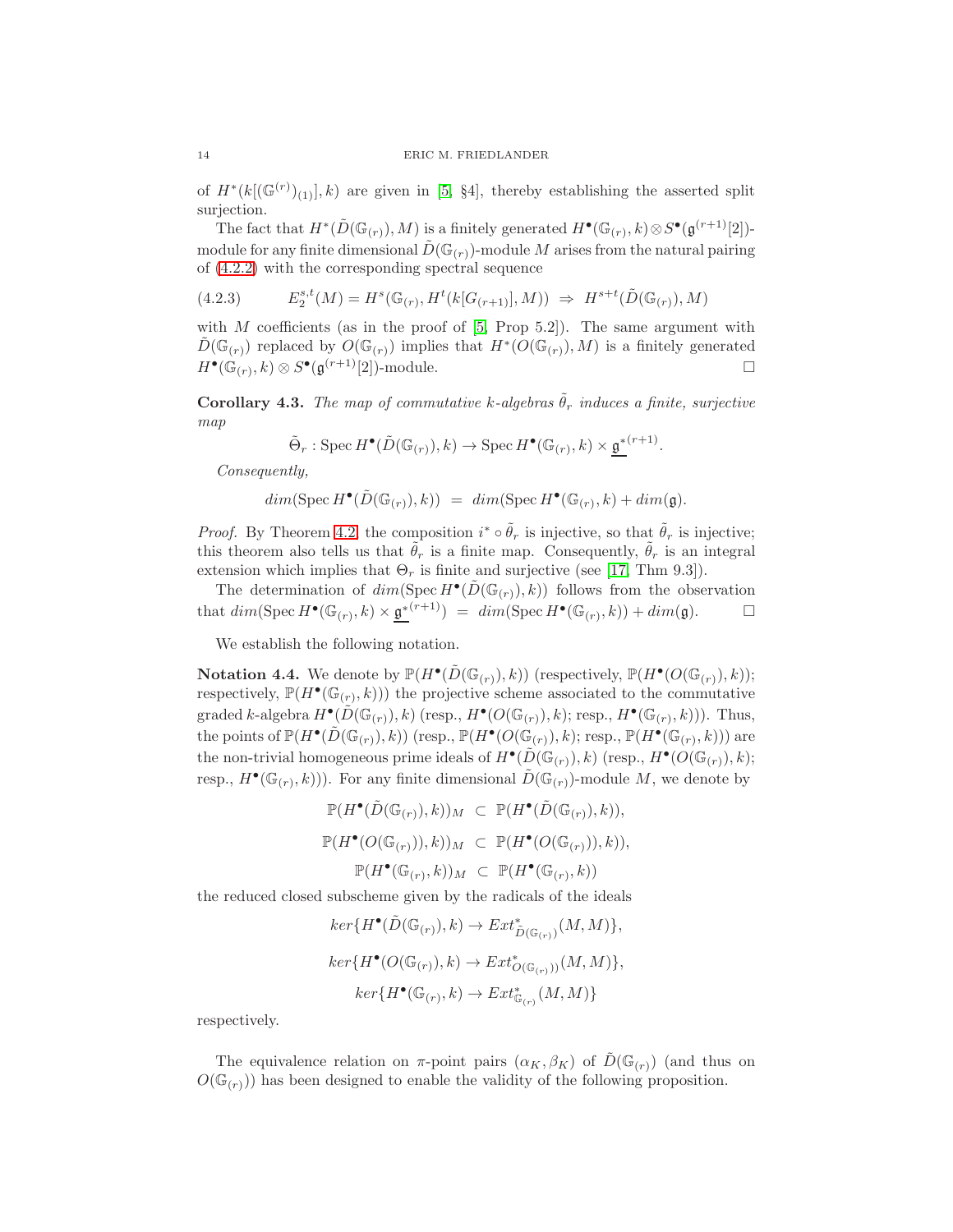<span id="page-14-2"></span>**Proposition 4.5.** *Define*  $\Psi_O : \Pi(O(\mathbb{G}_{(r)})) \to \mathbb{P}(H^*(O(\mathbb{G}_{(r)}), k))$  *to be the map of sets sending the equivalence class of*  $(\alpha_K, \beta_K) \in \Pi(O(\mathbb{G}_{(r)}))$  *to* 

$$
ker\{(\alpha_K + \beta_K)^* : H^{\bullet}(O(\mathbb{G}_{(r)})_K, K) \to H^{\bullet}(K[t]/t^p, K)\} \cap H^*(O(\mathbb{G}_{(r)}), k)
$$

*in*  $\mathbb{P}(H^*(O(\mathbb{G}_{(r)}), k))$ . A choice of isomorphism of k algebras  $j : O(\mathbb{G}_{(r)}) \rightarrow$  $k(\underline{\mathfrak{g}}^{(r)})_{(1)} \times \mathbb{G}_{(r)}$  *as in Proposition* [1.6](#page-4-1) determines the vertical maps in the following *commutative square of homeomorphisms*

<span id="page-14-1"></span>
$$
(4.5.1)
$$
\n
$$
\Pi(O(\mathbb{G}_{(r)})) \xrightarrow{\Psi_{O}} \mathbb{P}(H^{\bullet}(O(\mathbb{G}_{(r)}), k))
$$
\n
$$
\Pi_{O} \downarrow \qquad \qquad \downarrow_{\mathbb{P}_{O}} \qquad \qquad \downarrow_{\mathbb{P}_{O}}
$$
\n
$$
\Pi(\underline{\mathbf{g}}^{(r)})_{(1)} \times \mathbb{G}_{(r)}) \xrightarrow{\Psi_{G}} \mathbb{P}(H^{\bullet}(\underline{\mathbf{g}}^{(r)})_{(1)} \times \mathbb{G}_{(r)}, k))
$$

*whose lower horizontal map is the natural homeomorphism of C for* G *the finite group scheme*  $(\underline{\mathfrak{g}}^{(r)})_{(1)} \times \mathbb{G}_{(r)}$ .

*Moreover, for every finite dimensional*  $O(\mathbb{G}_{(r)})$ -module M,  $\Psi_O$  restricts to a *bijection*  $\Psi_{O,M} : \Pi(O(\mathbb{G}_{(r)}))_M \stackrel{\sim}{\rightarrow} \mathbb{P}(H^{\bullet}(O(\mathbb{G}_{(r)}), k))_M$ .

*Proof.* The definition of  $\Psi$ <sub>O</sub> is compatible with the definition of  $\Psi$ <sub>G</sub> :  $\Pi(\underline{\mathfrak{g}}^{(r)})_{(1)} \times$  $\mathbb{G}_{(r)} \to \mathbb{P}(H^{\bullet}(\underline{\mathfrak{g}}^{(r)})_{(1)} \times \mathbb{G}_{(r)}, k)$  (see  $(\underline{\mathfrak{g}}^{(r)})_{(1)} \times \mathbb{G}_{(r)}$  and [\[7,](#page-24-10) Prop 3.5]), so that  $(4.5.1)$  commutes. The fact that  $\Psi_{\mathcal{O}}$  is well defined follows from the fact that  $\Psi_G$  is well defined and that the maps  $\Pi_O$ ,  $\mathbb{P}_O$  are bijections. The topology on  $\Pi(D(\mathbb{G}_{(r)})) = \Pi(O(\mathbb{G}_{(r)}))$  introduced in Theorem [3.4](#page-10-0) is equal to that induced by the bijection  $\Pi_{\mathcal{O}}$ , so that this bijection is a homeomorphism. The bijection  $\mathbb{P}_{\mathcal{O}}$  is a homeomorphism since the isomorphism  $j$  induces an isomorphism between the category of finite dimensional  $O(\mathbb{G}_{(r)})$ -modules and the category of finite dimensional  $k(\underline{\mathfrak{g}}^{(r)})_{(1)} \times \mathbb{G}_{(r)}$ )-modules.

The fact that  $\Psi_{O,M}$  is a bijection for any finite dimensional  $O(\mathbb{G}_{(r)})$ -module follows from the fact that  $\Psi_O$  restricts to a bijection  $\Psi_{O,M} : \Pi(\underline{\mathfrak{g}}^{(r)})_{(1)} \times \mathbb{G}_{(r)}) \stackrel{\sim}{\to}$  $\mathbb{P}(H^{\bullet}(\underline{\mathfrak{g}}^{(r)})_{(1)} \times \mathbb{G}_{(r)}$  $(k)$ ) $_M$ .

The following proposition complements Proposition [4.5](#page-14-2) while introducing  $\Psi_{\tilde{D}}$ .

<span id="page-14-0"></span>**Proposition 4.6.** *The composition*  $\Psi_{\tilde{D}} \equiv \mathbb{P}_{\tilde{D}} \circ \Psi_{O} \circ \Pi_{\tilde{D}}^{-1}$ :

$$
\Pi(\tilde{D}(\mathbb G_{(r)})) \stackrel{\sim}{\to} \Pi(O(\mathbb G_{(r)})) \stackrel{\sim}{\to} \mathbb P(H^\bullet(O(\mathbb G_{(r)}),k)) \to \mathbb P(H^\bullet(\tilde{D}(\mathbb G_{(r)}),k))
$$

*is continuous, fitting in the commutative square*

<span id="page-14-3"></span>(4.6.1)  
\n
$$
\Pi(\tilde{D}(\mathbb{G}_{(r)})) \xrightarrow{\Psi_{\tilde{D}}} \mathbb{P}(H^{\bullet}(\tilde{D}(\mathbb{G}_{(r)}), k))
$$
\n
$$
\simeq \begin{pmatrix} \pi_{\tilde{D}} & \mathbb{P}_{\tilde{D}} \\ \Pi_{\tilde{D}} & \mathbb{P}_{\tilde{D}} \end{pmatrix}
$$
\n
$$
\Pi(O(\mathbb{G}_{(r)})) \xrightarrow{\sim} \mathbb{P}(H^{\bullet}(O(\mathbb{G}_{(r)}), k))
$$

*with the properties that*  $\Pi_{\tilde{D}}$  *and*  $\Psi_{O}$  *are homeomorphisms, and that the map*  $\mathbb{P}_{\tilde{D}}$  $(induced by i<sub>O</sub>: O(\mathbb{G}_{(r)}) \to \tilde{D}(\mathbb{G}_{(r)}))$  is a closed immersion.

*For any finite dimensional*  $D(\mathbb{G}_{(r)})$ *-module*  $M$ *,*  $\Psi_{\tilde{D}}$  *restricts to* 

(4.6.2) 
$$
\Psi_{\tilde{D},M} : \Pi(\tilde{D})_M \hookrightarrow \mathbb{P}(H^{\bullet}(\tilde{D}(\mathbb{G}_{(r)}),k))_M.
$$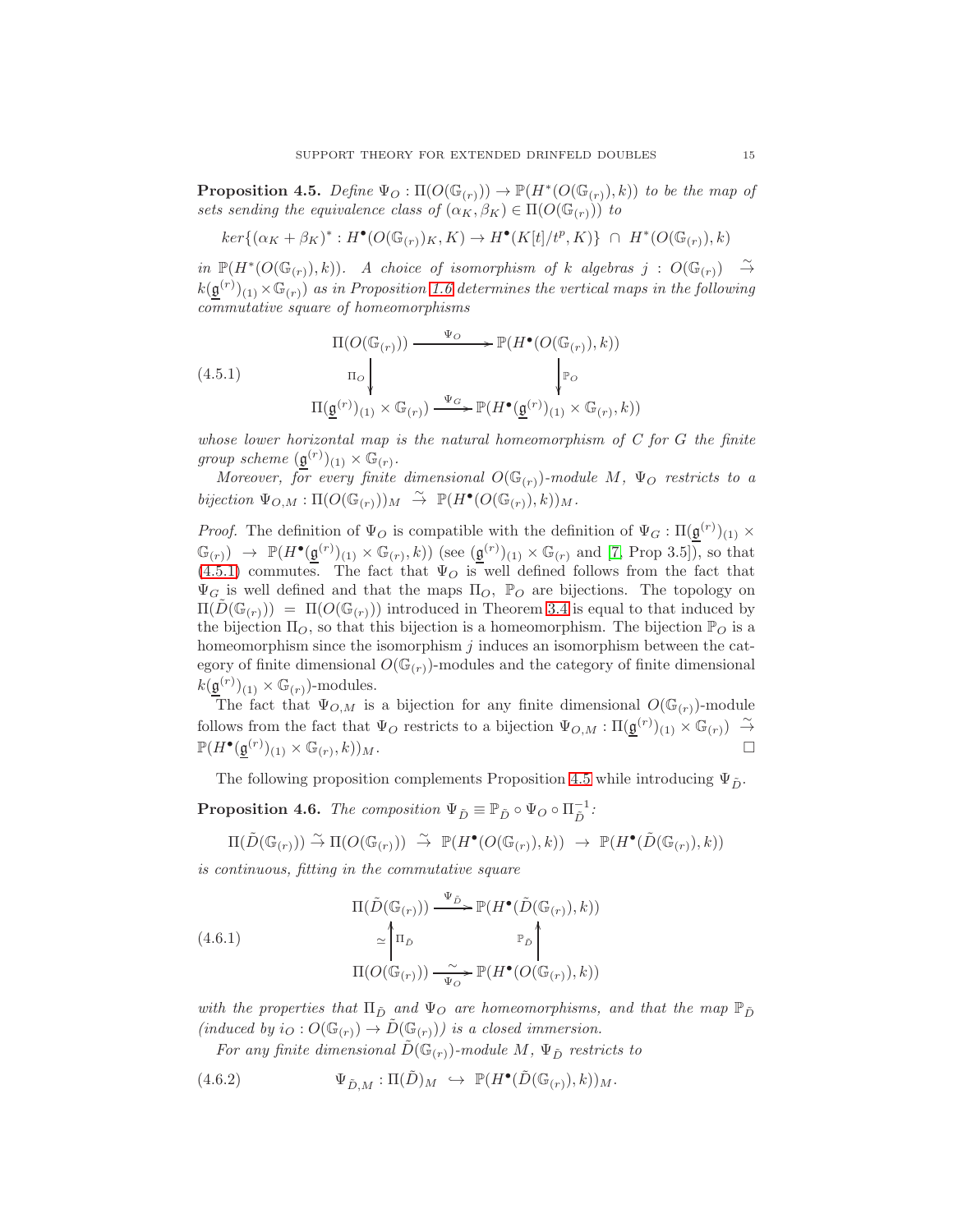*Proof.* By Proposition [2.4,](#page-6-1)  $\Pi_{\tilde{D}}$  is a homeomorphism, whereas  $\Psi_{O}$  is a homeomor-phism by Proposition [4.5.](#page-14-2) Theorem [4.2\(](#page-12-1)1) implies that  $i_{\mathcal{O}}^*$  is a finite map and is surjective modulo nilpotents which implies that  $\mathbb{P}_O$  is a closed embedding. Thus,  $\Psi_{\tilde{D}}$  is also a closed embedding and thus is continuous.

To prove that  $\Psi_{\tilde{D}}(\Pi(\tilde{D}(\mathbb{G}_{(r)}))_M)$  is contained in  $\mathbb{P}(H^{\bullet}(\tilde{D}(\mathbb{G}_{(r)}), k))_M$ , we consider some  $(\alpha_K, \beta_K)$  representing a point of  $\Pi(D(\mathbb{G}_{(r)}))_M$ ; in other words, assume that  $(\alpha_K + \beta_K)^*(M_K)$  is not projective. Consider the following commutative square (4.6.3)

$$
H^{\bullet}(\tilde{D}(\mathbb{G}_{(r)}), k) \longrightarrow H^{\bullet}(K[t]/t^p, K)
$$
\n
$$
Ext^*_{\tilde{D}(\mathbb{G}_{(r)}))}(M, M) \longrightarrow Ext^*_{K[t]/t^p}((\alpha_K + \beta_K)^*(M_K), (\alpha_K + \beta_K)^*(M_K))
$$

whose horizontal maps are induced by restriction along  $\alpha_K + \beta_K$ . Since  $(\alpha_K +$  $(\beta_K)^*(M_K)$  is not projective, the right vertical map is injective. A simple diagram chase then implies that  $ker\{(\alpha_K + \beta_K)^* : H^{\bullet}(\tilde{D}(\mathbb{G}_{(r)})), k) \to H^{\bullet}(K[t]/t^p, K)\}\$ contains  $ker\{H^{\bullet}(\tilde{D}(\mathbb{G}_{(r)})),k) \to Ext_{K[t]/t^p}^*((\alpha_K, \beta_K)^*(M_K), (\alpha_K, \beta_K)^*(M_K))\},$  so that  $\Psi_{\tilde{D}}$  applied to the class of  $(\alpha_K, \beta_K)$  lies in  $\mathbb{P}(H^{\bullet}(\tilde{D}(\mathbb{G}_{(r)}), k))_M$ .

# 5.  $\Pi(\tilde{D}(\mathbb{G}_{(r)}))$  for G admitting a quasilogarithm

<span id="page-15-1"></span>One missing aspect of our understanding of  $\Psi_{\tilde{D}}$  in [\(4.6.1\)](#page-14-3) is whether or not it is a homeomorphism. By Proposition [4.6,](#page-14-0) this is equivalent to whether or not  $\mathbb{P}_{\tilde{D}}$ is surjective. With the added hypothesis that G admits a quasilogarithm and that  $p^{r+1} > 2dim(\mathbb{G})$ , we prove this surjectivity of  $\mathbb{P}_{\tilde{D}}$  in Theorem [5.4.](#page-16-0) This enables us to conclude in Theorem [5.6](#page-17-0) that  $M \mapsto \Pi(D(\mathbb{G}_{(r)})_M$  detects projectivity: a finite dimensional  $D(\mathbb{G}_{(r)})$ -module M is projective if and only if  $\Pi(D(\mathbb{G}_{(r)}))_M$  is empty.

We first recall the definition of a quasilogarithm for G.

**Definition 5.1.** [\[14\]](#page-24-14), [\[5,](#page-24-5) Defn 6.2] Let  $\mathbb{G}$  be a linear algebraic group over k. A quasilogarithm for  $\mathbb{G}$  is a G-equivariant map of k-schemes

(5.1.1) 
$$
L: \mathbb{G} \to \operatorname{Spec} S^{\bullet}(\mathfrak{g}^*) \equiv \mathfrak{g}
$$

such that  $L(e_{\mathbb{G}}) = 0$  and such that the differential  $d_{e_{\mathbb{G}}}L : T_{e_{\mathbb{G}}} \mathbb{G} \to T_0 \mathfrak{g} = \mathfrak{g}$  is the identity.

We denote by  $I_r \subset S^{\bullet}(\mathfrak{g}^*)$  the G-stable ideal generated by  $\{f^{p^r}, f \in \mathfrak{g}^*\}.$ 

<span id="page-15-0"></span>**Example 5.2.** [\[2,](#page-23-2) Lem C3], [\[5,](#page-24-5) 6.4] If  $\mathbb{G}$  is a simple algebraic group for which p is very good, then G admits a quasilogarithm. Furthermore any Borel subgroup of  $\mathbb{G}$  also admits a quasilogarithm. If  $\mathbb{U}$  is a unipotent subgroup of a semi-simple algebraic group  $\mathbb{G}$  which is normalized by a maximal torus and if p is greater than the nilpotent class of U, then U admits a quasilogarithm.

For us, a critical consequence of the condition that G admits a quasilogarithm  $L : \mathbb{G} \to \mathfrak{g}$  is the following result, a summary of the discussion prior to and including Lemma  $6.6$  of  $[5]$ .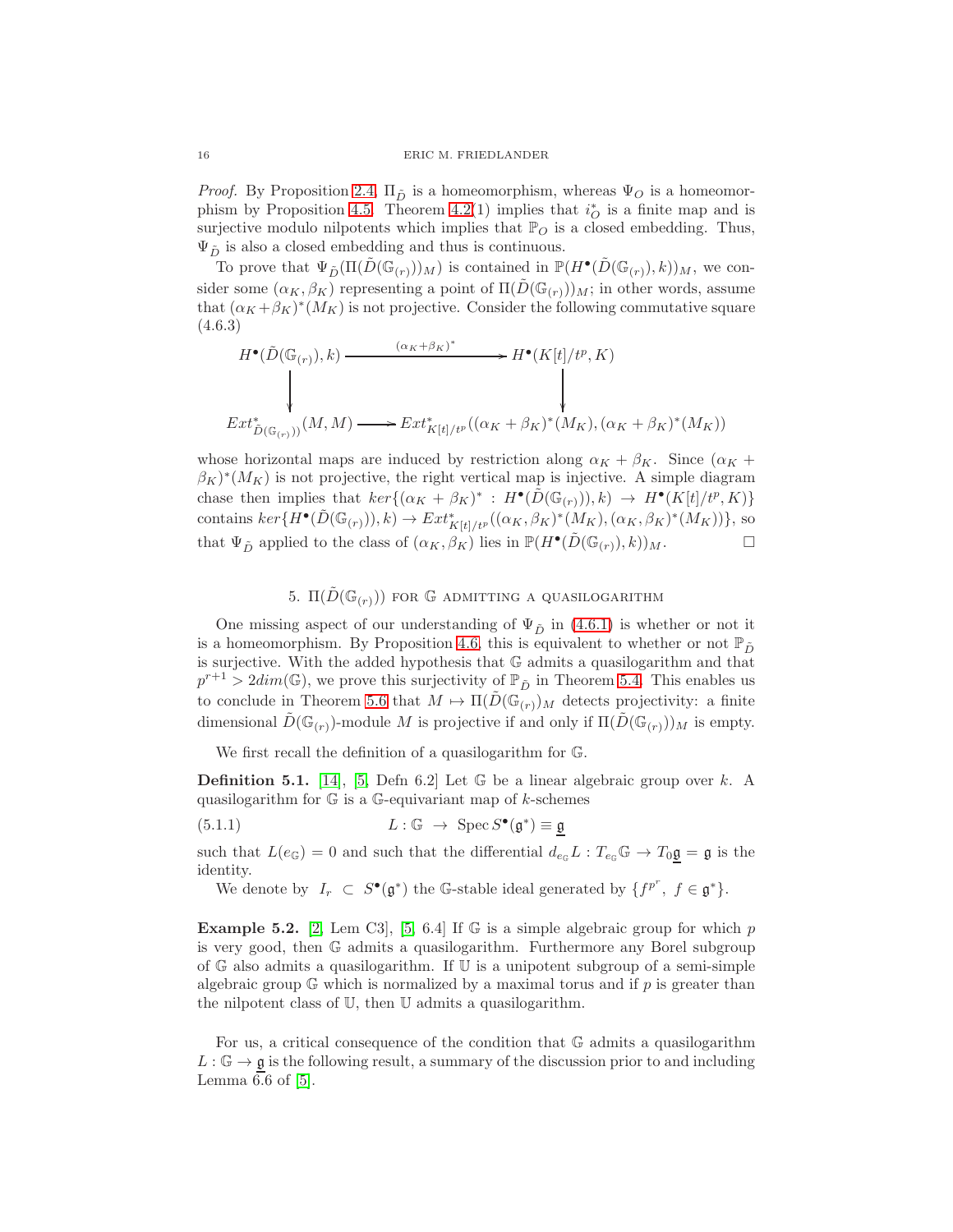Proposition 5.3. *Assume that* G *is a linear algebraic group smooth over* k *which admits a quasilogarithm. The* G*-equivariant map on coordinate algebras associated to the composition*  $L \circ i : \mathbb{G}_{(r)} \subset \mathbb{G} \to \mathfrak{g}$  *has the form* 

$$
S^{\bullet}(\mathfrak{g}^*) \rightarrow S^{\bullet}(\mathfrak{g}^*)/I_r \stackrel{\sim}{\rightarrow} k[\mathbb{G}_{(r)}].
$$

*Moreover, the isomorphism*  $S^{\bullet}(\mathfrak{g}^*)/I_r \rightarrow k[\mathbb{G}_{(r)}]$  *induces an isomorphism of* k*-algebras*

$$
S^{\bullet}(\mathfrak{g}^*)/I_r \# k \mathbb{G}_{(r)} \stackrel{\sim}{\to} k[\mathbb{G}_{(r)}] \# k \mathbb{G}_{(r)} \simeq D(\mathbb{G}_{(r)}).
$$

*Similarly,* L *determines the isomorphism of* k*-algebras*

$$
S^{\bullet}(\mathfrak{g}^*)/I_{r+1} \# k \mathbb{G}_{(r)} \overset{\sim}{\to} k[\mathbb{G}_{(r+1)}] \# k \mathbb{G}_{(r)} \simeq \tilde{D}(\mathbb{G}_{(r)}).
$$

*These smash products algebras*  $S^{\bullet}(\mathfrak{g}^*)/I_r \# k\mathbb{G}_{(r)}, S^{\bullet}(\mathfrak{g}^*)/I_{r+1} \# k\mathbb{G}_{(r)}$  are asso*ciated to the coadjoint action of*  $\mathbb{G}_{(r)}$  *on*  $\mathfrak{g}^*$ *. They both admit a*  $\mathbb{G}_{(r)}$ *-equivariant* grading, with  $\mathfrak{g}^*$  *homogenous of degree 1 and*  $k\mathbb{G}_{(r)}$  *homogeneous of degree 0.* 

Using the structure of a quasilogarithm on  $\mathbb{G}$ , we obtain the following strengthening of Corollary [4.3.](#page-13-0) The proof of this theorem is essentially that of [\[5,](#page-24-5) Thm 6.9] which gives the analogous result for  $D(\mathbb{G}_{r})$ .

<span id="page-16-0"></span>Theorem 5.4. *Assume that* G *is a linear algebraic group smooth over* k *which admits a quasilogarithm. Further assume that*  $p^{r+1} > 2dim(\mathbb{G})$ *. Then the map* 

$$
\tilde{\theta}_r: H^*(\mathbb{G}_{(r)}, k) \otimes S^{\bullet}(\mathfrak{g}^{(r+1)}[2]) \rightarrow H^*(\tilde{D}(\mathbb{G}_{(r)}), k)
$$

*of Theorem [4.2](#page-12-1) is a split injection with*  $H^*(\mathbb{G}_{(r)}, k) \otimes S^{\bullet}(\mathfrak{g}^{(r+1)}[2])$ *-module complement consisting entirely of nilpotent elements.*

 $Similarly, the map  $i^*_{\mathcal{O}}: H^*(\tilde{D}(\mathbb{G}_{(r)}), k) \to H^*(O(\mathbb{G}_{(r)}), k)$  has nilpotent kernel$ *in*  $H^*(\tilde{D}(\mathbb{G}_{(r)}), k)$ *; and the image in*  $H^*(O(\mathbb{G}_{(r)}), k)$  *has*  $H^*(\mathbb{G}_{(r)}, k) \otimes S^{\bullet}(\mathfrak{g}^{(r+1)}[2])$ *module complement consisting entirely of nilpotent elements.*

Thus,  $\mathbb{P}_O : \mathbb{P}(H^*(O(\mathbb{G}_{(r)}), k)) \to \mathbb{P}(H^*(\tilde{D}(\mathbb{G}_{(r)}), k))$  *is a homeomorphism. Con-* $\textit{sequently}, \Psi_{\tilde{D}} : \Pi(\tilde{D}(\mathbb{G}_{(r)})) \rightarrow \mathbb{P}(H^{\bullet}(\tilde{D}(\mathbb{G}_{(r)}), k)) \textit{ is also a homeomorphism}$ 

*Proof.* The statement that  $\tilde{\theta}_r$  is a split injection is that of Theorem [4.2\(](#page-12-1)1).

The gradings on  $S^{\bullet}(\mathfrak{g}^*)/I_r\#k\mathbb{G}_{(r)}, S^{\bullet}(\mathfrak{g}^*)/I_{r+1}\#k\mathbb{G}_{(r)}$  (and thus also on  $O(\mathbb{G}_{(r)}))$ determine internal gradings on the spectral sequences of Theorem [4.2;](#page-12-1) we view these gradings as  $\mathbb{Z}/p^{r+1}$ -gradings. As in [\[5,](#page-24-5) Lem 6.7], the internal grading on  $\mathfrak{g}^{(r+1)}[2] \subset H^2(k[\mathbb{G}_{(r+1)}], k)$  is  $p^{r+1}$ , hence  $\equiv 0 \mod p^{r+1}$  and the internal grading of  $\mathfrak{g}[1] \subset H^1(k[\mathbb{G}_{(r+1)}], k)$  is 1.

We conclude that the map  $\hat{\theta}_r$  of Theorem [4.2](#page-12-1) is an isomorphism onto the degree  $\equiv$  0 portion of the cohomoloy of  $\tilde{D}(\mathbb{G}_{(r)})$ . As argued in the proof of [\[5,](#page-24-5) Thm 6.9, the hypothesis that  $p^{r+1} > 2dim(\mathbb{G})$  implies that this image has an  $H^*(\mathbb{G}_{(r)},k)\otimes S^{\bullet}(\mathfrak{g}^{(r+1)}[2])$ -module complement in  $H^*(\tilde{D}(\mathbb{G}_{(r)}),k)$  which is contained in the nilradical.

We may repeat this argument with the spectral sequence [\(4.2.2\)](#page-12-0) for  $\tilde{D}(\mathbb{G}_{(r)})$ mapping to the spectral sequence

<span id="page-16-1"></span>
$$
(5.4.1) \tE_2^{s,t} = H^s(\mathbb{G}_{(r)}, H^t(k[G_{(r+1)}/\mathbb{G}_{(r)}], k)) \Rightarrow H^{s+t}(O(\mathbb{G}_{(r)}), k).
$$

Thus, the composition  $H^*(\mathbb{G}_{(r)}, k) \otimes S^{\bullet}(\mathfrak{g}^{(r+1)}[2]) \to H^*(\tilde{D}(\mathbb{G}_{(r)}), k) \to H^*(O(\mathbb{G}_{(r)}), k)$ is also a split injection with  $H^*(\mathbb{G}_{(r)}, k) \otimes S^{\bullet}(\mathfrak{g}^{(r+1)}[2])$ -module complement consisting entirely of nilpotent elements. This readily implies the second statement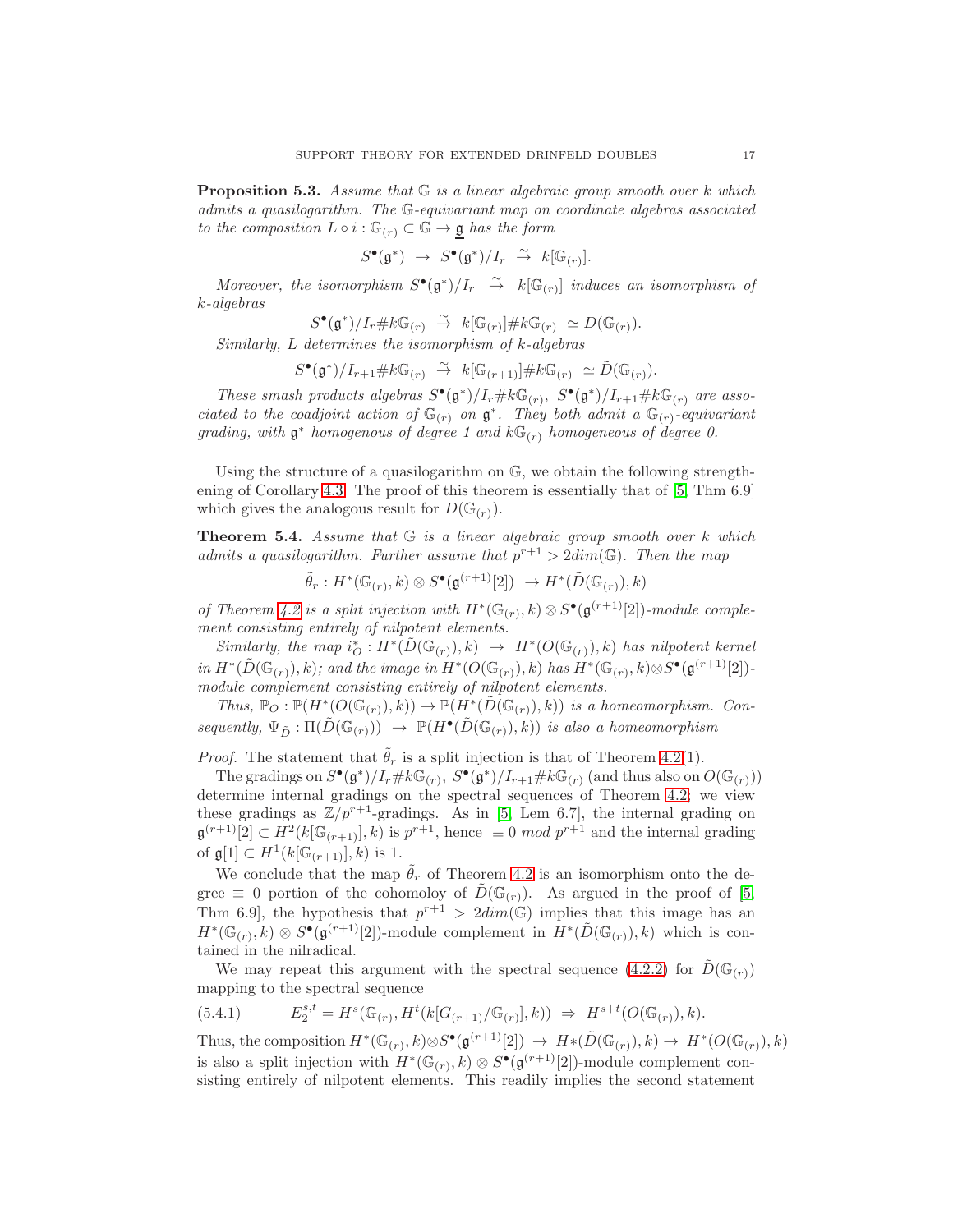concerning  $i_O^*: H^*(\tilde{D}(\mathbb{G}_{(r)}), k) \to H^*(O(\mathbb{G}_{(r)}), k)$ . Consequently,  $\mathbb{P}_O$  is a bijection as well as a closed embedding, and thus is a homeomorphism. This, together with Proposition [4.6](#page-14-0) implies that  $\Psi_{\tilde{D}}$  is also a homeomorphism.

We "recall" the following projectivity criterion for a finite dimensional  $\hat{D}(\mathbb{G}_{(r)})$ module in terms of cohomological support varieties.

<span id="page-17-2"></span>**Proposition 5.5.** *(see* [\[6,](#page-24-2) Prop 1.5]*)* Let M be a finitely generated  $D(\mathbb{G}_{(r)})$ -module. *Then M is projective if and only if*  $\mathbb{P}(H^{\bullet}(\tilde{D}(\mathbb{G}_{(r)}), k))_M = \emptyset$ .

*Similarly, if M is a finitely generated*  $O(\mathbb{G}_{(r)})$ *-module, them M is projective if and only if*  $\mathbb{P}(H^{\bullet}(O(\mathbb{G}_{(r)}), k))_M = \emptyset$ .

*Proof.* As shown in [\[15\]](#page-24-15) for any finite dimensional Hopf algebra with finitely generated cohomology,  $D(\mathbb{G}_{(r)})$  and  $O(\mathbb{G}_{(r)})$  are Frobenius algebras. This enables the proof of [\[6,](#page-24-2) Prop 1.5] to apply, even though that result was stated only for Hopf algebras which are restricted enveloping algebras.

Combining Theorem [5.4,](#page-16-0) with Proposition [5.5,](#page-17-2) we conclude that the support theory  $M \mapsto \Pi(D(\mathbb{G}_{(r)}))_M$  provides a test for projectivity.

<span id="page-17-0"></span>Theorem 5.6. *Assume the hypotheses on* G *of Theorem [5.4](#page-16-0) and consider a finite dimensional*  $D(\mathbb{G}_{(r)})$ -module M. Then M *is projective as a*  $D(\mathbb{G}_{(r)})$ -module if and *only if*  $\Pi(\tilde{D}(\mathbb{G}_{(r)}))_M = \emptyset$ .

*Proof.* Assume that M is projective as a  $\tilde{D}(\mathbb{G}_{(r)})$ -module. Then the pull-back along  $(\alpha_K + \beta_K)^*$  of M is projective (and thus free) as a  $K[t]/t^p$ -module for any  $\pi$ -point pair  $(\alpha_K, \beta_K)$ , so that  $\Pi(D(\mathbb{G}_{(r)}))_M = \emptyset$ .

Conversely, assume that  $\Pi(D(\mathbb{G}_{(r)}))_M = \emptyset$ . Since all the maps of the commutative square [\(4.6.1\)](#page-14-3) are bijective (in fact, homeomorphisms), we conclude that  $\mathbb{P}H^{\bullet}((\tilde{D}(\mathbb{G}_{(r)}),k)_M = \emptyset$ . Thus, by Proposition [5.5,](#page-17-2) M is a projective  $\tilde{D}(\mathbb{G}_{(r)})$ module.

The arguments of Sections [4](#page-11-0) and [5](#page-15-1) apply to  $\tilde{D}(G') \equiv k[\mathbb{G}_{(r+1)}] \# G' \subset \tilde{D}(\mathbb{G}_{(r)})$ with merely a change of notation, as we state explicitly in the following corollary (and use in the next section).

<span id="page-17-3"></span>**Corollary 5.7.** Let  $G' \hookrightarrow \mathbb{G}_{(r)}$  be a subgroup scheme of  $\mathbb{G}_{(r)}$ . Theorems [4.2](#page-12-1) and *[5.4](#page-16-0)* remain valid upon replacing  $i_O: O(\mathbb{G}_{(r)}) \to \tilde{D}(\mathbb{G}_{(r)})$  by

$$
i_{O'}: k[\mathbb{G}_{(r+1)}/\mathbb{G}_{(r)}] \# kG' \hookrightarrow k[\mathbb{G}_{(r+1)}] \# kG'.
$$

*Consequently, as in Proposition [5.5](#page-17-2) and Theorem [5.6,](#page-17-0) a finite dimensional*  $k[\mathbb{G}_{(r+1)}] \# kG'$ -module M is projective if and only if its restriction along  $i_{O'}$  is a *projective*  $k[\mathbb{G}_{(r+1)}/\mathbb{G}_{(r)}]$ #kG'-module.

6. RELATING  $\Pi(\tilde D(\mathbb G_{(r)}))_M$  to  $\mathbb P(H^\bullet(\tilde D(\mathbb G_{(r)}),k))_M$ 

<span id="page-17-1"></span>In this section, we verify for certain finite dimensional  $\tilde{D}(\mathbb{G}_{(r)})$ -modules M that the natural inclusion  $\Psi_{\tilde{D},M} : \Pi(\tilde{D}(\mathbb{G}_{(r)}))_M \hookrightarrow \mathbb{P}(H^{\bullet}(\tilde{D}(\mathbb{G}_{(r)}),k))_M$  is a bijection and thus a homeomorphism.

We begin with an important class of examples (due to J. Carlson; see [\[3\]](#page-23-0)) of modules constructed to have given cohomological support. Let  $P_* \to k$  be a minimal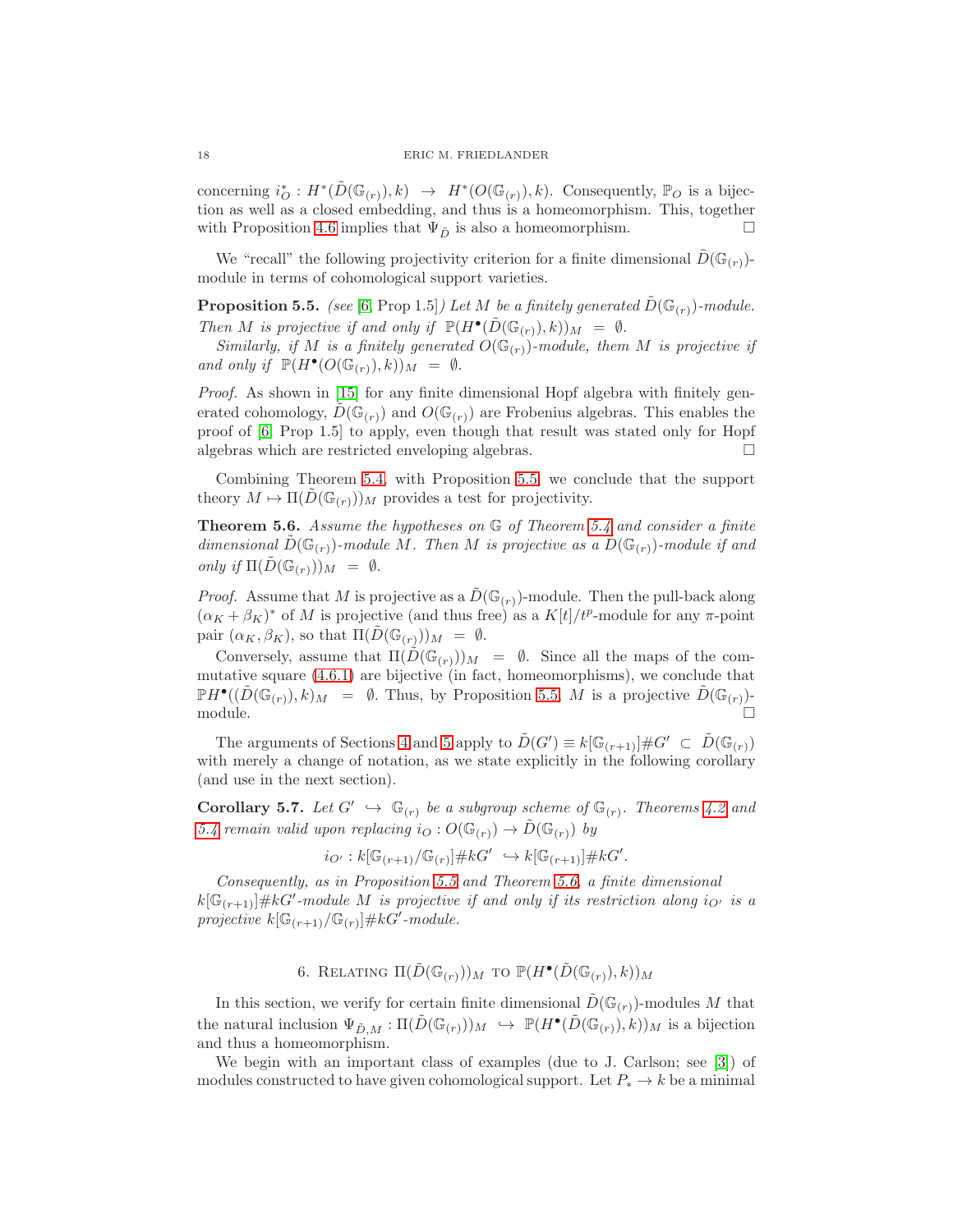resolution of k as a  $\tilde{D}(\mathbb{G}_{(r)})$ -module and define  $\Omega_{\tilde{D}(\mathbb{G}_{(r)})}^n(k)$  for  $n \geq 1$  to be the kernel of  $P_{n-1} \to P_{n-2}$  (where  $P_{-1}$  is set equal to k). Recall that  $\zeta \in H^n(\tilde{D}(\mathbb{G}_{(r)}), k)$ naturally corresponds to a map  $\tilde{\zeta}: \Omega^n_{\tilde{D}(\mathbb{G}_{(r)})}(k) \to k$  in the stable module category stmod( $\tilde{D}(\mathbb{G}_{(r)})$ ). The  $\tilde{D}(\mathbb{G}_{(r)})$ -module  $L_{\zeta}$  is defined by the short exact sequence of  $D(\mathbb{G}_{(r)})$ -modules

(6.0.1) 
$$
0 \to L_{\zeta} \to \Omega_{\tilde{D}(\mathbb{G}_{(r)})}^n(k) \stackrel{\tilde{\zeta}}{\to} k \to 0.
$$

For  $\xi \in H^n(\mathcal{O}(\mathbb{G}_{(r)}), k)$  with corresponding map  $\tilde{\zeta}: \Omega^n_{\mathcal{O}(\mathbb{G}_{(r)})} k \to k$  in the stable module category  $stmod(O(\mathbb{G}_{(r)}))$ , we similarly define the  $O(\mathbb{G}_{(r)})$ -module  $L_{\xi}$  by the short exact sequence of  $O(\mathbb{G}_{(r)})$ -modules

<span id="page-18-0"></span>
$$
0 \to L_{\xi} \to \Omega_{O_{\mathbb{G}_{(r)}}}^n(k) \stackrel{\tilde{\xi}}{\to} k \to 0.
$$

We restrict attention to  $n = 2d > 0$ . For such  $n = 2d$ ,  $\Omega_{k[t]/t^p}^{2d}(k)$  is stably isomorphic to k.

<span id="page-18-1"></span>**Proposition 6.1.** *Consider the*  $\tilde{D}(\mathbb{G}_{(r)})$ *-module*  $L_{\zeta}$  *associated to a cohomology*  $class \zeta \in H^{2d}(\tilde{D}(\mathbb{G}_{(r)}), k)$ *. Then a*  $\pi$ -point pair  $(\alpha_K, \beta_K)$  of  $\tilde{D}(\mathbb{G}_{(r)})$  satisfies the *condition*  $(\alpha_K + \beta_K)^*(L_{\zeta})$  *is projective as a* K[t]/t<sup>p</sup>-module if and only if  $(\alpha_K +$  $(\beta_K)^*(\zeta) \neq 0 \in H^{2d}(K[t]/t^p, K).$ 

*Consequently,*  $\Pi(\tilde{D}(\mathbb{G}_{(r)}))_{L_{\zeta}}$  consists of equivalence classes of  $\pi$ -point pairs  $(\alpha_K, \beta_K)$ such that  $(\alpha_K + \beta_K)^*(\zeta) = 0 \in H^{2d}(K[t]/t^p, K)$ .

*Proof.* Carlson's identification of the support variety of  $L_{\zeta}$  in the context of a group algebra of a finite group applies to  $\tilde{D}(\mathbb{G}_{(r)})$ , for his argument merely requires that the algebra  $D(\mathbb{G}_{(r)})$  be a Frobenius algebra and that  $\alpha_K + \beta_K : K[t]/t^p \to D(\mathbb{G}_{(r)})$ be flat. The key observation of Carlson's proof is that the pullback along  $\alpha_K + \beta_K$ of [\(6.0.1\)](#page-18-0) is split if and only if  $(\alpha_K + \beta_K)^*(\zeta) \neq 0 \in H^{2d}(K[t]/t^p, K)$ .

Using Proposition [4.6](#page-14-0) and Theorem [5.4,](#page-16-0) we verify that  $\Psi_{\tilde{D},L_{\zeta}}$  is a homeomorphism.

<span id="page-18-2"></span>**Proposition 6.2.** *Assume the hypotheses on*  $\mathbb{G}$  *of Theorem [5.4.](#page-16-0) Consider*  $\zeta \in$  $H^{\bullet}(\tilde{D}(\mathbb{G}_{(r)}), k)$  and denote by  $\zeta_{O}$  the restriction of  $\zeta$  to  $H^{\bullet}(O(\mathbb{G}_{(r)}), k)$ . Then

- (1) *The restriction of the*  $\tilde{D}(\mathbb{G}_{(r)})$ *-module*  $L_{\zeta}$  *to*  $O(\mathbb{G}_{(r)})$  *is stably equivalent to*  $L_{\zeta_O}$ .
- $(2)$   $\mathbb{P}i_{O}^{*}$  restricts to a bijection

 $\mathbb{P}_O : \mathbb{P}(H^{\bullet}(O(\mathbb{G}_{(r)}), k))_{L_{\zeta_{O}}} \overset{\sim}{\to} \mathbb{P}(H^{\bullet}(\tilde{D}(\mathbb{G}_{(r)}), k))_{L_{\zeta}}.$ 

(3)  $\Psi_{\tilde{D}}$  *restricts to a homeomorphism* 

$$
\Psi_{\tilde{D},L_{\zeta}}: \Pi(\tilde{D}(\mathbb{G}_{(r)}))_{L_{\zeta}} \stackrel{\sim}{\to} \mathbb{P}(H^{\bullet}(\tilde{D}(\mathbb{G}_{(r)}),k))_{L_{\zeta}}.
$$

*Proof.* To prove the first assertion, observe that the  $O(\mathbb{G}_{(r)})$ -module  $\Omega^{2d}_{O(\mathbb{G}_{(r)}}(k)$  is stably equivalent to the restriction of  $\Omega^2_{\tilde{D}(\mathbb{G}_{(r)})}(k)$  because the restriction of  $\tilde{D}(\mathbb{G}_{(r)})$ projectives to  $O(\mathbb{G}_{(r)})$  are projective  $O(\mathbb{G}_{(r)})$ -modules. Thus, restricting the short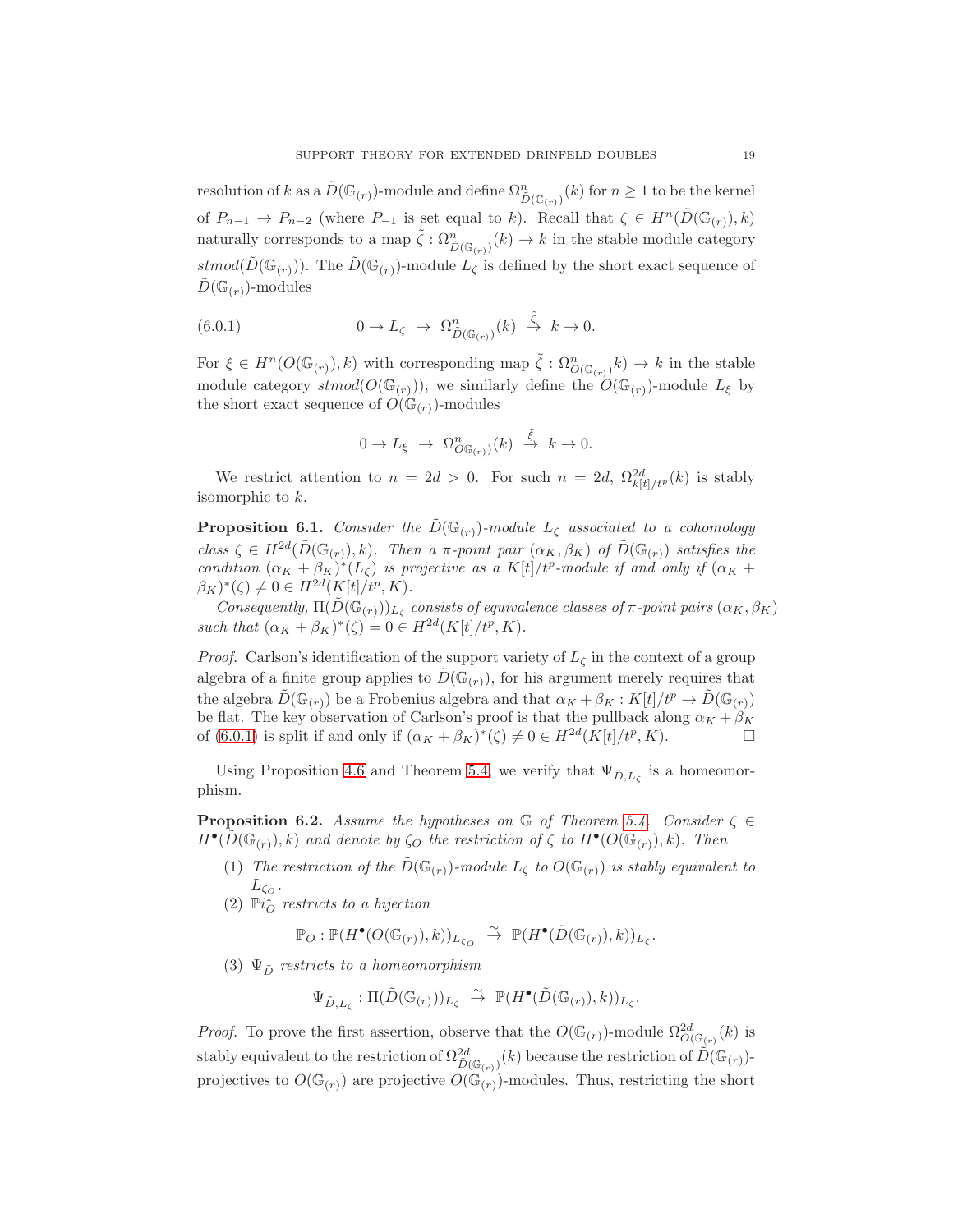exact sequence [\(6.0.1\)](#page-18-0) of  $\tilde{D}(\mathbb{G}_{(r)})$ -modules along  $i_Q:O(\mathbb{G}_{(r)})\to \tilde{D}(\mathbb{G}_{(r)})$  takes the form of a distinguished triangle

$$
L_{\zeta_O} \ \to \ \Omega^{2d}_{O(\mathbb{G}_{(r)}}(k) \ \stackrel{\zeta_Q}{\to} \ k
$$

in the stable module category  $stmod(O(\mathbb{G}_{(r)})).$ 

Using Proposition [6.1,](#page-18-1) we see that  $\mathbb{P}(H^{\bullet}(O(\mathbb{G}_{(r)}), k))_{L_{\zeta_{O}}} \subset \mathbb{P}(H^{\bullet}(O(\mathbb{G}_{(r)}), k))$ is the zero locus of the homogeneous "function"  $\zeta_O$  on  $\mathbb{P}(H^{\bullet}(O(\mathbb{G}_{(r)}),k))$ , and similarly that  $\mathbb{P}(H^{\bullet}(\tilde{D}(\mathbb{G}_{(r)}),k))_{L_{\zeta}} \subset \mathbb{P}(H^{\bullet}(\tilde{D}(\mathbb{G}_{(r)}),k))$  is the zero locus of the homogeneous "function"  $\zeta$  on  $\mathbb{P}(H^{\bullet}(\tilde{D}(\mathbb{G}_{(r)}), k))$ . The second assertion thus follows from the fact that  $\zeta_O = i_O^*(\zeta)$  and the fact that  $\mathbb{P}_O$  is a homeomorphism by Theorem [5.4.](#page-16-0)

The last assertion now follows from the commutative square [\(4.6.1\)](#page-14-3) of Proposi-tion [4.6](#page-14-0) and the fact that  $\Psi_O$  restricts to a bijection  $\Psi_{O,L_{\zeta_O}}: \Psi(\tilde{O}(\mathbb{G}_{(r)}))_{L_{\zeta_O}}$ ∼→  $\mathbb{P}(H^{\bullet}(\tilde{O}(\mathbb{G}_{(r)}), k))_{L_{\zeta_{O}}}$  by Proposition [4.5.](#page-14-2)

The following proposition gives some insight into the topology on  $\Pi(D(\mathbb{G}_{(r)}))$ beyond knowing that it is the topology inherited from  $\mathbb{P}(H^{\bullet}(\tilde{D}(\mathbb{G}_{(r)}), k)).$ 

Proposition 6.3. *Assume the hypotheses on* G *of Theorem [5.4](#page-16-0) so that the maps of the commutative square [\(4.6.1\)](#page-14-3) are homeomorphisms. Then*

 $\{\Pi(\tilde{D}(\mathbb{G}_{(r)}))_{L_{\zeta}}, \zeta \in H^{\bullet}(\tilde{D}(\mathbb{G}_{(r)}), k) \text{ homogeneous}\}\$ 

*is a closed base for the topological space*  $\Pi(\tilde{D}(\mathbb{G}_{(r)}))$ .

*Proof.* Observe that

$$
\{\mathbb{P}(H^{\bullet}(O(\mathbb{G}_{(r)}), k))_{L_{\xi}} \xi \in H^{\bullet}(O(\mathbb{G}_{(r)}), k) \text{ homogeneous}\}\
$$

is a closed base for the topology of  $\mathbb{P}(H^{\bullet}(O(\mathbb{G}_{(r)}), k))$ . Thus, the fact that  $\mathbb{P}_O$ :  $\mathbb{P}(H^{\bullet}(O(\mathbb{G}_{(r)}),k)) \rightarrow \mathbb{P}(H^{\bullet}(\tilde{D}(\mathbb{G}_{(r)}),k))$  is a homeomorphism (by Theorem [5.4\)](#page-16-0) together with Proposition [6.2\(](#page-18-2)2) implies that

$$
\{\mathbb{P}(H^{\bullet}(\tilde{D}(\mathbb{G}_{(r)}), k))_{L_{\zeta}}, \ \zeta \in H^{\bullet}(D(\mathbb{G}_{(r)}), k) \ \text{homogeneous}\}
$$

is a closed base for the topology of  $\mathbb{P}(H^{\bullet}(\tilde{D}(\mathbb{G}_{(r)}), k))$ . Since  $\Psi_{\tilde{D}}$  is a homeomorphism, Proposition [6.2\(](#page-18-2)3) implies that

$$
\{\Pi(\tilde{D}(\mathbb{G}_{(r)}))_{L_{\zeta}}, \ \zeta \in H^{\bullet}(\tilde{D}(\mathbb{G}_{(r)}), k) \ \text{homogeneous}\}\
$$

is a closed base for the topological space  $\Pi(D(\mathbb{G}_{(r)})).$ 

We next consider the class of  $\tilde{D}(\mathbb{G}_{(r)})$ -modules given as the inflation along  $\tilde{D}(\mathbb{G}_{(r)}) \to \mathbb{G}_{(r)}$  of finite dimensional  $\mathbb{G}_{(r)}$ -modules (equivalently, as finite dimensional  $D(\mathbb{G}_{(r)})$ -module whose restriction to  $k[\mathbb{G}_{(r+1)}] \subset \tilde{D}(\mathbb{G}_{(r)})$  is trivial).

Proposition 6.4. *Assume the hypotheses on* G *of Theorem [5.4.](#page-16-0) Let* M *be a finite dimensional*  $D(\mathbb{G}_{(r)})$ *-module whose restriction to*  $k[\mathbb{G}_{(r+1)}] \subset D(\mathbb{G}_{(r)})$  *is trivial. Then*

- $(1)$   $\mathbb{P}_{O,M} : \mathbb{P}(H^{\bullet}(O(\mathbb{G}_{(r)}),k))_M \rightarrow \mathbb{P}(H^{\bullet}(\tilde{D}(\mathbb{G}_{(r)}),k))_M$  *is a homeomorphism.*
- (2)  $\mathbb{P}(H^{\bullet}(O(\mathbb{G}_{(r)}), k))_M$  *can be identified as the "geometric join" of*  $\text{Proj}(S^{\bullet}(\mathfrak{g}^{(r+1)}))$ and  $\mathbb{P}(H^{\bullet}(\mathbb{G}_r,k))_M$ .
- $(3) \Psi_{\tilde{D},M}: \Pi(\tilde{D}(\mathbb{G}_{(r)}))_M \to \mathbb{P}(H^{\bullet}(\tilde{D}(\mathbb{G}_{(r)}),k))_M$  *is also a homeomorphism.*

$$
\sqcup
$$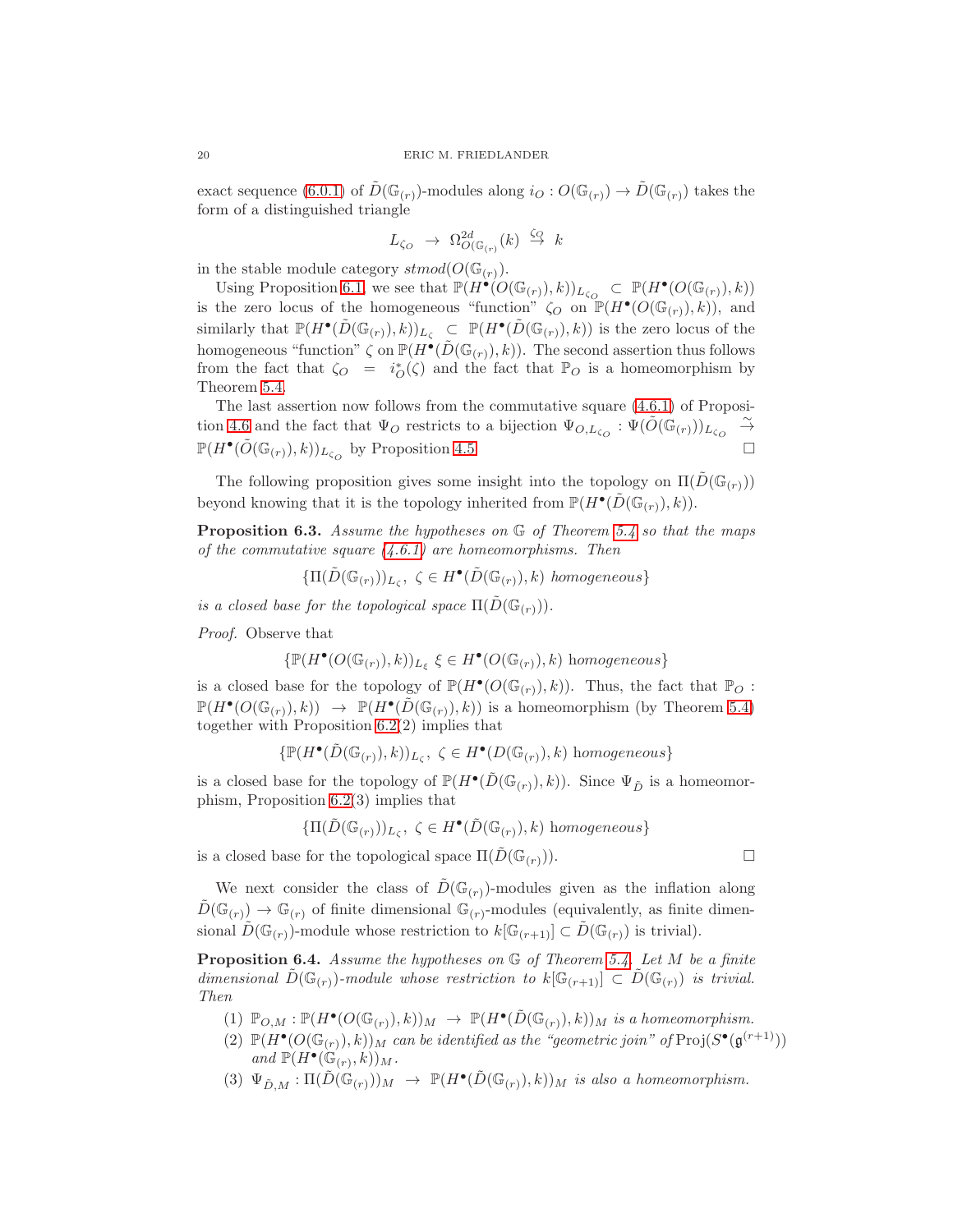*Proof.* We consider the commutative square

<span id="page-20-0"></span>
$$
(6.4.1)
$$
\n
$$
H^{\bullet}(\tilde{D}(\mathbb{G}_{(r)}), k) \xrightarrow{\qquad i_{\tilde{O}}^*} H^{\bullet}(O(\mathbb{G}_{(r)}), k)
$$
\n
$$
H^{\bullet}(\tilde{D}(\mathbb{G}_{(r)}), M^* \otimes M) \xrightarrow{\qquad i_{\tilde{O}}^*} H^{\bullet}(O(\mathbb{G}_{(r)}), M^* \otimes M).
$$

We observe that there are multiplicative spectral sequences for  $M^* \otimes M$  replacing k corresponding to the spectral sequences [\(4.2.2\)](#page-12-0) and [\(5.4.1\)](#page-16-1). Equipping  $M^* \otimes$ M with internal grading degree 0,  $(6.4.1)$  determines a commutative square of multiplicative spectral sequences with internal grading whose  $E_2$ -page has the form (6.4.2)

<span id="page-20-1"></span>
$$
H^{s}(\mathbb{G}_{(r)}, H^{t}(k[\mathbb{G}_{(r+1)}], k)) \longrightarrow H^{s}(\mathbb{G}_{(r)}, H^{t}(k[\mathbb{G}_{(r+1)}/\mathbb{G}_{(r)}], k))
$$
\n
$$
\downarrow \qquad \qquad \downarrow
$$
\n
$$
H^{s}(\mathbb{G}_{(r)}, H^{t}(k[\mathbb{G}_{(r+1)}], k) \otimes M^{*} \otimes M) \longrightarrow H^{s}(\mathbb{G}_{(r)}, H^{t}(k[\mathbb{G}_{(r+1)}/\mathbb{G}_{(r)}], k) \otimes M^{*} \otimes M).
$$

The restriction map  $H^*(k[\mathbb{G}_{(r+1)}], k) \to H^*(k[\mathbb{G}_{(r+1)}/\mathbb{G}_{(r)}], k)$  has nilpotent kernel and cokernel which are nilpotent,  $\mathbb{G}_{(r)}$ -summands of  $H^*(k[\mathbb{G}_{(r+1)}/\mathbb{G}_{(r)}], k)$ . Thus, arguing as in the proof of Theorem [5.4,](#page-16-0) classes at the  $E_2$ -level with internal grading not congruent to 0 modulo  $p^{r+1}$  are torsion; moreover, the lower horizontal arrow of  $(6.4.2)$  restricted to internal degrees congruent to 0 modulo  $p^{r+1}$  has nilpotent kernel and cokernel which are nilpotent,  $\mathbb{G}_{(r)}$ -summands.

Since  $\mathbb{P}_O$  is a homeomorphism, to prove (1) it suffices to verify that if  $\mathfrak{p} \subset$  $H^{\bullet}(O(\mathbb{G}_{(r)}), k)$  is a homogeneous prime ideal whose inverse image  $\mathfrak{q} \equiv i_{O}^{-1}(\mathfrak{p})$  contains the kernel of the left vertical map of  $(6.4.1)$ , then  $\mathfrak p$  contains the kernel of the right vertical map. The validity of this statement is equivalent to the same statement of the commutative square obtained from [\(6.4.1\)](#page-20-0) by replacing the lower horizontal arrow by its associated map on reduced algebras (i.e., by dividing out be the nilradicals of the domain and range of this map). By the preceding discussion, this latter map is an isomorphism. Thus, having made this replacement, the required statement about  $i_O^{-1}(\mathfrak{p})$  is immediate.

Assertion (2) follows from the familiar interpretation of the projectivization of the product of two affine varieties.

Assertion (3) follows from the commutativity of [\(4.6.1\)](#page-14-3) and assertion (1).  $\Box$ 

We consider a third class of finite dimensional  $\tilde{D}(\mathbb{G}_{(r)})$ -modules, those with the property that their restrictions to  $k[\mathbb{G}_{(r+1)}]$  are projective. We first recall the following detection theorem of A. Suslin whose formulation we quote from [\[7,](#page-24-10) Thm 4.10].

<span id="page-20-2"></span>Theorem 6.5. [\[22\]](#page-24-16) *Let* G *be a finite group scheme,* Λ *a unital associative* G*-algebra,* and  $\zeta \in H^{\bullet}(G, k)$  *be a homogeneous cohomology class of even degree. Then*  $\zeta$  *is nilpotent if and only if*  $\zeta_K$  *restricts to a nilpotent class in the cohomology of every quasi-elementary subgroup scheme*  $\mathcal{E}_K \subset G_K$  *for any field extension*  $K/k$ .

Let M be a finite dimensional  $\tilde{D}(\mathbb{G}_{(r)})$ -module with the property that the restriction of M to  $k[\mathbb{G}_{(r+1)}]$  is projective. If M satisfies this property, then the spectral sequences [\(4.2.2\)](#page-12-0) and [\(4.2.3](#page-13-1) degenerate so that the edge homomorphisms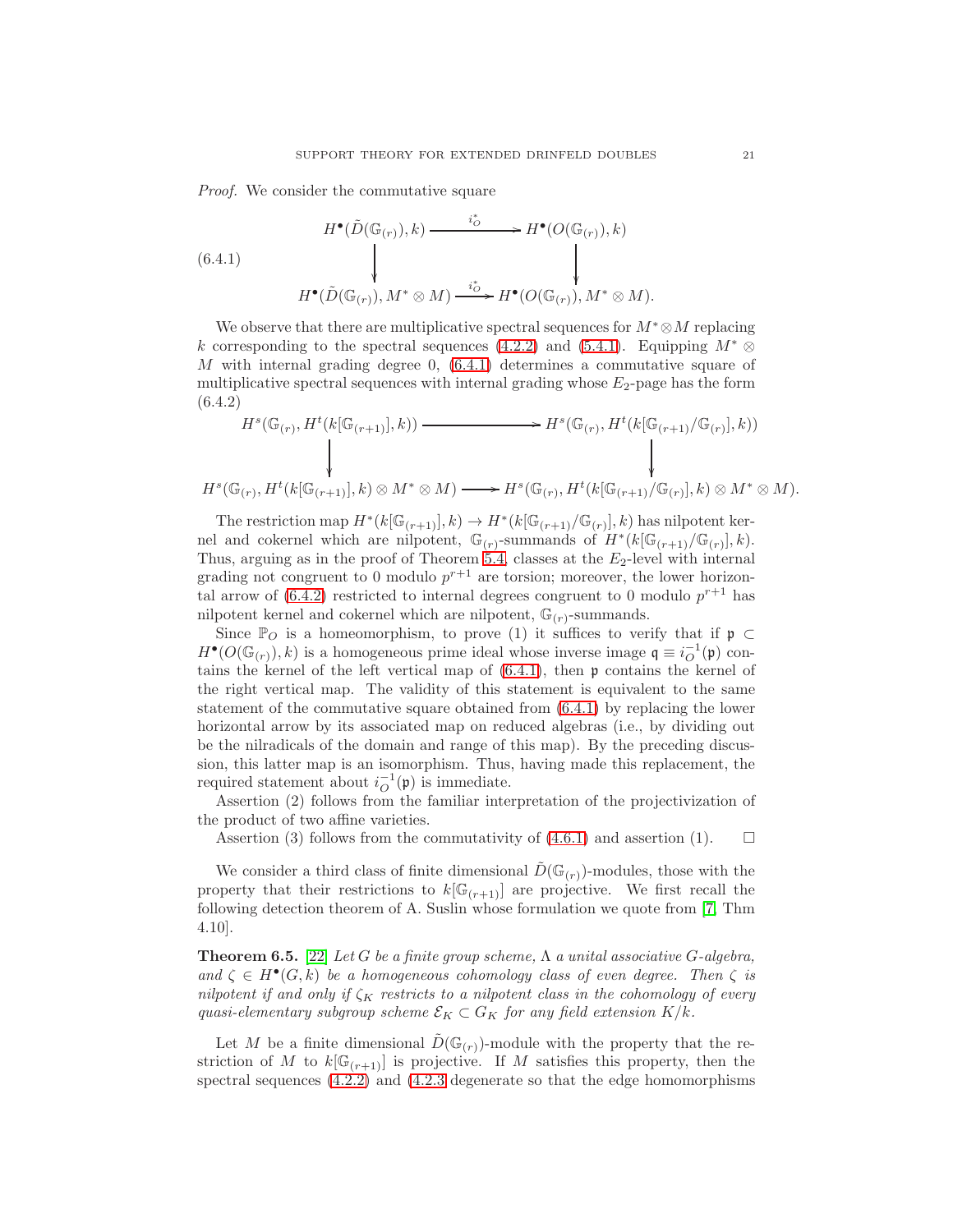provide the isomorphisms of algebras

(6.5.1) 
$$
H^*(\mathbb{G}_{(r)}, H^0(k[\mathbb{G}_{(r+1)}], M^*\otimes M)) \stackrel{\sim}{\to} H^*(\tilde{D}(\mathbb{G}_{(r)}), M^*\otimes M),
$$

<span id="page-21-1"></span> $H^*(\mathbb{G}_{(r)}, H^0(k[\mathbb{G}_{(r+1)}/\mathbb{G}_{(r)}], M^* \otimes M)) \stackrel{\sim}{\rightarrow} H^*(O(\mathbb{G}_{(r)}), M^* \otimes M).$ 

We use [\(6.5.1\)](#page-21-1) in conjunction with Theorem [6.5](#page-20-2) to prove that

$$
\Psi_{\tilde{D}_M} : \Pi(\tilde{D}(\mathbb{G}_{(r)}))_M \rightarrow \mathbb{P}(H^{\bullet}(\tilde{D}(\mathbb{G}_{(r)}), k))_M
$$

is a homeomorphism for these modules.

Proposition 6.6. *Assume the hypotheses on* G *of Theorem [5.4.](#page-16-0) Let* M *be a finite dimensional*  $\hat{D}(\mathbb{G}_{(r)})$ *-module with the property that the restriction of* M *to*  $k[\mathbb{G}_{(r+1)}]$ *is projective. Then the restriction of*  $\Psi_{\tilde{D}}$  *is a homeomorphism* 

$$
\Psi_{\tilde{D},M}:\Pi(\tilde{D}(\mathbb G_{(r)}))_M\;\stackrel{\sim}{\to}\;\mathbb P(H^\bullet(\tilde{D}(\mathbb G_{(r)}),k))_M.
$$

*Proof.* Let  $\Lambda(M)$  denote unital associative  $\mathbb{G}_{(r)}$ -algebra  $H^0(k[\mathbb{G}_{(r+1)}], M^* \otimes M)$  and let  $\Lambda_{\mathcal{O}}(M)$  denote  $H^0(k[\mathbb{G}_{(r+1)}/\mathbb{G}_{(r)}], M^* \otimes M)$ . Using the isomorphisms [\(6.5.1\)](#page-21-1), we rewrite  $(6.4.1)$  as

<span id="page-21-2"></span>(6.6.1)  

$$
H^{\bullet}(\tilde{D}(\mathbb{G}_{(r)}), k) \xrightarrow{i_{\mathcal{O}}} H^{\bullet}(O(\mathbb{G}_{(r)}), k)
$$

$$
\downarrow \qquad \qquad \downarrow \qquad \qquad \downarrow
$$

$$
H^{\bullet}(\mathbb{G}_{(r)}, \Lambda(M)) \xrightarrow{i_{\mathcal{O}}} H^{\bullet}(\mathbb{G}_{(r)}, \Lambda_{O}(M)).
$$

We set  $I_M$  to be the kernel of the left vertical map and  $J_M$  the kernel of the right vertical map of [\(6.6.1\)](#page-21-2).

Since we know that  $\Psi_{\tilde{D},M}$  is well defined and injective and that  $\Psi_{\tilde{D}}$  is bijective, to prove the proposition we must show for any homogeneous prime ideal q ⊂  $H^{\bullet}(O(\mathbb{G}_{(r)}), k)$  with inverse image  $\mathfrak{p} \subset H^{\bullet}(\tilde{D}(\mathbb{G}_{(r)}), k)$  that  $J_M \subset \mathfrak{q}$  (i.e.,  $\mathfrak{p}$  is a point of  $\mathbb{P}(H^{\bullet}(O(\mathbb{G}_{(r)}),k))_M$  whenever  $I_M \subset \mathfrak{p}$ . Assume that  $\zeta \in \mathfrak{p} \subset H^{\bullet}(\tilde{D}(\mathbb{G}_{(r)}),k)$  is a homogeneous element which is not in  $I_M$ , so that its image  $\overline{\zeta} \in H^{\bullet}(\mathbb{G}_{(r)}, \Lambda(M))$ is not nilpotent. Using Theorem [6.5,](#page-20-2) let  $\gamma : \mathbb{G}_{a(r),K} \to \mathbb{G}_{(r),K}$  be a 1-parameter subgroup with the property that  $\gamma^*(\overline{\zeta}) \in H^{\bullet}(\mathbb{G}_{a(r),K}, \gamma^*(\Lambda(M_K)))$  is not nilpotent.

In other words,  $\gamma^*(\zeta) \in H^{\bullet}(K[\mathbb{G}_{(r+1)}]\# \mathbb{G}_{a(r)}, k)$  has image  $\overline{\gamma^*(\zeta)} \in Ext^*_{K[\mathbb{G}_{(r+1)}]\# \mathbb{G}_{a(r),K}]}(\gamma^*(M_K), \gamma^*(M_K))$ which is not nilpotent. By Corollary [5.7,](#page-17-3) the image of  $\overline{\gamma^*(\zeta)}$  in  $Ext^*_{K[\mathbb{G}_{(r+1)}/\mathbb{G}_{(r)}]\#\mathbb{G}_{a(r),K}]}(\gamma^*(M_K),\gamma^*(M_K))$ is not nilpotent as well. Consequently,  $i_{\mathcal{O}}^*(\zeta)$  does not lie in  $J_M$ . Thus, we conclude if  $\mathfrak p$  contains  $I_M$  then  $\mathfrak q$  must contain  $J_M$ .

 $\Box$ 

## 7. Further remarks

<span id="page-21-0"></span>We begin this final section with a natural question.

Question 7.1. *Assume that* G *satisfies the conditions of Theorem [5.4.](#page-16-0) Can one extend the results of Section [6](#page-17-1) to prove that*

$$
\Psi_{\tilde{D}(\mathbb{G}_{(r)}),M}:\Pi(\tilde{D}(\mathbb{G}_{(r)}))_M\rightarrow\mathbb{P}(H^{\bullet}(\tilde{D}(\mathbb{G}_{(r)}),k)_M
$$

*is a homeomorphism for all finite dimensional*  $D(\mathbb{G}_{(r)})$ *-modules?* 

*.*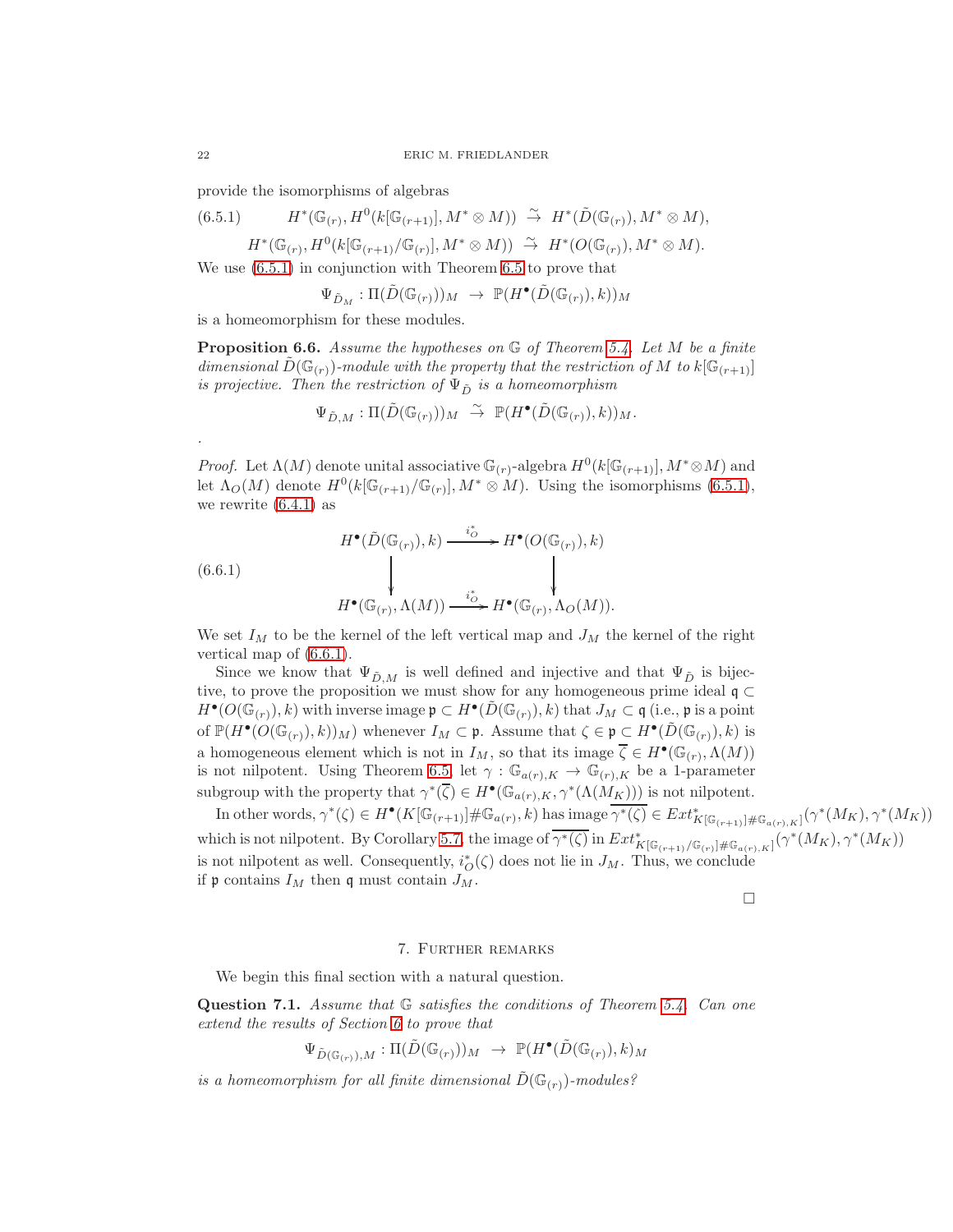We proceed to briefly introduce Hopf subalgebras  $\tilde{D}^{(s)}(\mathbb{G}_{(r)}) \subset \tilde{D}(\mathbb{G}_{(r)})$  (generalizing  $O(\mathbb{G}_{(r)}) \subset \tilde{D}(\mathbb{G}_{(r)})$  and quotient maps of Hopf algebras  $k[\mathbb{G}_{r+s}] \rightarrow$  $D(\mathbb{G}_{(r)})$  (generalizing  $\tilde{D}(\mathbb{G}_{(r)}) \to D(\mathbb{G}_{(r)}).$  These generalizations behave much as the algebras we have consider in previous sections.

**Proposition 7.2.** *The* G-equivariant quotient map  $\mathbb{G}_{(r+1)} \rightarrow \mathbb{G}_{(r+1)}/\mathbb{G}_{(1)} \simeq$  $(\mathbb{G}^{(1)})_{(r)}$  determines a Hopf algebra embedding of smash products

<span id="page-22-0"></span> $(7.2.1)$   $i_D : \tilde{D}^{(1)}(\mathbb{G}_{(r)}) \equiv k[(\mathbb{G}^{(1)})_{(r)}] \# k \mathbb{G}_{(r)} \hookrightarrow k[\mathbb{G}_{(r+1]}] \# k \mathbb{G}_{(r)} \equiv \tilde{D}(\mathbb{G}_{(r)}).$ 

*This is a map of free (right)*  $O(\mathbb{G}_{(r)})$ *-modules The composition*

$$
\tilde{D}^{(1)}({\mathbb G}_{(r)}) \ \hookrightarrow \ \tilde{D}({\mathbb G}_{(r)}) \ \twoheadrightarrow \ D({\mathbb G}_{(r)})
$$

*is the map*  $F \# id : k[(\mathbb{G}^{(1)})(r)] \# k\mathbb{G}_{(r)} \to k[\mathbb{G}_{(r)}] \# k\mathbb{G}_{(r)},$  where F is the Frobenius *map.*

*Proof.* As in the justification of  $(1.1.2)$ , the map of  $(7.2.1)$  is an embedding of Hopf algebras. We choose a k-linear section  $\sigma : k[\mathbb{G}_{(r)}/\mathbb{G}_{(1)}] \to k[\mathbb{G}_{(r+1)}/\mathbb{G}_{(1)}]$  of the quotient map induced by the embedding  $\mathbb{G}_{(r)}/\mathbb{G}_{(1)} \subset \mathbb{G}_{(r+1)}/\mathbb{G}_{(1)}$  and consider the

$$
k[(\mathbb{G}_{(r+1)}/\mathbb{G}_{(1)})/(\mathbb{G}_{(r)}/\mathbb{G}_{(1)})] \simeq k[\mathbb{G}_{(r+1)}/\mathbb{G}_{(r)}] \simeq k[(\mathbb{G}^{(r)})_{(1)}]
$$

bilinear map

$$
k[(\mathbb{G}^{(1)})(r-1)] \otimes k[(\mathbb{G}^{(r)})_{(1)}] \rightarrow k[(\mathbb{G}^{(1)})_{(r)}]
$$

analogous to [\(1.5.1\)](#page-4-2). Since  $k[(\mathbb{G}^{(1)})_{(r-1)})] \otimes 1$  is central in  $\tilde{D}^{(1)}(\mathbb{G}_{(r)})$ , we conclude as in the proof of Proposition [1.5](#page-4-0) that this provides  $\tilde{D}^{(1)}(\mathbb{G}_{(r)})$  with the structure of a free (right)  $O(\mathbb{G}_{(r)})$ -module.

To verify that the asserted composition equals  $F\#id$ , we use the identification  $\mathbb{G}_{(r+1)}/\mathbb{G}_{(1)} \simeq (\mathbb{G}_{(r)})^{(1)}$ .

We can view  $\tilde{D}^{(1)}(\mathbb{G}_{(r)})$  as a twisted form of  $D(\mathbb{G}_{(r)})$  for which the action of  $\mathbb{G}_{(r)}$ on  $k[(\mathbb{G}^{(1)})(r)]$  equals the Frobenius twist of the coadjoint action of  $\mathbb{G}_{(r)}$  on  $k[\mathbb{G}_{(r)}].$ 

The proof of the following theorem is a basically identical to the proofs given in previous sections of the corresponding properties for  $D(\mathbb{G}_{(r)})$ -modules.

<span id="page-22-1"></span>**Proposition 7.3.** *For any*  $\tilde{D}^{(1)}(\mathbb{G}_{(r)})$ *-module* M, we can define  $M \mapsto \Pi(\tilde{D}^{(1)}(\mathbb{G}_{(r)}))_M$ *in strict analogy with*  $M \mapsto \Pi(\tilde{D}(\mathbb{G}_{(r)}))_M$ *. So defined,*  $\pi$ -point pairs of  $\tilde{D}^{(1)}(\mathbb{G}_{(r)})$ are  $\pi$ -point pairs of  $O(\mathbb{G}_{(r)})$  with the equivalence relation determined by considera*tion of finite dimensional*  $\tilde{D}^{(1)}(\mathbb{G}_{(r)})$ *-modules. For any finite dimensional*  $\tilde{D}^{(1)}(\mathbb{G}_{(r)})$ *module* M, we define  $\Pi(\tilde{D}^{(1)}(\mathbb{G}_{(r)}))_M \subset \Pi(\tilde{D}^{(1)}(\mathbb{G}_{(r)}))$  to consist of those equiva*lence classes of*  $\pi$ -point pairs  $(\alpha_K, \eta_K)$  with the property that  $(\alpha_K + \beta_K)^*(M_K)$  is *not projective.*

There is a natural continuous map  $\Psi_{\tilde{D}^{(1)}(\mathbb{G}_{(r)})} : \Pi(\tilde{D}^{(1)}(\mathbb{G}_{(r)})) \to \mathbb{P}(H^{\bullet}(\tilde{D}^{(1)}(\mathbb{G}_{(r)}), k).$ Assuming that  $G$  admits a quasilogarithm and  $p^{r+1} > 2dim(G)$ , this map is a home*omorphism and restricts to a homeomorphism*

$$
\Psi_{\tilde{D}^{(1)}(\mathbb{G}_{(r)},M}:\Pi(\tilde{D}^{(1)}(\mathbb{G}_{(r)}))_M\;\stackrel{\sim}{\to}\;\mathbb{P}(H^\bullet(\tilde{D}^{(1)}(\mathbb{G}_{(r)}),k)_M
$$

*provided that* M *is in one of the classes analogous to those classes of*  $\tilde{D}(\mathbb{G}_{(r)})$ *modules considered in Section [6.](#page-17-1)*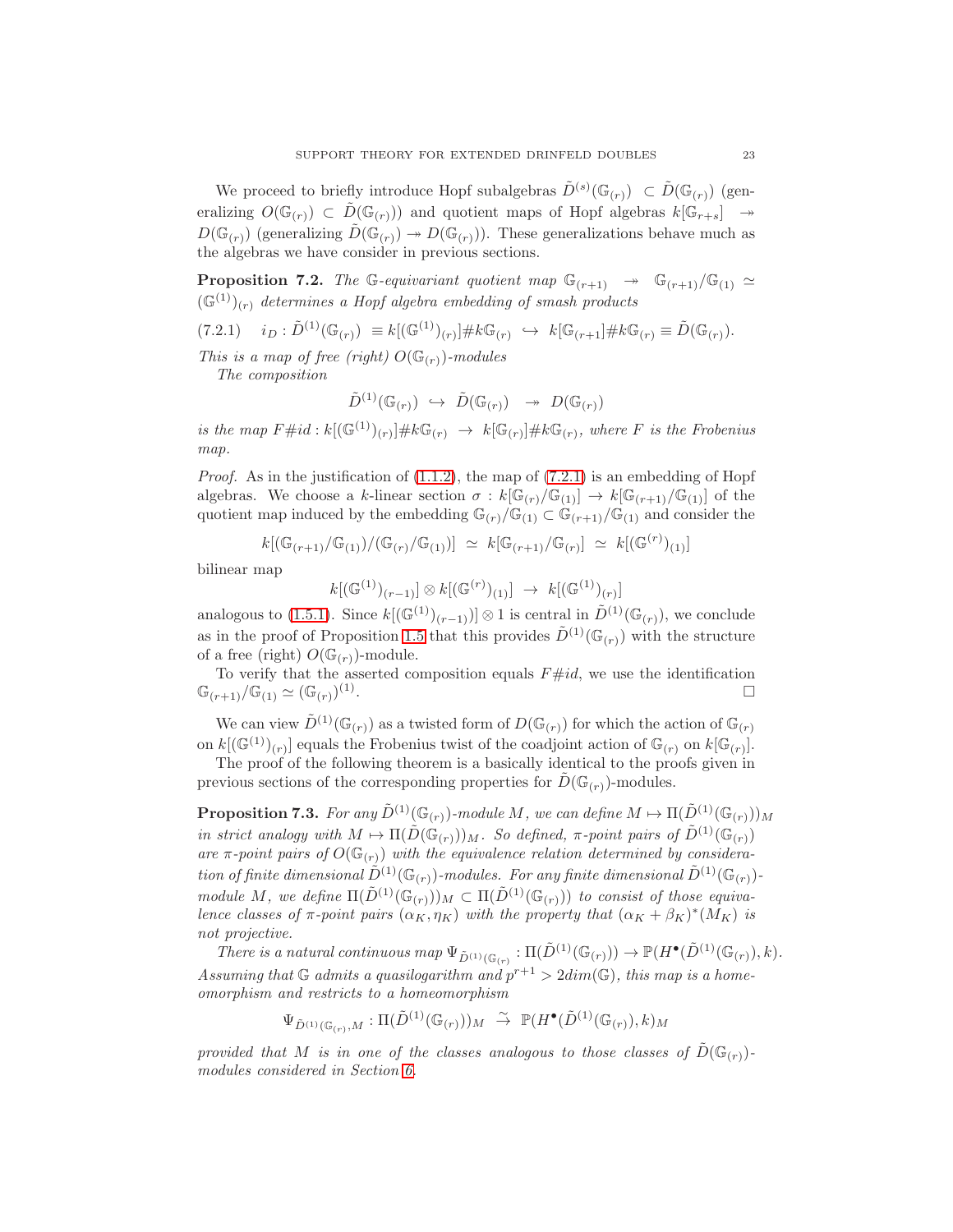Remark 7.4. The triple of Hopf algebras over k

$$
O(\mathbb{G}_{(r)}) \hookrightarrow \tilde{D}^{(1)}(\mathbb{G}_{(r)}) \hookrightarrow \tilde{D}(\mathbb{G}_{(r)})
$$

can be refined to a sequence of embeddings of Hopf algebras which are free over  $O(\mathbb{G}_{(r)})$ 

$$
O(\mathbb{G}_{(r)}) \equiv D^{(r)}(\mathbb{G}_{(r)}) \hookrightarrow \cdots \hookrightarrow \tilde{D}^{(1)}(\mathbb{G}_{(r)}) \hookrightarrow \tilde{D}^{(0)}(\mathbb{G}_{(r)}) \equiv \tilde{D}(\mathbb{G}_{(r)}),
$$

where

$$
\tilde{D}^{(s)}(\mathbb{G}_{(r)}) \equiv k[(\mathbb{G}_{(r+1-s)}^{(s)}] \# k \mathbb{G}_{(r)}, \quad 0 \le s \le r.
$$

One readily checks that replacing  $\tilde{D}^{(1)}(\mathbb{G}_{(r)})$  in Proposition [7.3](#page-22-1) by  $\tilde{D}^{(s)}(\mathbb{G}_{(r)})$  gives analogous properties for  $\tilde{D}^{(s)}(\mathbb{G}_{(r)})$ -modules.

**Remark 7.5.** For any  $s \geq 1$ , we define the Hopf subalgebra

$$
k[\mathbb{G}_{(r+s)}] \# k\mathbb{G}_{(r)} \subset k[\mathbb{G}_{(r+s)}] \# k\mathbb{G}_{(r+s)} \equiv D(\mathbb{G}_{(r+s)}).
$$

This Hopf algebra admits a quotient map of Hopf algebras

$$
k[\mathbb{G}_{(r+s)}]\#k\mathbb{G}_{(r)} \to D(\mathbb{G}_{(r)})
$$

determined by the quotient map  $k[\mathbb{G}_{(r+s)}] \to k[\mathbb{G}_{(r+s)}] \to k[\mathbb{G}_{(r)}]$  as in [\(1.4.1\)](#page-3-2). We obtain a sequence of quotient Hopf algebras

$$
\cdots \twoheadrightarrow k[\mathbb{G}_{(r+s)}] \# k\mathbb{G}_{(r)} \twoheadrightarrow k[\mathbb{G}_{(r+s-1)}] \# k\mathbb{G}_{(r)} \twoheadrightarrow \cdots \twoheadrightarrow \tilde{D}(\mathbb{G}_{(r)}) \twoheadrightarrow D(\mathbb{G}_{(r)}).
$$

We leave to the reader to check that our results for  $\tilde{D}(\mathbb{G}_{(r)})$ -modules extend to  $k[\mathbb{G}_{(r+s)}] \# k \mathbb{G}_{(r)}$  for  $s \geq 1$ .

Remark 7.6. We recall that a theorem of Pevtsova, Suslin, and the author [\[10,](#page-24-17) Thm 4.10] asserts that if  $M$  is a finite dimensional  $G$ -module for a finite group scheme G over k and if  $\alpha_K : K[t]/t^p \to G_K$  is a  $\pi$ -point of G at which the Jordan type  $\alpha_K^*(M_K)$  is maximal among all Jordan types  $\beta_L^*(M_L)$  as  $\beta_L : L[t]/^p \to G_L$ varies among all  $\pi$ -points of G, then the Jordan type of  $\alpha'^{*}_{K}(M_K)$  equals the Jordan type of  $\alpha_K^*(M_K)$  whenever the  $\pi$ -point  $\alpha_K'$  is equivalent to  $\alpha_K$ .

This immediately applies to  $O(\mathbb{G}_{(r)})$ -modules, since  $O(\mathbb{G}_{(r)})$  is isomorphic as a k-algebra to the group algebra of a finite group scheme as seen in Proposition [1.6.](#page-4-1) By the definition of the equivalence relation on  $\pi$ -point pairs of  $D(\mathbb{G}_{(r)})$ , this remains valid for a  $\tilde{D}(\mathbb{G}_{(r)})$ -module M whose maximal Jordan type is that of a projective module.

Question 7.7. *Does this "independence of representative of equivalence class" remain valid for any finite dimensional*  $D(\mathbb{G}_{(r)})$ *-module*  $M$ ? *Namely, if the equivalence class of a*  $\pi$ *-point pair of*  $\tilde{D}(\mathbb{G}_{(r)})$  *contains some some representative*  $(\alpha_K, \beta_K)$ *at which*  $(\alpha_K + \beta_K)^*(M_K)$  *has maximal Jordan type, then does*  $(\alpha'_L + \beta_L)^*(M_L)$ *have this same Jordan type for any*  $(\alpha'_K + \beta'_K) \sim (\alpha_K + \beta_K)$ ?

#### **REFERENCES**

- <span id="page-23-1"></span>[1] G. Avrunin and L. Scott, *Quillen stratification for modules*, Invent. Math. 66 (1982), 277 – 286.
- <span id="page-23-2"></span>[2] R. Bezrukavnikov, D. Kazhdan, and Yarshavsky, *On the depth* r *Bernstein projector*, Selecta Math 22 (2016), 2271 – 2311.
- <span id="page-23-0"></span>[3] J. Carlson, *The varieties and the cohomology ring of a module*, J. Algebra 85 (1983), 101-143.